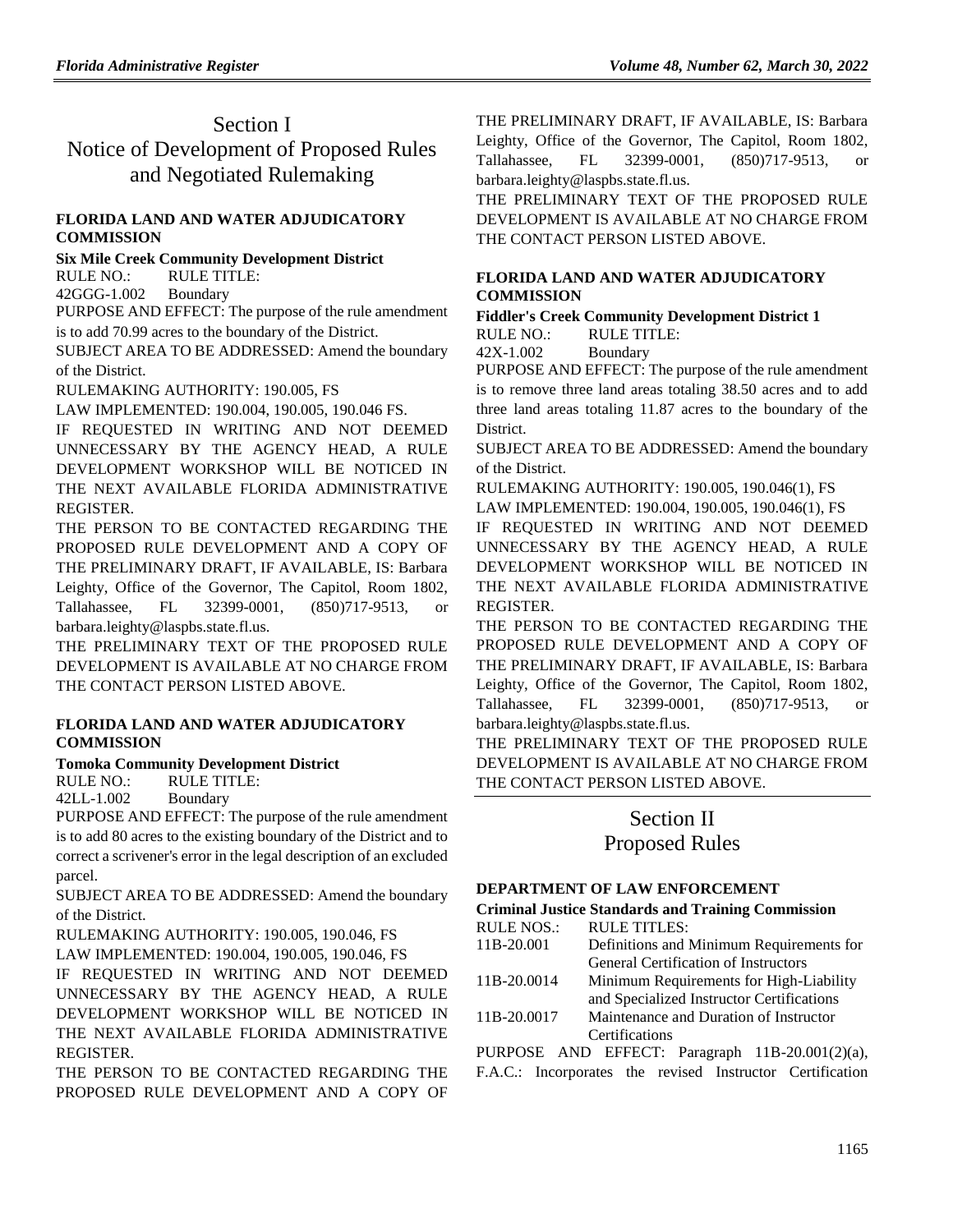Application, form CJSTC-71, to only request the last four digits of the instructor's social security number.

Sub-subparagraph 11B-20.001(3)(a)3.a., F.A.C.: Incorporates the revised Instructor Competency Checklist, form CJSTC-81, to only request the last four digits of the evaluator's social security number.

Sub-subparagraph 11B-20.001(3)(a)5.a., F.A.C.: Incorporates the Affidavit of Separation, form CJSTC-61, to add instructions and clarify the employing agency's usage of the form to process "separating" and "re-employing" officers who serve on active military duty.

Subsection 11B-20.001(4), F.A.C.: Incorporates the Instructor Exemption, form CJSTC-82, which was revised on August 13, 2020, effective 5/2021, but not included in previous rule promulgation.

Paragraph 11B-20.0014(1)(d), F.A.C.: Incorporates the revised Instructor Competency Checklist, form CJSTC-81, to only request the last four digits of the evaluator's social security number.

Paragraph 11B-20.0017(7)(a), F.A.C.: Updates the lapse of instructor certification requirement to include Specialized Instructor Certification in Rule 11B-20.0017(7)(e).

SUMMARY: Revised Instructor Certification Application, form CJSTC-71; Instructor Competency Checklist, form CJSTC-81; Affidavit of Separation, form CJSTC-61; Instructor Exemption, form CJSTC-82; and updated rule reference.

SUMMARY OF STATEMENT OF ESTIMATED REGULATORY COSTS AND LEGISLATIVE RATIFICATION:

The Agency has determined that this will not have an adverse impact on small business or likely increase directly or indirectly regulatory costs in excess of \$200,000 in the aggregate within one year after the implementation of the rule. A SERC has not been prepared by the Agency.

Any person who wishes to provide information regarding a statement of estimated regulatory costs, or provide a proposal for a lower cost regulatory alternative must do so in writing within 21 days of this notice.

RULEMAKING AUTHORITY: [943.03\(4\),](https://www.flrules.org/gateway/statute.asp?id=943.03(4)) [943.12\(1\),](https://www.flrules.org/gateway/statute.asp?id=%20943.12(1)) [943.14\(3\) FS.](https://www.flrules.org/gateway/statute.asp?id=%20943.14(3)%20FS.)

LAW IMPLEMENTED: [943.12\(3\),](https://www.flrules.org/gateway/statute.asp?id=943.12(3)) (9), [943.13\(6\),](https://www.flrules.org/gateway/statute.asp?id=%20943.13(6)) [943.14\(3\)](https://www.flrules.org/gateway/statute.asp?id=%20943.14(3)%20FS.)  [FS.](https://www.flrules.org/gateway/statute.asp?id=%20943.14(3)%20FS.)

IF REQUESTED WITHIN 21 DAYS OF THE DATE OF THIS NOTICE, A HEARING WILL BE HELD AT THE DATE,TIME AND PLACE SHOWN BELOW(IF NOT REQUESTED, THIS HEARING WILL NOT BE HELD):

DATE AND TIME: Thursday, April 21, 2022 at 10:00 a.m.

PLACE: Florida Department of Law Enforcement, Criminal Justice Professionalism, 2331 Phillips Road, Tallahassee, Florida 32308.

Pursuant to the provisions of the Americans with Disabilities Act, any person requiring special accommodations to participate in this workshop/meeting is asked to advise the agency at least 5 days before the workshop/meeting by contacting: Joyce Gainous-Harris at 850-410-8615, or joycegainous-harris@fdle.state.fl.us, or write to Florida Department of Law Enforcement, Criminal Justice Professionalism, 2331 Phillips Road, Tallahassee, Florida 32308.. If you are hearing or speech impaired, please contact the agency using the Florida Relay Service, 1(800)955-8771 (TDD) or 1(800)955-8770 (Voice).

THE PERSON TO BE CONTACTED REGARDING THE PROPOSED RULE IS: Joyce Gainous-Harris at 850-410-8615, or joycegainous-harris@fdle.state.fl.us, or write to Florida Department of Law Enforcement, Criminal Justice Professionalism, 2331 Phillips Road, Tallahassee, Florida 32308.

THE FULL TEXT OF THE PROPOSED RULE IS:

## **11B-20.001 Definitions and Minimum Requirements for General Certification of Instructors.**

(1) No change.

(2) Instructor applicants applying for instructor certification shall:

(a) Complete the Instructor Certification Application, form CJSTC-71, revised effective

November 7, 2013 (effective 5/2014), hereby incorporated by reference

[https://www.flrules.org/Gateway/reference.asp?No=Ref-\\_\\_\\_\\_](https://www.flrules.org/Gateway/reference.asp?No=Ref-____%20)  [https://www.flrules.org/Gateway/reference.asp?No=Ref-](https://www.flrules.org/Gateway/reference.asp?No=Ref-03936)

[03936.](https://www.flrules.org/Gateway/reference.asp?No=Ref-03936) Form CJSTC-71 can be obtained at the following FDLE Internet address:

http://www.fdle.state.fl.us/CJSTC/Publications/Forms.aspx, or by contacting Commission staff at (850)410-8615;

(b) through (c) No change.

(3) General Instructor Certification.

(a) Instructor applicants shall comply with the following requirements to obtain General Instructor Certification:

1. through 2. No change.

3. After successful completion of the mandatory instructor training, instructor applicants shall complete an internship.

a. The instructor applicant shall be supervised by and have his or her instructional abilities evaluated by a training center director or agency administrator, who is currently an instructor, or a designee who is currently an instructor. The training center director, agency administrator, or designee shall complete the Instructor Competency Checklist, form CJSTC-81, revised effective August 2, 2018. effective 7/2019, hereby incorporated by reference https://www.flrules.org/Gateway/reference.asp?No=Ref-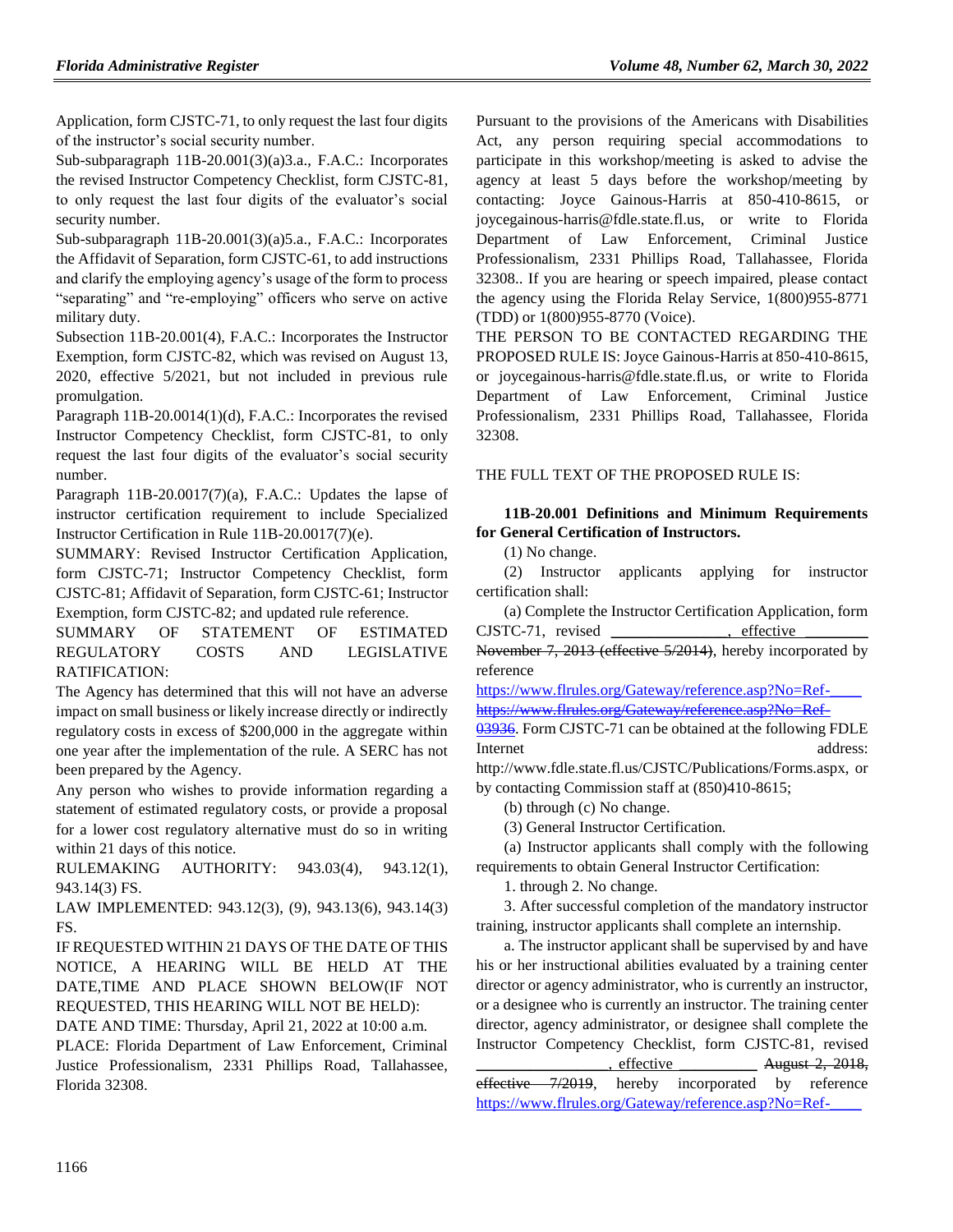#### [http://www.flrules.org/Gateway/reference.asp?No=Ref-10749.](https://www.flrules.org/Gateway/reference.asp?No=Ref-10749)

Form CJSTC-81 can be obtained at the following FDLE Internet address: http://www.fdle.state.fl.us/CJSTC/Publications/Forms.aspx, or

by contacting Commission staff at (850)410-8615.

- b. through c. No change.
- 4. No change.
- 5. Instructor Separation or Change of Affiliation.

a. When an instructor requests a change of affiliation, the training center director, agency administrator, or designee shall complete an Affidavit of Separation, form CJSTC-61, revised effective  $\frac{\text{August } 13, 2020,}{\text{August } 13, 2020, \text{S}}$ effective 5/2021, hereby incorporated by reference http://www.flrules.org/Gateway/reference.asp?No=Ref[http://www.flrules.org/Gateway/reference.asp?No=Ref-13123,](https://www.flrules.org/Gateway/reference.asp?No=Ref-13123) and submit to Commission staff, or immediately transmit through the Commission's ATMS. Form CJSTC-61 can be obtained at the following FDLE Internet address: http://www.fdle.state.fl.us/CJSTC/Publications/Forms.aspx, or by contacting Commission staff at (850)410-8615. A copy shall be maintained in the instructor's file.

b. through c. No change.

(b) through (c) No change.

(4) Exemption from General Instructor Certification. An individual, who has a professional or technical certification or three years of experience in the specified subject matter to be instructed, shall be exempt from General Instructor Certification. The training center director or designee shall document the individual's qualifications by completing the Instructor Exemption, form CJSTC-82, revised August 13, 2020, effective 5/2021 August 10, 2017, effective 8/2018, hereby incorporated by reference http://www.flrules.org/Gateway/reference.asp?No=Ref-\_\_\_\_\_ [http://www.flrules.org/Gateway/reference.asp?No=Ref-09680,](https://www.flrules.org/Gateway/reference.asp?No=Ref-09680) which shall be maintained in the course file at the training

school. Form CJSTC-82 can be obtained at the following FDLE Internet address:

http://www.fdle.state.fl.us/CJSTC/Publications/Forms.aspx, or by contacting Commission staff at (850)410-8615.

(5) through (6) No change.

Rulemaking Authority 943.03(4), 943.12(1), 943.14(3) FS. Law Implemented 943.12(3), (9), 943.14(3) FS. History–New 7-21-82, Formerly 11B-20.01, Amended 10-26-88, 5-14-92, 12-8-92, 1-10-94, 1-2-97, 7-7-99, 8-22-00, 7-29-01, 11-5-02, 11-30-04, 3-27-06, 3-21- 07, 6-9-08, 9-28-09, 6-3-10, 5-21-12, 3-13-13, 5-29-14, 7-29-15, 9-4- 16, 7-19-17, 8-15-18, 7-9-19, 5-20-21, \_\_\_\_\_\_\_\_\_.

## **11B-20.0014 Minimum Requirements for High-Liability and Specialized Instructor Certifications.**

(1) High-Liability Topics Instructor Certification. Instructor applicants shall comply with the following requirements for certification:

(a) through (c) No change.

(d) Be evaluated by his or her students. Student evaluation shall be reviewed with the instructor applicant by a training center director, agency administrator, or an instructor designated by the training center director or agency administrator and documented on the Instructor Competency Checklist form CJSTC-81, revised effective **August 2, 2018, effective 7/2019**, hereby

incorporated by reference https://www.flrules.org/Gateway/reference.asp?No=Ref[http://www.flrules.org/Gateway/reference.asp?No=Ref-10750.](https://www.flrules.org/Gateway/reference.asp?No=Ref-10750)

(e) through (f) No change.

(2) through (3) No change.

Rulemaking Authority 943.03(4), 943.12(1), 943.14(3) FS. Law Implemented 943.12(3), (9), 943.13(6), 943.14(3) FS. History–New 7-29-01, Amended 11-5-02, 11-30-04, 3-27-06, 3-21-07, 6-9-08, 9-28- 09, 3-13-13, 5-29-14, 7-29-15, 9-4-16, 7-19-17, 7-9-19, 5-20-21,  $\overline{\phantom{a}}$ 

#### **11B-20.0017 Maintenance and Duration of Instructor Certifications.**

Documentation for instructors shall be maintained in the instructor's file at the respective training school or agency. Additionally, the training school or agency shall submit or transmit to Commission staff, through the Commission's ATMS, an Instructor Compliance Application, form CJSTC-84, revised November 5, 2015, effective 9/2016, hereby incorporated by reference [https://www.flrules.org/Gateway/reference.asp?No=Ref-](https://www.flrules.org/Gateway/reference.asp?No=Ref-07387)

[07387,](https://www.flrules.org/Gateway/reference.asp?No=Ref-07387) to verify compliance with the mandatory retraining requirements. Form CJSTC-84 can be obtained at the following FDLE Internet address: http://www.fdle.state.fl.us/CJSTC/Publications/Forms.aspx, or by contacting Commission staff at (850)410-8615.

(1) through (6) No change.

(7) Lapse of Instructor Certifications.

(a) Instructors who do not comply with subsections (3), (4), or (5) of this rule section shall complete the Instructor Certification Application form CJSTC-71, and attach all required documentation pursuant to paragraphs  $(7)(b)$ -(e) $\left(\frac{d}{d}\right)$  of this rule section, to request approval for reactivation of instructor certification.

(b) through (e) No change.

(8) through (9) No change.

Rulemaking Authority 943.03(4), 943.12(1), 943.14(3) FS. Law Implemented 943.12(3), 943.14(3) FS. History–New 7-29-01, Amended 11-5-02, 11-30-04, 3-27-06, 3-21-07, 6-9-08, 6-3-10, 3-13- 13, 5-29-14, 7-29-15, 9-4-16, 7-19-17, 8-15-18,

NAME OF PERSON ORIGINATING PROPOSED RULE: Bureau Chief Glen Hopkins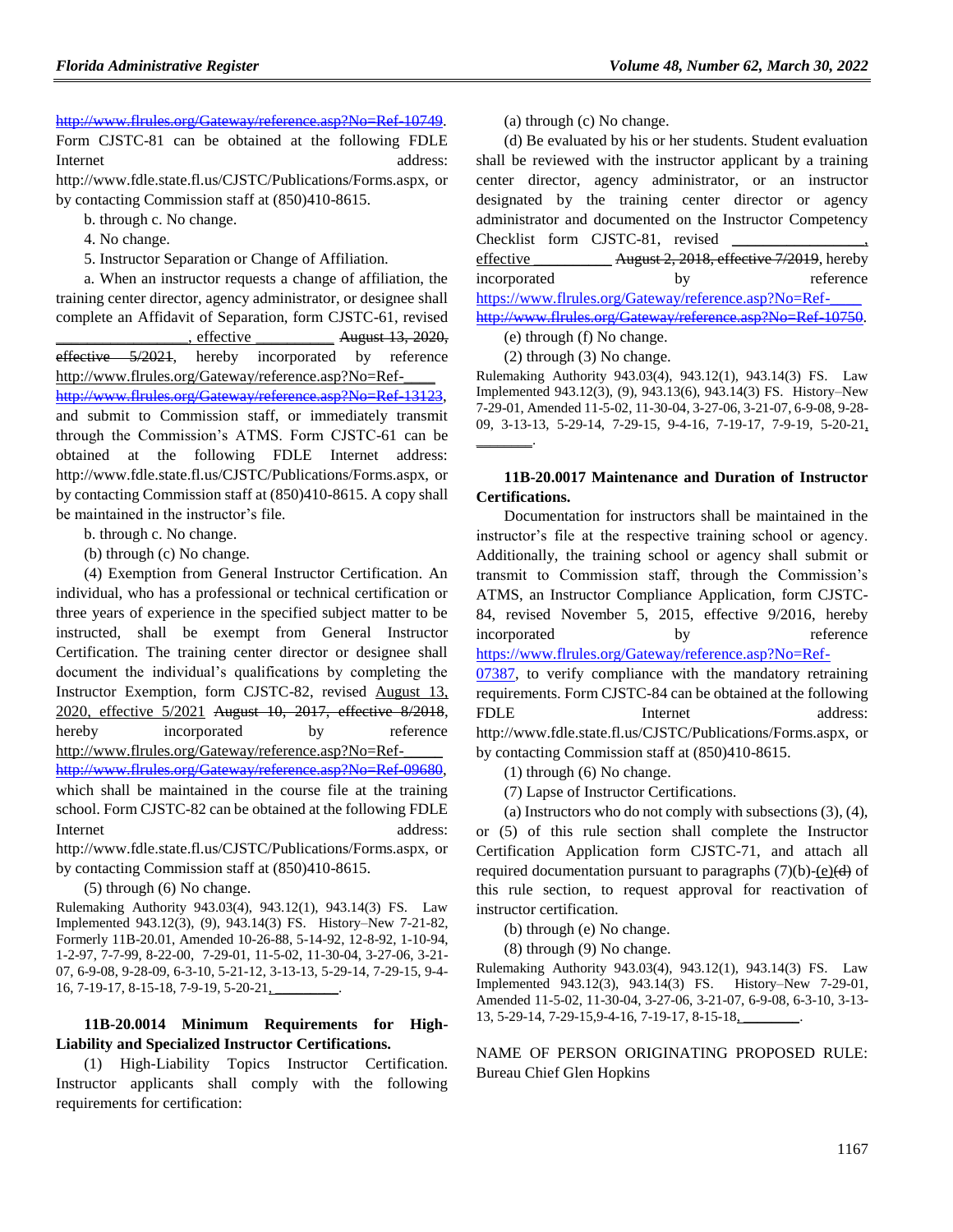NAME OF AGENCY HEAD WHO APPROVED THE PROPOSED RULE: Governor and Cabinet DATE PROPOSED RULE APPROVED BY AGENCY

HEAD: March 29, 2022 DATE NOTICE OF PROPOSED RULE DEVELOPMENT

PUBLISHED IN FAR: October 29, 2021

## **[DEPARTMENT OF LAW ENFORCEMENT](https://www.flrules.org/gateway/department.asp?id=11)**

**[Criminal Justice Standards and Training Commission](https://www.flrules.org/gateway/organization.asp?id=20)** RULE NO.: RULE TITLE:

[11B-21.005](https://www.flrules.org/gateway/ruleNo.asp?id=11B-21.005) Criminal Justice Training School Requirements for Certification and Recertification

PURPOSE AND EFFECT: Paragraph 11B-21.005(4)(a), F.A.C.: Incorporates the revised Driving Range Facility and Equipment Requirements, form CJSTC-202, to remove requirements for slide initiating devices and paved skid pad areas for driving ranges, as the vehicle operations proficiency requirements are changing for 7/1/2022 to make slide recovery optional.

SUMMARY: Update Driving Range Facility and Equipment Requirements, form CJSTC-202.

SUMMARY OF STATEMENT OF ESTIMATED REGULATORY COSTS AND LEGISLATIVE RATIFICATION:

The Agency has determined that this will not have an adverse impact on small business or likely increase directly or indirectly regulatory costs in excess of \$200,000 in the aggregate within one year after the implementation of the rule. A SERC has not been prepared by the Agency.

Any person who wishes to provide information regarding a statement of estimated regulatory costs, or provide a proposal for a lower cost regulatory alternative must do so in writing within 21 days of this notice.

RULEMAKING AUTHORITY: [943.03\(4\),](https://www.flrules.org/gateway/statute.asp?id=943.03(4)) [943.12\(1\),](https://www.flrules.org/gateway/statute.asp?id=%20943.12(1)) (2) FS.

LAW IMPLEMENTED: [943.12\(2\),](https://www.flrules.org/gateway/statute.asp?id=943.12(2)) (3), (8), [943.14,](https://www.flrules.org/gateway/statute.asp?id=%20943.14)  $943.17(1)(g)$  FS.

IF REQUESTED WITHIN 21 DAYS OF THE DATE OF THIS NOTICE, A HEARING WILL BE HELD AT THE DATE, TIME AND PLACE SHOWN BELOW (IF NOT REQUESTED, THIS HEARING WILL NOT BE HELD):

DATE AND TIME: Thursday, April 21, 2022 at 10:00 a.m.

PLACE: Florida Department of Law Enforcement, Criminal Justice Professionalism, 2331 Phillips Road, Tallahassee, Florida 32308.

Pursuant to the provisions of the Americans with Disabilities Act, any person requiring special accommodations to participate in this workshop/meeting is asked to advise the agency at least 5 days before the workshop/meeting by contacting: Joyce Gainous-Harris at 850-410-8615, or joycegainous-harris@fdle.state.fl.us, or write to Florida Department of Law Enforcement, Criminal Justice Professionalism, 2331 Phillips Road, Tallahassee, Florida 32308.. If you are hearing or speech impaired, please contact the agency using the Florida Relay Service, 1(800)955-8771 (TDD) or 1(800)955-8770 (Voice).

THE PERSON TO BE CONTACTED REGARDING THE PROPOSED RULE IS: Joyce Gainous-Harris at 850-410-8615, or joycegainous-harris@fdle.state.fl.us, or write to Florida Department of Law Enforcement, Criminal Justice Professionalism, 2331 Phillips Road, Tallahassee, Florida 32308.

## THE FULL TEXT OF THE PROPOSED RULE IS:

## **11B-21.005 Criminal Justice Training School Requirements for Certification and Re-certification.**

Training Schools certified by the Commission shall comply with the following requirements:

(1) through (3) No change.

(4) Driving Range Facility, Equipment, and Instructor to Student Ratio Requirements.

(a) When conducting Commission-approved vehicle operations training, comply with the driving range facility, equipment, and instructor to student ratio requirements set forth in subsection 11B-35.0021(8), F.A.C., and in the Driving Range Facility and Equipment Requirements, form CJSTC-202, revised , effective August 10, 2017, effective 8/2018, hereby incorporated by reference http://www.flrules.org/Gateway/reference.asp?No=Ref-

[http://www.flrules.org/Gateway/reference.asp?No=Ref-09683.](https://www.flrules.org/Gateway/reference.asp?No=Ref-09683) Form CJSTC-202 can be obtained at the following FDLE Internet address:

http://www.fdle.state.fl.us/CJSTC/Publications/Forms.aspx, or by contacting Commission staff at (850) 410-8615.

(b) No change.

(5) through (12) No change.

Rulemaking Authority 943.03(4), 943.12(1), (2) FS. Law Implemented 943.12(2), (3), (8), 943.14, 943.17(1)(g) FS. History– New 7-21-82, Formerly 11B-21.05, Amended 1-28-86, 8-30-89, 12- 24-89, 6-3-91, 12-13-92, 1-2-97, 7-7-99, 8-22-00, 7-29-01, 11-5-02, 11-30-04, 3-27-06, 3-21-07, 6-9-08, 9-28-09, 5-21-12, 3-13-13, 5-29- 14, 9-4-16, 8-15-18, 5-20-21,

NAME OF PERSON ORIGINATING PROPOSED RULE: Bureau Chief Glen Hopkins

NAME OF AGENCY HEAD WHO APPROVED THE PROPOSED RULE: Governor and Cabinet

DATE PROPOSED RULE APPROVED BY AGENCY HEAD: March 29, 2022

DATE NOTICE OF PROPOSED RULE DEVELOPMENT PUBLISHED IN FAR: October 29, 2021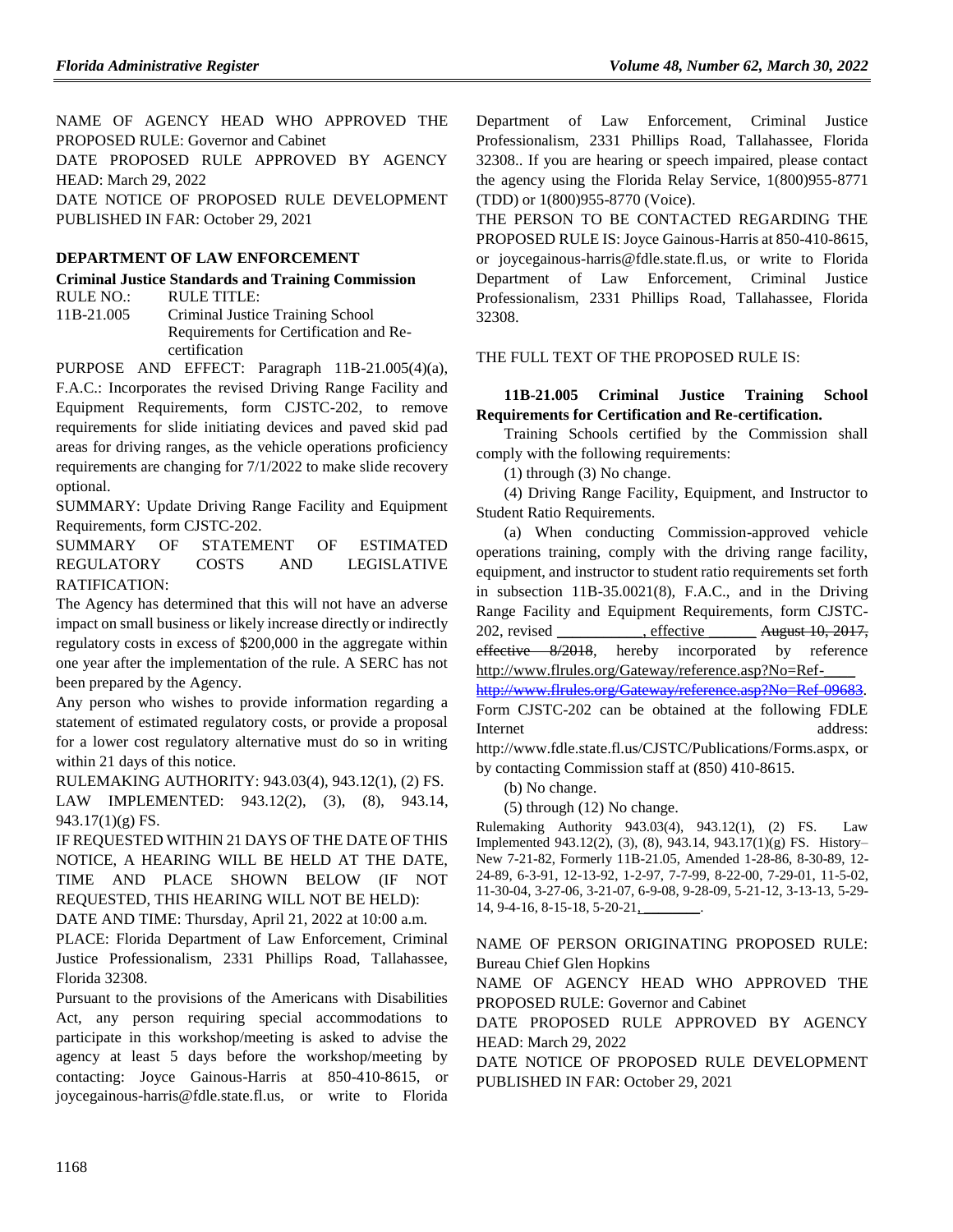#### **[DEPARTMENT OF LAW ENFORCEMENT](https://www.flrules.org/gateway/department.asp?id=11)**

|                   | <b>Criminal Justice Standards and Training Commission</b> |
|-------------------|-----------------------------------------------------------|
| <b>RULE NOS.:</b> | RULE TITLES:                                              |
| 11B-27.0011       | Moral Character                                           |
| 11B-27.002        | Certification, Employment or Appointment,                 |
|                   | Reactivation, and Terminating Employment                  |
|                   | or Appointment of Officers                                |
| 11B-27.00211      | Fingerprint Processing and Criminal Record                |
|                   | Results                                                   |
| 11B-27.00212      | Maintenance of Officer Certification                      |
| 11B-27.00213      | <b>Temporary Employment Authorization</b>                 |
| 11B-27.005        | <b>Revocation or Disciplinary Actions:</b>                |

Disciplinary Guidelines; Range of Penalties; Aggravating and Mitigating Circumstances

[11B-27.013](https://www.flrules.org/gateway/ruleNo.asp?id=11B-27.013) Canine Team Certification

PURPOSE AND EFFECT: Sub-paragraph 11B-27.0011(4)(b)1., F.A.C.: Amends current rule language to add the charge of "video voyeurism" back into the list of misdemeanor moral character violations and associated penalty guideline because a 2019 statutory change was made allowing for individuals 18 years old to become certified in corrections.

Paragraph 11B-27.002(1)(d), F.A.C.: Incorporates the Physician's Assessment, form CJSTC-75, which was revised on August 13, 2020, effective 5/2021, but not included in previous rule promulgation.

Subsection 11B-27.002(3), F.A.C.: Incorporates and clarifies the usage of the Agency New Hire Report, form CJSTC-207, and adds a notation that the CJSTC-62 form is required for "private correctional officers only".

Sub-paragraph 11B-27.002(3)(a)15., F.A.C.: Incorporates the Affidavit Of Separation, form CJSTC-61, to add instructions and clarify the employing agency's usage of the form to process "separating" and "re-employing" officers who serve on active military duty.

Paragraph 11B-27.00211(2)(a), F.A.C.: Incorporates the revised Fingerprint Notification, form CJSTC-62, to coincide with previous updates made to Rule  $11B-27.00211(2)(a)$ , F.A.C., adding Department of Children and Families (DCF) as an approving entity for the fingerprint notification.

Subsection 11B-27.00212(4), F.A.C.: Incorporates the revised Mandatory Retraining Report, form CJSTC-74, pursuant to the 2021 Florida Legislature which passed legislation and adds instructions to the form to mandate retraining for law enforcement officers in the proper use of electronic databases. Paragraph 11B-27.00212(5)(e), F.A.C.: Adds a training requirement in Use of Electronic Databases for law enforcement officers, pursuant to the 2021 Legislature which passed legislation to add the training requirement to the 40-hour mandatory retraining requirement for law enforcement officers. Paragraphs 11B-27.00212(17)(a)-(d), F.A.C.: Adds a section (17), pursuant to the 2020 Florida Legislature which created s. 943.17298, F.S., requiring all law enforcement officers to

complete training in recognition and responses to head trauma and brain injury in a child under 6 years of age.

Paragraphs 11B-27.00212(18)(a)-(d), F.A.C.: Adds a section (18) to Rule 11B-27.00212, F.A.C., pursuant to the 2021 Florida Legislature which created s. 943.1724, F.S., requiring all law enforcement officers to complete training in sexual assault investigation.

Paragraph 11B-27.00213(2)(b), F.A.C.: Incorporates the revised Firearms Performance Evaluation, form CJSTC-4, to reflect inclusion of Equivalency of Training students; clarification that only basic recruit and instructor students are required to pass an end-of-course examination; and allows the training school to record when an EOT student fails to demonstrate the proficiency skills.

Paragraph 11B-27.00213(4)(b), F.A.C.: Amends the rule language because training courses are sometimes difficult to schedule and the change allows an officer who is unable to meet the TEA time requirements to be employed on a second TEA.

Sub-paragraph 11B-27.005(5)(a)11., F.A.C.: Adds an enumerated penalty guideline for the felony charge of "abuse of children".

Sub-paragraph 11B-27.005(5)(a)21., F.A.C.: Adds the enumerated penalty guideline for the felony charge of "obscenity" as outlined in Florida Statutes.

Sub-paragraph 11B-27.005(5)(b)8., F.A.C.: Adds the misdemeanor charge of "video voyeurism" to the enumerated penalty guideline.

Sub-paragraph 11B-27.005(5)(b)21., F.A.C.: Adds the enumerated penalty guideline for the misdemeanor moral character violation of "obscenity".

Paragraph 11B-27.013(2)(e), F.A.C.: Incorporates the revised Canine Team Certification Application, form CJSTC-70, to only request the last four digits of the instructors' social security number.

SUMMARY: Added violation of "video voyeurism" to the list of enumerated misdemeanor moral character violations; revised Physician's Assessment, form CJSTC-75; Agency New Hire Report, form CJSTC-207; Affidavit Of Separation, form CJSTC-61; Fingerprint Notification, form CJSTC-62; Mandatory Retraining Report, form CJSTC-74; Firearms Performance Evaluation, form CJSTC-4; and Canine Team Certification Application, form CJSTC-70; training requirement in Use of Electronic Databases for law enforcement officers; mandatory training to implement HB43 regarding the recognition of and response to head trauma and brain injury in a child under 6 years of age; mandatory training to implement HB1189 regarding sexual assault investigation training; officer employed on a second TEA; enumerated penalty guideline for the felony charge of "abuse of children"; enumerated penalty guideline for the felony charge of "obscenity"; added misdemeanor charge of "video voyeurism"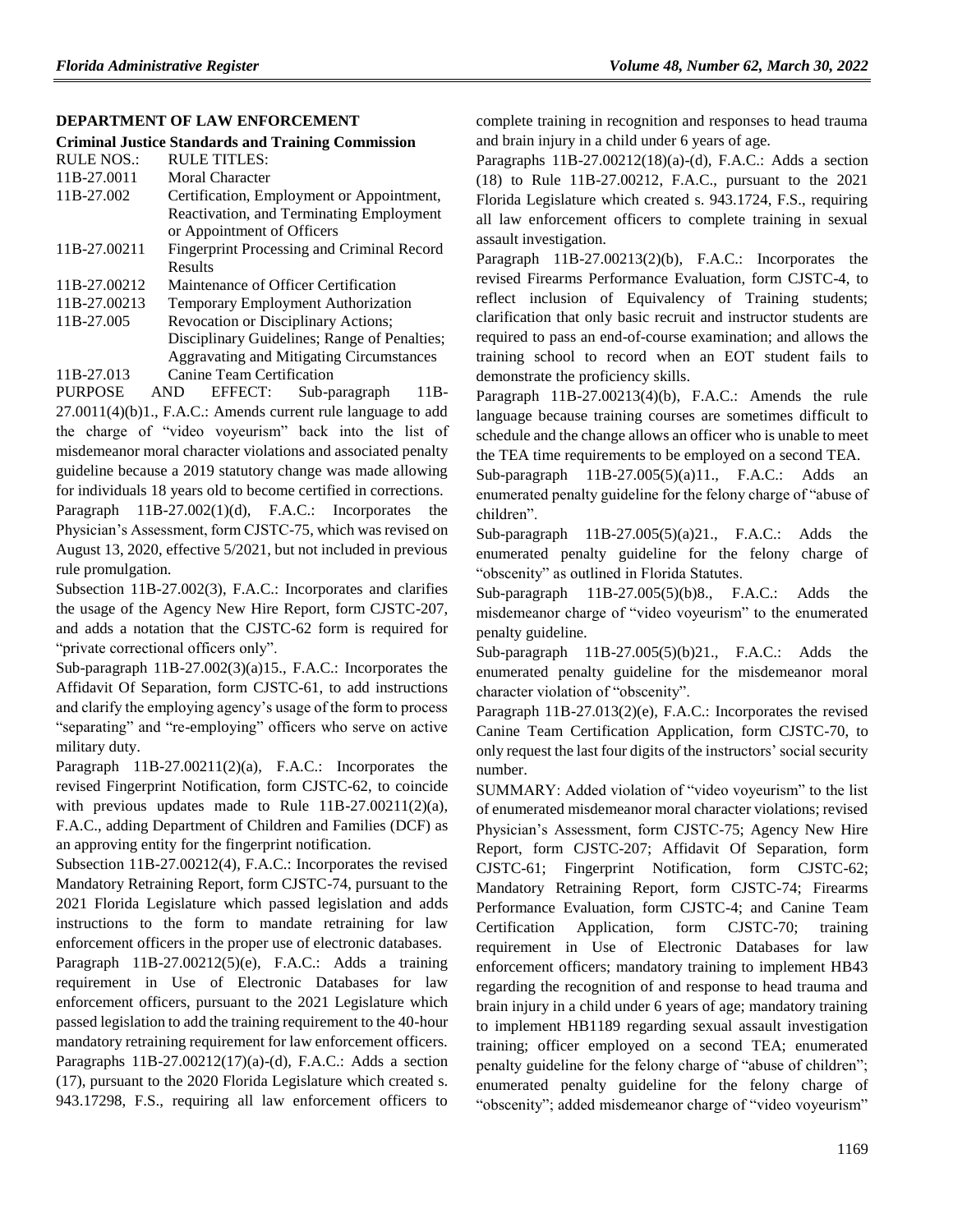to the enumerated penalty guideline; and added enumerated penalty guideline for the misdemeanor moral character violation of "obscenity".

SUMMARY OF STATEMENT OF ESTIMATED REGULATORY COSTS AND LEGISLATIVE RATIFICATION:

The Agency has determined that this will not have an adverse impact on small business or likely increase directly or indirectly regulatory costs in excess of \$200,000 in the aggregate within one year after the implementation of the rule. A SERC has not been prepared by the Agency.

Any person who wishes to provide information regarding a statement of estimated regulatory costs, or provide a proposal for a lower cost regulatory alternative must do so in writing within 21 days of this notice.

RULEMAKING AUTHORITY: [943.03\(4\),](https://www.flrules.org/gateway/statute.asp?id=943.03(4)) [943.12\(1\) FS.](https://www.flrules.org/gateway/statute.asp?id=%20943.12(1)%20FS.)

LAW IMPLEMENTED: [943.12\(3\),](https://www.flrules.org/gateway/statute.asp?id=943.12(3)) (16), [943.13\(3\),](https://www.flrules.org/gateway/statute.asp?id=%20943.13(3)) (7), [943.131,](https://www.flrules.org/gateway/statute.asp?id=%20943.131) [943.133,](https://www.flrules.org/gateway/statute.asp?id=%20943.133) [943.135,](https://www.flrules.org/gateway/statute.asp?id=%20943.135) [943.139,](https://www.flrules.org/gateway/statute.asp?id=%20943.139) [943.1395\(3\),](https://www.flrules.org/gateway/statute.asp?id=%20943.1395(3)) (7), (8), [943.17\(1\)\(a\),](https://www.flrules.org/gateway/statute.asp?id=%20943.17(1)(a)) [943.1701,](https://www.flrules.org/gateway/statute.asp?id=%20943.1701) [943.1715,](https://www.flrules.org/gateway/statute.asp?id=%20943.1715) [943.1716,](https://www.flrules.org/gateway/statute.asp?id=%20943.1716) [943.253 FS.](https://www.flrules.org/gateway/statute.asp?id=%20943.253%20FS.)

IF REQUESTED WITHIN 21 DAYS OF THE DATE OF THIS NOTICE, A HEARING WILL BE HELD AT THE DATE,TIME AND PLACE SHOWN BELOW(IF NOT REQUESTED, THIS HEARING WILL NOT BE HELD):

DATE AND TIME: Thursday, April 21, 2022 at 10:00 a.m.

PLACE: Florida Department of Law Enforcement, Criminal Justice Professionalism, 2331 Phillips Road, Tallahassee, Florida 32308.

Pursuant to the provisions of the Americans with Disabilities Act, any person requiring special accommodations to participate in this workshop/meeting is asked to advise the agency at least 5 days before the workshop/meeting by contacting: Joyce Gainous-Harris at 850-410-8615, or joycegainous-harris@fdle.state.fl.us, or write to Florida Department of Law Enforcement, Criminal Justice Professionalism, 2331 Phillips Road, Tallahassee, Florida 32308.. If you are hearing or speech impaired, please contact the agency using the Florida Relay Service, 1(800)955-8771 (TDD) or 1(800)955-8770 (Voice).

THE PERSON TO BE CONTACTED REGARDING THE PROPOSED RULE IS: Joyce Gainous-Harris at (850)410- 8615, or joycegainous-harris@fdle.state.fl.us, or write to Florida Department of Law Enforcement, Criminal Justice Professionalism, 2331 Phillips Road, Tallahassee, Florida 32308.

THE FULL TEXT OF THE PROPOSED RULE IS:

#### **11B-27.0011 Moral Character.**

(1) through (3) No change.

(4) For the purposes of the Criminal Justice Standards and Training Commission's implementation of any of the penalties specified in Section 943.1395(6) or (7), F.S., a certified officer's failure to maintain good moral character required by Section 943.13(7), F.S., is defined as:

(a) No change.

(b) Except as otherwise provided in Section 943.13(4), F.S., a plea of guilty, an adjudication of guilt, or a verdict of guilty after a criminal trial for any of the following misdemeanor or criminal offenses, notwithstanding any suspension of sentence or withholding of adjudication, or the perpetration by an officer of an act that would constitute any of the following misdemeanor or criminal offenses whether criminally prosecuted or not:

1. Sections 316.193, 316.1939, 327.35, 365.16(1)(c),(d), 414.39, 499.03, 741.31, 784.011, 784.03, 784.047, 784.048, 784.05, 784.049(3)(a), 784.046(15)**,** 790.01, 790.10, 790.15, 790.27, 794.027, 796.07, 800.02, 800.03, 806.101, 806.13, 810.08, 810.14, 812.014, 810.145, 812.015, 812.14, 817.235, 817.49, 817.563, 817.565, 817.61, 817.64, 827.04, 828.12, 831.30, 831.31(1)(b), 832.05, 836.12(2), 837.012, 837.05, 837.055, 837.06, 839.13, 839.20, 843.02, 843.03, 843.06, 843.085, 847.011, 856.021, 870.01, 893.13, 893.147, 901.36 914.22, 934.03, 934.425, 944.35, 944.37, and 944.39, F.S.

2. through 3. No change.

(c) through (d) No change.

(5) through (7) No change.

Rulemaking Authority 943.03(4), 943.12(1) FS. Law Implemented 943.13(7), 943.1395(7) FS. History–New 1-7-85, Formerly 11B-27.011, Amended 7-13-87, 10-25-88, 12-13-92, 9-5-93, 1-19-94, 8-7- 94, 11-5-95, 1-2-97, 7-7-99, 8-22-00, 11-5-02, 4-11-04, 11-30-04, 3- 27-06, 3-21-07, 6-9-08, 4-16-09, 6-3-10, 5-21-12, 3-13-13, 5-29-14, 7- 29-15, 9-4-16, 8-15-18, 5-5-20,

## **11B-27.002 Certification, Employment or Appointment, Reactivation, and Terminating Employment or Appointment of Officers.**

(1) Certification or Reactivation of Certification. Prior to submitting an application for certification or reactivation of certification for a law enforcement, correctional, or correctional probation officer, the employing agency shall collect and verify documents establishing that an applicant has complied with the requirements of Section 943.13, F.S. Verified documents shall be maintained in the officer's training file at the employing agency. The following documents are required for verification of an applicant's compliance with this rule section.

(a) through (c) No change.

(d) A Physician's Assessment, form CJSTC-75, revised August 13, 2020, effective 5/2021 August 4, 2016, effective 7/2017 hereby incorporated by reference, http://www.flrules.org/Gateway/reference.asp?No=Ref-

[http://www.flrules.org/Gateway/reference.asp?No=Ref-08441,](https://www.flrules.org/Gateway/reference.asp?No=Ref-08441) or an equivalent form signed by a physician, certified advanced registered nurse practitioner, or physician assistant licensed in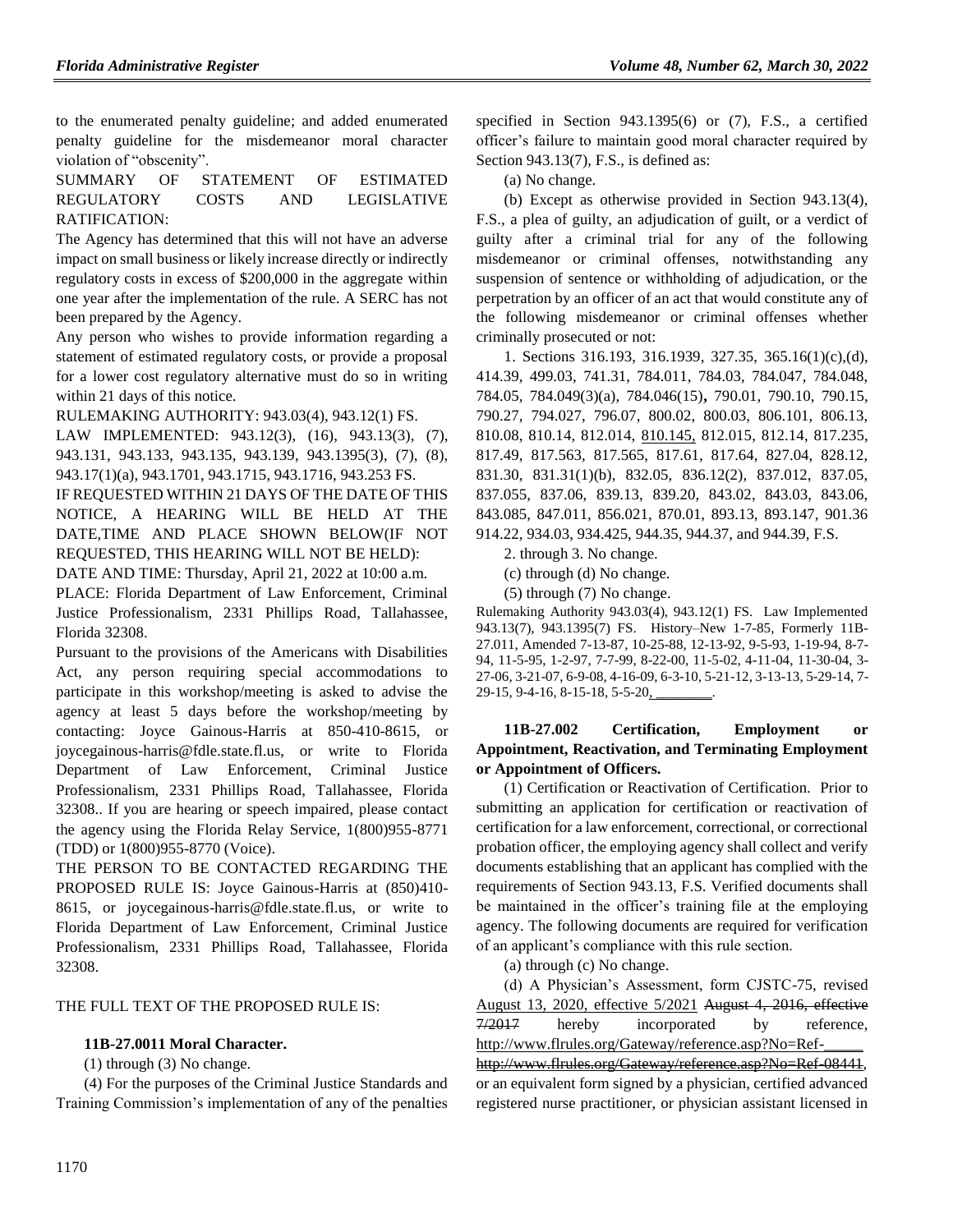the United States or its territories, verifying the applicant's fitness to perform the duties of an officer pursuant to Section 943.13(6), F.S. Form CJSTC-75 can be obtained at the following FDLE Internet address: http://www.fdle.state.fl.us/CJSTC/Publications/Forms.aspx, or by contacting Commission staff at (850)410-8615. A copy of the officer's position description shall be reviewed by the physician to ensure that the applicant can meet the physical standards required of the position. A Patient Information, form CJSTC-75A, revised November 8, 2007, hereby incorporated by reference, may also be provided to the examining physician, certified advanced registered nurse practitioner, or physician assistant for reference. Form CJSTC-75A can be obtained at the following FDLE Internet address: http://www.fdle.state.fl.us/CJSTC/Publications/Forms.aspx, or by contacting Commission staff at (850)410-8615. The CJSTC-75 form or equivalent, shall be completed with each new employment or appointment of an officer, and shall not be completed more than one year prior to an officer's employment or appointment. A CJSTC-75 form prepared for a specific employing agency shall not be used by any other employing agency.

(e) through (h) No change.

(2) No change.

(3) Employment requirements pursuant to Sections 943.13, F.S., shall be documented on an Agency New Hire Report, form CJSTC-207, revised \_\_\_\_\_\_\_\_\_\_\_\_\_\_\_, effective \_\_\_\_\_\_\_\_ November 8, 2007, hereby incorporated by reference http://www.flrules.org/Gateway/reference.asp?No=Ref-\_\_\_\_\_. Form CJSTC-207 can be obtained at the following FDLE Internet address: [http://www.fdle.state.fl.us/CJSTC/Publications/Forms.aspx,](http://www.fdle.state.fl.us/cms/CJSTC/Publications/Forms.aspx) or by contacting Commission staff at (850)410-8615.

(a) The files of newly hired officers are subject to an onsite inspection by Commission staff to ensure compliance with the requirements of Chapter 943, F.S., and Rule Chapter 11B-27, F.A.C. All documents collected in conjunction with the background investigation shall be available for review. The following documents shall be reviewed for completeness:

1. through 14. No change.

15. An Affidavit of Separation, form CJSTC-61, revised  $_{\text{effective}}$   $_{\text{August}$  13, 2020, effective 5/2021, hereby incorporated by reference, http://www.flrules.org/Gateway/reference.asp?No=Ref-\_\_\_\_\_ [http://www.flrules.org/Gateway/reference.asp?No=Ref-13133,](https://www.flrules.org/Gateway/reference.asp?No=Ref-13133) if the officer has separated employment with the agency. Form CJSTC-61 can be obtained at the following FDLE Internet address:

http://www.fdle.state.fl.us/CJSTC/Publications/Forms.aspx, or by contacting Commission staff at (850)410-8615.

(b) No change.

(4) through (5) No change.

Rulemaking Authority 943.03(4), 943.12(1) FS. Law Implemented 943.12(3), 943.13, 943.133, 943.139, 943.1395 FS. History–New 10- 6-82, Amended 4-26-84, 1-7-85, Formerly 11B-27.02, Amended 9-3- 87, 3-29-89, 5-14-92, 12-13-92, 9-5-93, 1-19-94, 1-2-97, 7-7-99, 8-22- 00, 7-29-01, 11-5-02, 11-30-04, 3-27-06, 3-21-07, 6-9-08, 6-3-10, 5- 21-12, 3-13-13, 5-29-14, 7-29-15, 9-4-16, 9-14-17, 8-15-18, 7-9-19, 5-  $5-20, 5-20-21,$ 

#### **11B-27.00211 Fingerprint Processing and Criminal Record Results.**

An employing agency shall maintain on file, at minimum, a Federal Bureau of Investigation Civil Applicant Response provided from a Live Scan device by the Florida Department of Law Enforcement (FDLE) Certified Mail Application, with the National Crime Information Center (NCIC) criminal history record attached, and an FDLE Customer Summary Report and Transaction Listing with the Florida Criminal Information Center (FCIC) criminal history record attached. If a Civil Applicant Response is not received by the agency, the FCIC Criminal History indicating no single state or multi-state offender criminal history record exists shall be proof the applicant's fingerprints have been processed.

(1) No change.

(2) Private Correctional Institutions and Jails.

(a) Private correctional institutions under contract with the Florida Department of Management Services (DMS) or the Florida Department of Children and Families (DCF) shall submit for processing an applicant's fingerprints to the FDLE. The private correctional institution is required to use an electronic fingerprinting submission device and is responsible for any cost associated with the fingerprint submission. The response to the fingerprint submission shall be electronically transmitted to the respective contract agency (DMS or DCF) for review for compliance with Section 943.13(4), F.S. The contract agency will complete the Fingerprint Notification, form CJSTC-62, revised , effective November 8, 2007, hereby incorporated by reference http://www.flrules.org/Gateway/reference.asp?No=Ref-

\_\_\_\_\_\_, or other written notice to document compliance with Section 943.13(4), F.S., and provide it to the private correctional institution. Form CJSTC-62 can be obtained at the following FDLE Internet address: http://www.fdle.state.fl.us/CJSTC/Publications/Forms.aspx, or by contacting Commission staff at (850)410-8615.

(b) No change.

(3) through (11) No change.

Rulemaking Authority 943.03(4), 943.12(1) FS. Law Implemented 943.12(3), 943.13, 943.133, 943.139, 943.1395 FS. History–New 11- 5-02, 11-30-04, 6-9-08, 5-29-14, 9-14-17, \_\_\_\_\_\_\_.

#### **11B-27.00212 Maintenance of Officer Certification.**

(1) through (3) No change.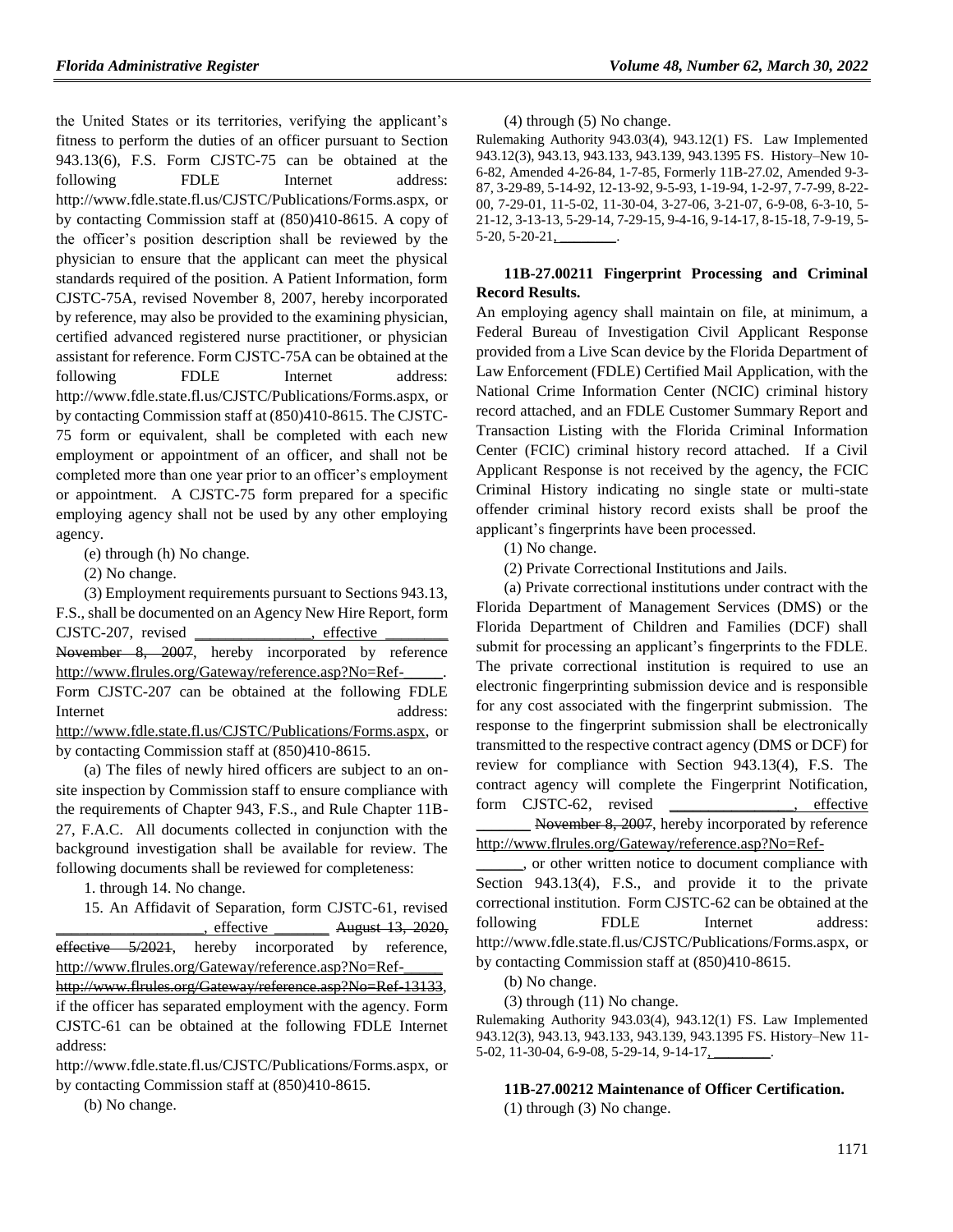(4) Continuing education or training pursuant to Section 943.135, F.S. Upon an officer's completion of the required continuing education or training the employing agency shall submit or electronically transmit to Commission staff through the Commission's ATMS, and maintain in file a completed Mandatory Retraining Report, form CJSTC-74, revised effective  $\frac{\text{August 13, 2020}}{\text{August 13, 2020}}$ effective 5/2021 hereby incorporated by reference http://www.flrules.org/Gateway/reference.asp?No=Ref-\_\_\_\_\_ [http://www.flrules.org/Gateway/reference.asp?No=Ref-13136](https://www.flrules.org/Gateway/reference.asp?No=Ref-13136)

. Form CJSTC-74 can be obtained at the following FDLE Internet address:

http://www.fdle.state.fl.us/CJSTC/Publications/Forms.aspx, or by contacting Commission staff at (850)410-8615. Criminal justice agencies shall not update an officer's mandatory training unless an officer is employed by the agency or has met the requirement for employment pursuant to subsection 11B-27.002(1), F.A.C.

(5) Statutory mandated continuing training. The following training shall be included as a part of the officer's continuing training:

(a) through (d) No change.

(e) Use of Electronic Databases pursuant to Section 943.17191, F.S. Certified law enforcement officers who elect to instruct Use of Electronic Databases training may substitute completion or instruction of this training to satisfy the officer's continuing training requirement.

(6) through (16) No change.

(17) Recognition of and Response to Head Trauma and Brain Injury in a Child Under 6 Years of Age. As a part of an officer's continuing education or training, a law enforcement officer shall be required to complete training in the recognition of and responses to head trauma and brain injury in a child under 6 years of age.

(a) All law enforcement officers shall complete the Commission-approved course developed pursuant to s. 943.17298, F.S., prior to July 1, 2022.

(b) All law enforcement officers who complete a law enforcement basic recruit training program which began on or after July 1, 2021 shall have met this requirement.

(c) The certification of a law enforcement officer who fails to comply with the requirements pursuant to s. 943.17298, F.S., shall become inactive and shall remain inactive until the officer completes the required training and the officer's employing agency provides Commission staff with verification that the officer has completed the required training.

(d) Upon an officer's completion of the required training, the employing agency shall submit, or electronically transmit to Commission staff through the Commission's ATMS, the date of completion.

(18) Sexual Assault Investigation. As a part of an officer's continuing education or training, a law enforcement officer shall be required to complete training on sexual assault, with an emphasis on culturally responsive, trauma-informed training on interviewing sexual assault victims and investigations of incidents of sexual assault.

(a) All law enforcement officers shall complete the Commission-approved course developed pursuant to s. 943.1724, F.S., prior to July 1, 2024.

(b) All law enforcement officers who complete a law enforcement basic recruit training program which began on or after July 1, 2022 shall have met this requirement.

(c) The certification of a law enforcement officer who fails to comply with the requirements pursuant to s. 943.17298, F.S., shall become inactive and shall remain inactive until the officer completes the required training and the officer's employing agency provides Commission staff with verification that the officer has completed the required training.

(d) Upon an officer's completion of the required training, the employing agency shall submit, or electronically transmit to Commission staff through the Commission's ATMS, the date of completion.

Rulemaking Authority 943.03(4), 943.12(1) FS. Law Implemented 943.12, 943.13(11), 943.135, 943.1395(3), 943.1701, 943.1715, 943.1716, 943.253 FS. History–New, 11-5-02. Amended 12-3-03, 11- 30-04, 3-27-06, 3-21-07, 6-9-08, 4-16-09, 9-28-09, 6-3-10, 5-21-12, 3- 13-13, 9-4-16, 8-15-18, 5-5-20, 5-20-21, \_\_\_\_\_\_\_\_. **Editorial Note:** See 11B-27.0023, F.A.C.

#### **11B-27.00213 Temporary Employment Authorization.**

A Certificate of Compliance shall not be issued to officers employed on a Temporary Employment Authorization (TEA) prior to meeting the requirements of Sections 943.13(1)-(10), F.S.

(1) No change.

(2) An officer employed on a TEA, shall be excused from the firearms training requirement upon placement of a statement in the officer's file at the employing agency. The statement shall be signed by the agency administrator confirming that the TEA-appointed officer shall not be permitted to carry a firearm until the following classroom training requirements have been fulfilled:

(a) No change.

 $\overline{\phantom{a}}$ 

(b) Firearms Range Training. The trainee's proficiency demonstration shall be documented on a Firearms Performance Evaluation, form CJSTC-4, revised effective \_\_\_\_\_\_ November 5, 2015, effective 9/2016, hereby incorporated by reference https://www.flrules.org/Gateway/reference.asp?No=Ref-

[https://www.flrules.org/Gateway/reference.asp?No=Ref-](https://www.flrules.org/Gateway/reference.asp?No=Ref-07365)

[<sup>07365,</sup>](https://www.flrules.org/Gateway/reference.asp?No=Ref-07365) and maintained in the trainee's file at the employing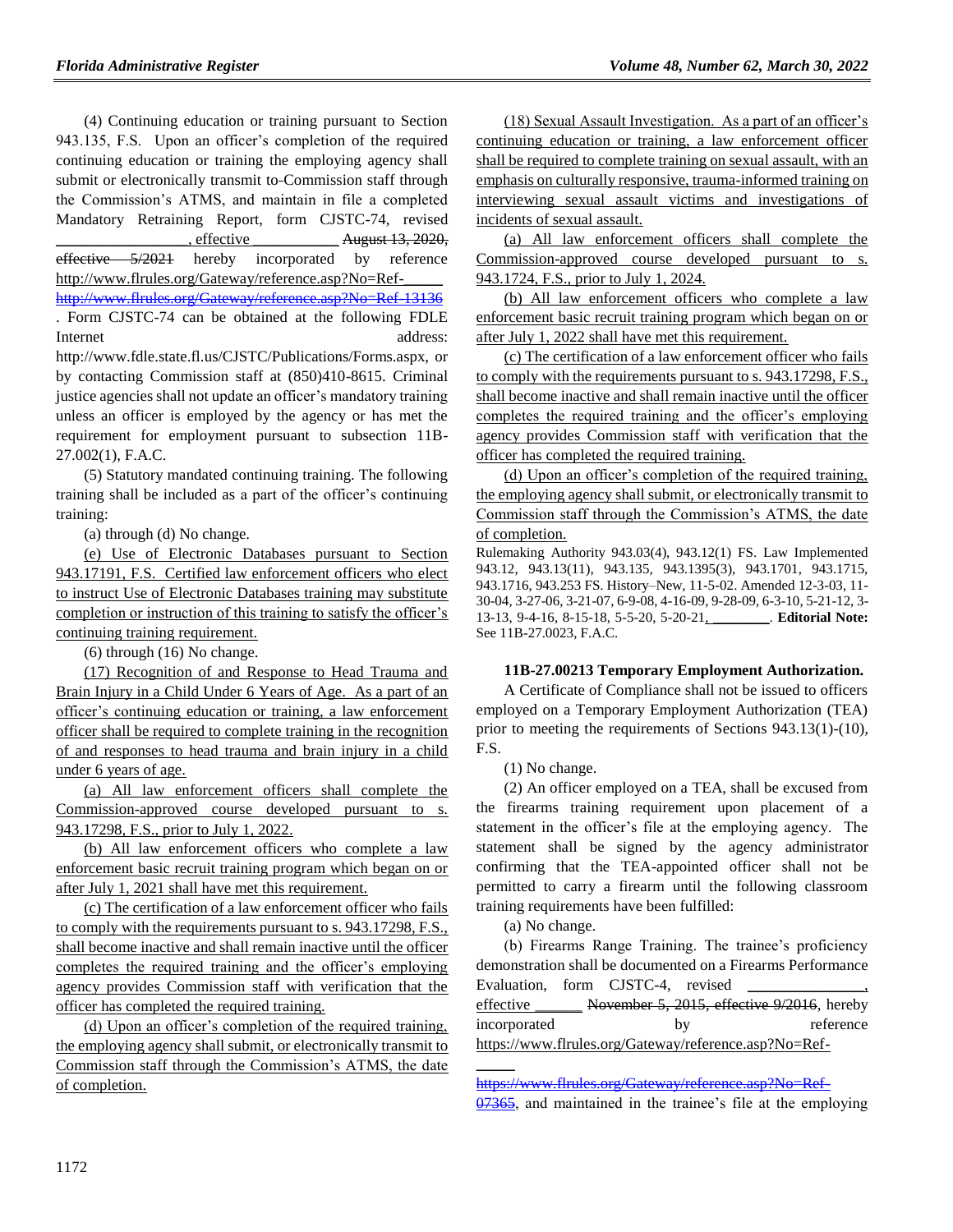agency. Form CJSTC-4 can be obtained at the following FDLE Internet address:

http://www.fdle.state.fl.us/CJSTC/Publications/Forms.aspx, or by contacting Commission staff at  $(850)410-8615$ . instructor shall qualify the trainee with a handgun (revolver or semi-automatic pistol) and long gun (shotgun or semiautomatic rifle/carbine) using the Commission's Basic Recruit Training Firearms Course of Fire, pursuant to form CJSTC-4, and the form shall be maintained in the trainee's file at the employing agency. Trainees shall fire a long gun as prescribed in the Commission-approved Basic Recruit Training Program.

(3) No change.

(4) Agencies applying to temporarily employ or appoint an individual who has had a previous TEA registered with the Commission in the same discipline, may do so only if:

(a) No change.

(b) The individual has not been employed on TEA in the same discipline more than two times within any four-year period. was previously hired on a TEA and has separated from the employing agency or discontinued training while still in good standing, and has had a break in service from the last employment for a minimum of four years. Such individual shall comply with the firearms training requirements pursuant to Rule 11B-35.0024, F.A.C., and Section 943.17(1)(a), F.S., unless the agency administrator has waived such requirements in subsection (2) of this rule section, and shall enroll in a Commission-approved Basic Recruit Training Program within 180 days of employment in the first training program offered in the geographic area, or in the first assigned state training program for a state officer.

(5) No change.

Rulemaking Authority 943.03(4), 943.12(1) FS. Law Implemented 943.12(3), 943.13, 943.131, 943.133, 943.139, 943.1395, 943.17(1)(a) FS. History–New, 11-5-02. Amended 11-30-04, 3-27-06, 6-9-08, 9- 28-09, 6-3-10, 5-21-12, 3-13-13, 9-4-16,

## **11B-27.005 Revocation or Disciplinary Actions; Disciplinary Guidelines; Range of Penalties; Aggravating and Mitigating Circumstances.**

(1) through (4) No change.

(5) When the Commission finds that a certified officer has committed an act that violates Section 943.13(7), F.S., the Commission shall issue a final order imposing penalties within the ranges recommended in the following disciplinary guidelines:

(a) For the perpetration by the officer of an act that would constitute any felony offense, pursuant to paragraph 11B- $27.0011(4)$ (a), F.A.C., but where there was not a violation of Section 943.13(4), F.S., the action of the Commission shall be to impose a penalty ranging from suspension of certification to revocation. Specific violations and penalties that shall be

imposed, absent mitigating circumstances, include the following:

1. through 10. No change.

|     | <b>Violation</b>       | Recommended          |
|-----|------------------------|----------------------|
|     |                        | <b>Penalty Range</b> |
| 11. | Child abuse (Section   | Prospective          |
|     | 827.03, 827.071, F.S.) | suspension<br>ŢΟ     |
|     |                        | revocation           |

12. through 20. No change.

|     | <b>Violation</b>            | <b>Recommended</b>   |
|-----|-----------------------------|----------------------|
|     |                             | <b>Penalty Range</b> |
| 21. | (Section<br>Obscenity       | Prospective          |
|     | $847.011(1)(c)$ ,           | suspension<br>to     |
|     | 847.0135,<br>$847.011(5)$ , | revocation           |
|     | 847.0145, F.S.)             |                      |

(b) For the perpetration by the officer of an act that would constitute any of the misdemeanor offenses, pursuant to paragraph 11B-27.0011(4)(b), F.A.C., but where there was not a violation of Section 943.13(4), F.S., the action of the Commission shall be to impose a penalty ranging from probation of certification to suspension of certification. Specific violations and penalties that shall be imposed, absent aggravating or mitigating circumstances, include the following:

|  | 1. through 7. No change. |  |  |  |
|--|--------------------------|--|--|--|
|--|--------------------------|--|--|--|

|    | <b>Violation</b>       |            | <b>Recommended</b>   |      |
|----|------------------------|------------|----------------------|------|
|    |                        |            | <b>Penalty Range</b> |      |
| 8. | Prostitution           | <b>or</b>  | Prospective          |      |
|    | lewdness;              | voyeurism; | suspension,          | and  |
|    | video                  | voyeurism  | probation            | with |
|    | (Sections              | 796.07,    | counseling           | to   |
|    | 810.14, 810.145, F.S.) |            | revocation           |      |

9. through 20. No change.

| $^{\circ}$ 1 | Obscenity<br>(847.011(5)) | Prospective |
|--------------|---------------------------|-------------|
|              | ٠υ٠                       | suspension  |
|              |                           | revocation  |

(c) through (d) No change.

(6) through (12) No change.

Rulemaking Authority 943.03(4), 943.12(1) FS. Law Implemented 943.12(3), 943.1395(8) FS. History–New 10-6-82, Amended 1-7-85, Formerly 11B-27.05, Amended 3-29-89, 12-13-92, 2-17-93, 1-19-94, 8-7-94, 11-5-95, 1-2-97, 7-7-99, 8-22-00, 7-29-01, 11-5-02, 4-11-04, 11-30-04, 3-27-06, 3-21-07, 6-9-08, 6-3-10, 5-21-12, 5-29-14, 9-4-16, 8-15-18, 5-5-20, 5-20-21,

#### **11B-27.013 Canine Team Certification.**

(1) No change.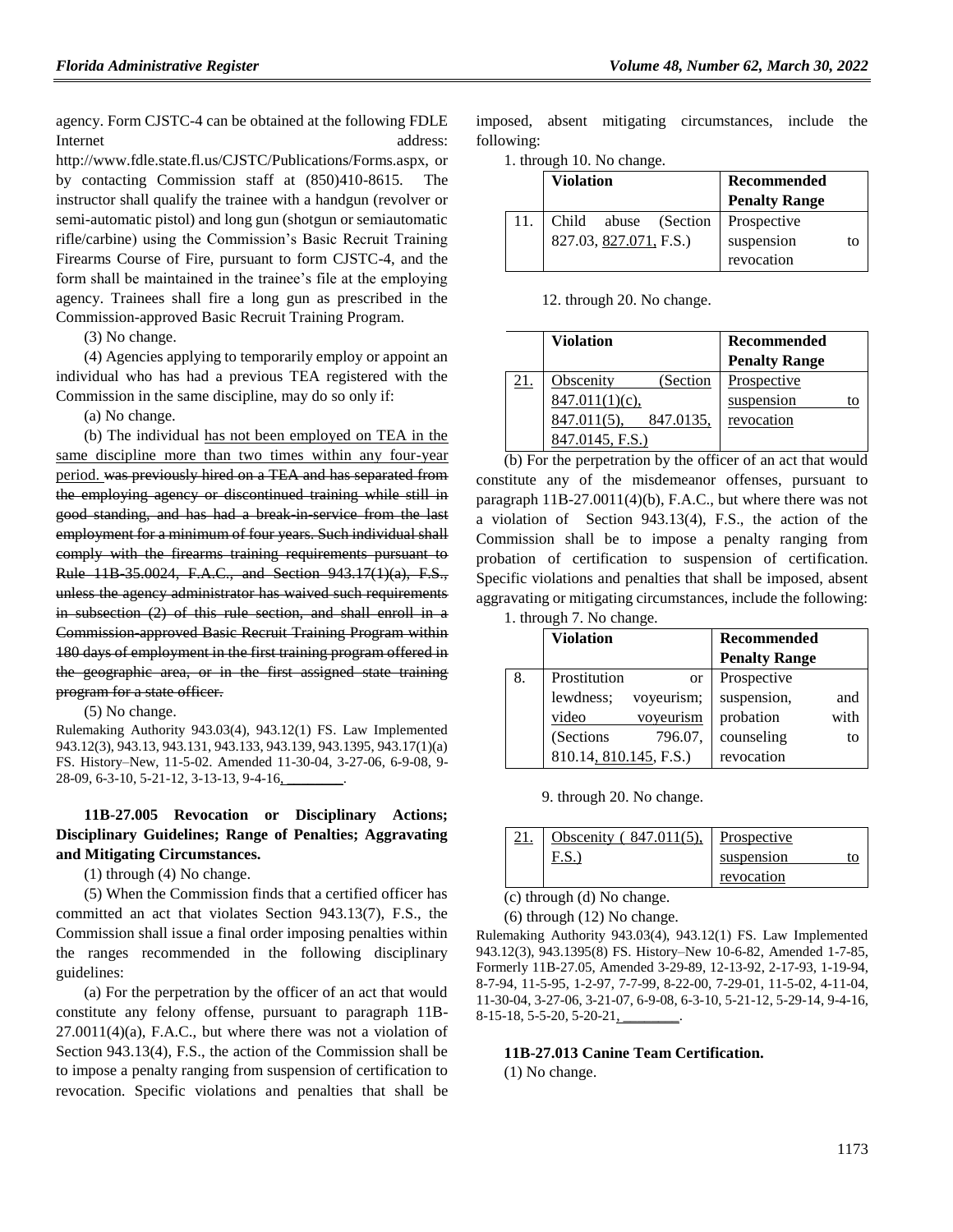(2) Canine team certification requirements. Commission certification of a canine team is not required. If a canine team seeks Commission certification, the canine team shall meet the following requirements:

(a) through (d) No change.

(e) A canine team shall provide documentation of the canine team's compliance with certification requirements and submit a Canine Team Certification Application, form CJSTC-70, revised example reflective November 5, 2015, effective 9/2016, hereby incorporated by reference http://www.flrules.org/Gateway/reference.asp?No=Ref-\_\_\_\_\_ [http://www.flrules.org/Gateway/reference.asp?No=Ref-07377.](https://www.flrules.org/Gateway/reference.asp?No=Ref-07377) Form CJSTC-70 can be obtained at the following FDLE Internet address:

http://www.fdle.state.fl.us/CJSTC/Publications/Forms.aspx, or by contacting Commission staff at (850)410-8615.

(3) through (7) No change.

Rulemaking Authority 943.03(4), 943.12(1) FS. Law Implemented 943.12(16) FS. History–New 3-29-89, Amended 12-13-92, 1-2-97, 7- 7-99, 8-22-00, 7-29-01, 11-5-02, 11-30-04, 3-27-06, 3-21-07, 6-9-08, 9-28-09, 6-3-10, 3-13-13, 5-29-14, 5-29-14, 7-29-15, 9-4-16,

NAME OF PERSON ORIGINATING PROPOSED RULE: Bureau Chief Glen Hopkins

NAME OF AGENCY HEAD WHO APPROVED THE PROPOSED RULE: Governor and Cabinet

DATE PROPOSED RULE APPROVED BY AGENCY HEAD: March 29, 2022

DATE NOTICE OF PROPOSED RULE DEVELOPMENT PUBLISHED IN FAR: October 29, 2021

#### **[DEPARTMENT OF LAW ENFORCEMENT](https://www.flrules.org/gateway/department.asp?id=11)**

#### **[Criminal Justice Standards and Training Commission](https://www.flrules.org/gateway/organization.asp?id=20)**

RULE NOS.: RULE TITLES:

- [11B-35.002](https://www.flrules.org/gateway/ruleNo.asp?id=11B-35.002) Basic Recruit Training Programs for Law Enforcement, Correctional, and Correctional Probation
- [11B-35.0024](https://www.flrules.org/gateway/ruleNo.asp?id=11B-35.0024) Student Performance in Commissionapproved High-Liability Basic Recruit Training Courses, Instructor Training Courses, and Specialized and Advanced Training Program Courses Requiring Proficiency Demonstration.

[11B-35.009](https://www.flrules.org/gateway/ruleNo.asp?id=11B-35.009) Exemption from Basic Recruit Training PURPOSE AND EFFECT: Sub-paragraph 11B-35.002(3)(a)3., F.A.C.: Adds a rule reference to allow a person who completes the EOT process to enter cross-over training without becoming employed in the EOT discipline.

Sub-paragraphs 11B-35.002(6)(c)1.-8., F.A.C.: Removes the retired courses that are no longer eligible for completion and incorporates the revised list of retired courses that are eligible for completion provided that they are still within 4 years from the beginning date of the training.

Sub-paragraph 11B-35.0024(3)(a)2., F.A.C.: Incorporates the revised Defensive Tactics Performance Evaluation, form CJSTC-6, to reflect inclusion of Equivalency of Training students; clarification that only basic recruit and instructor students are required to pass an end-of-course examination; allows the training school to record when an EOT student fails to demonstrate the proficiency skills; and adds a line to pages to include student name and ID number to ensure pages of the form can be identified should the pages become separated.

Sub-paragraph 11B-35.0024(3)(c)2., F.A.C.: Incorporates the revised Firearms Performance Evaluation, form CJSTC-4, to reflect inclusion of Equivalency of Training students; clarification that only basic recruit and instructor students are required to pass an end-of-course examination; and allows the training school to record when an EOT student fails to demonstrate the proficiency skills.

Sub-paragraph 11B-35.0024(3)(f)2., F.A.C.: Incorporates the revised First Aid Performance Evaluation, form CJSTC-5, to reflect inclusion of Equivalency of Training students; clarification that only basic recruit and instructor students are required to pass an end-of-course examination; and allows the training school to record when an EOT student fails to demonstrate the proficiency skills.

Sub-paragraph 11B-35.0024(3)(h)2., F.A.C.: Incorporates the revised Vehicle Operations Performance Evaluation, form CJSTC-7, to reflect inclusion of Equivalency of Training students; clarification that only basic recruit and instructor students are required to pass an end-of-course examination; allows the training school to record when an EOT student fails to demonstrate the proficiency skills; removes requirement for Figure 8 and Breaking exercises to be done first; removes requirement for shuffle steering and slide recovery during certain exercises; removes redundant language and makes practice runs optional for EOT students; and makes use of sirens during night time exercises optional.

Subsection 11B-35.009(7), F.A.C.: Amends the rule because the 2020 Florida Legislature created s. 943.17298, F.S., requiring all law enforcement officers to complete training in recognition and responses to head trauma and brain injury in a child under 6 years of age. The 2021 Florida Legislature created s. 943.1724, F.S., requiring all law enforcement officers complete training in sexual assault investigations. Clarifies that training in elder abuse investigations required pursuant to s. 943.17296, F.S. must be completed by persons approved for an exemption from training. Officers approved for an exemption from training do not complete Florida basic recruit training and would not receive the above training otherwise.

SUMMARY: Updates Equivalency of Training requirements; retired courses; revised Defensive Tactics Performance Evaluation, form CJSTC-6; Firearms Performance Evaluation, form CJSTC-4; First Aid Performance Evaluation, form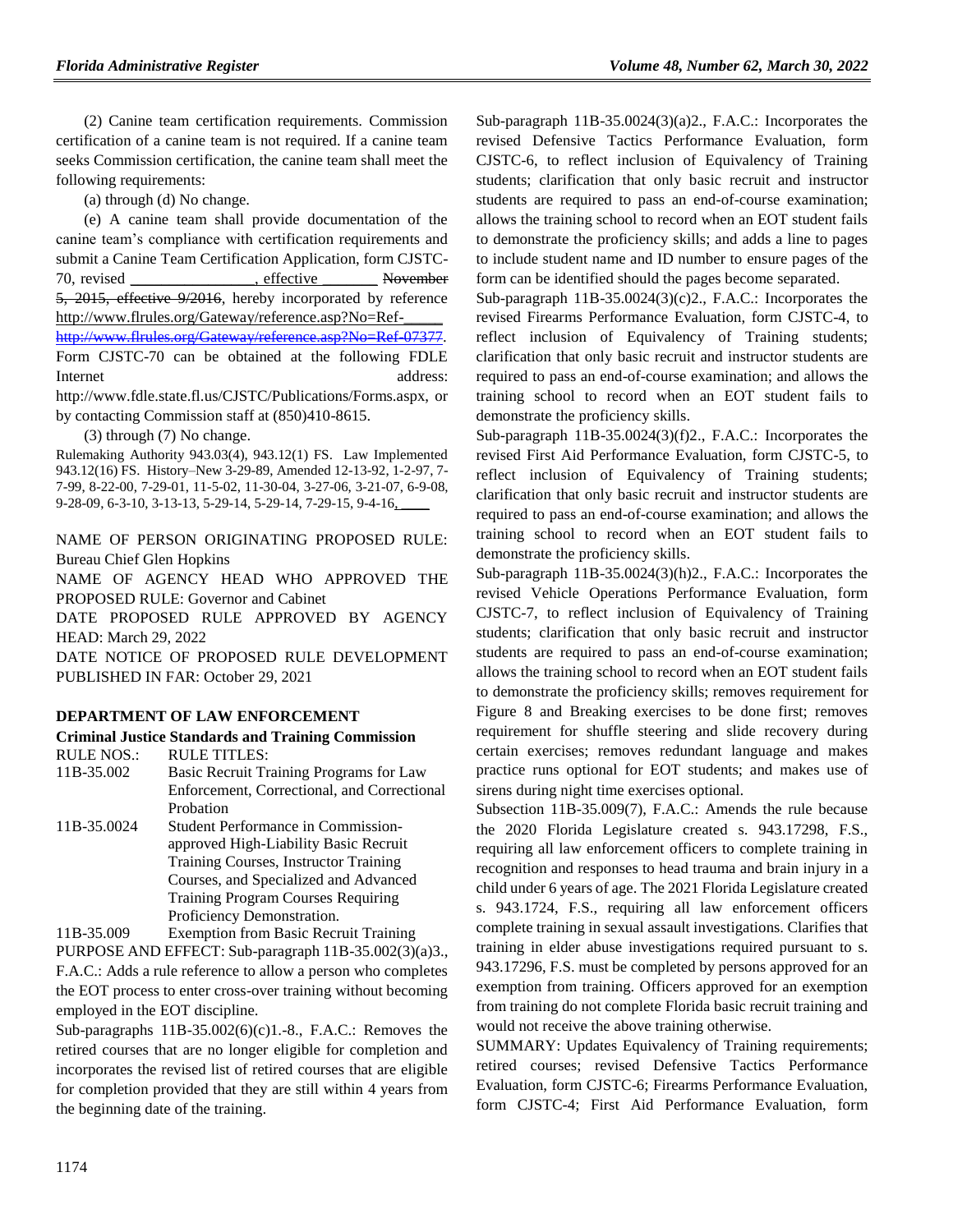CJSTC-5; and Vehicle Operations Performance Evaluation, form CJSTC-7; training required for out-of-state, federal, and previously sworn Florida officers to implement HB43 regarding the recognition of and response to head trauma and brain injury in a child under 6 years of age; training to implement HB1189 regarding sexual assault investigations; and elder abuse investigations training required pursuant to s. 943.17296, F.S.

SUMMARY OF STATEMENT OF ESTIMATED REGULATORY COSTS AND LEGISLATIVE RATIFICATION:

The Agency has determined that this will not have an adverse impact on small business or likely increase directly or indirectly regulatory costs in excess of \$200,000 in the aggregate within one year after the implementation of the rule. A SERC has not been prepared by the Agency.

Any person who wishes to provide information regarding a statement of estimated regulatory costs, or provide a proposal for a lower cost regulatory alternative must do so in writing within 21 days of this notice.

RULEMAKING AUTHORITY: [943.03\(4\),](https://www.flrules.org/gateway/statute.asp?id=943.03(4)) [943.12\(1\),](https://www.flrules.org/gateway/statute.asp?id=%20943.12(1)) (2), [943.17 FS.](https://www.flrules.org/gateway/statute.asp?id=%20943.17%20FS.)

LAW IMPLEMENTED: [943.12,](https://www.flrules.org/gateway/statute.asp?id=943.12) [943.17,](https://www.flrules.org/gateway/statute.asp?id=%20943.17) [943.131\(2\) FS.](https://www.flrules.org/gateway/statute.asp?id=%20943.131(2)%20FS.)

IF REQUESTED WITHIN 21 DAYS OF THE DATE OF THIS NOTICE, A HEARING WILL BE HELD AT THE DATE, TIME AND PLACE SHOWN BELOW (IF NOT REQUESTED, THIS HEARING WILL NOT BE HELD):

DATE AND TIME: Thursday, April 27, 2022 at 10:00 a.m. PLACE: Florida Department of Law Enforcement, Criminal

Justice Professionalism, 2331 Phillips Road, Tallahassee, Florida 32308.

Pursuant to the provisions of the Americans with Disabilities Act, any person requiring special accommodations to participate in this workshop/meeting is asked to advise the agency at least 5 days before the workshop/meeting by contacting: Joyce Gainous-Harris at 850-410-8615, or joycegainous-harris@fdle.state.fl.us, or write to Florida Department of Law Enforcement, Criminal Justice Professionalism, 2331 Phillips Road, Tallahassee, Florida 32308.. If you are hearing or speech impaired, please contact the agency using the Florida Relay Service, 1(800)955-8771 (TDD) or 1(800)955-8770 (Voice).

THE PERSON TO BE CONTACTED REGARDING THE PROPOSED RULE IS: Joyce Gainous-Harris at (850)410- 8615, or joycegainous-harris@fdle.state.fl.us, or write to Florida Department of Law Enforcement, Criminal Justice Professionalism, 2331 Phillips Road, Tallahassee, Florida 32308.

THE FULL TEXT OF THE PROPOSED RULE IS:

## **11B-35.002 Basic Recruit Training Programs for Law Enforcement, Correctional, and Correctional Probation.**

(1) through (2) No change.

(3) The Commission has established basic recruit crossover training programs to provide lateral movement of officers between criminal justice disciplines. Officers requesting crossover training in another discipline must comply with Sections 943.14(7) and 943.17(1)(g), F.S.

(a) To be eligible to attend a cross-over training program the applicant shall:

1. through 2. No change.

3. Within four years of the beginning date of the Commission-approved Basic Recruit Training Program or training required pursuant to Rules 11B-35.009(7) or (8), F.A.C., for the discipline the officer is moving from, have successfully completed the Commission-approved Basic Recruit Training Program or training required pursuant to Rules 11B-35.009(7) or (8), passed the State Officer Certification Examination (SOCE), and started the basic recruit cross-over training program.

(4) through (5) No change.

 $(6)(a)$  through  $(b)$  No change.

(c) Students who entered into a basic recruit training program and have not completed it at the time that it is retired, remain eligible to complete the program, provided they complete the training within four years of the beginning date, pursuant to this rule section. Retired programs eligible for completion are:

1. Florida Law Enforcement Academy Basic Recruit Training Program number 2000 (Retired June 30, 2021). Eligible until June 30, 2025.

2. Law Enforcement Auxiliary Officer Basic Recruit Training Program number 3006 (Retired June 30, 2021). Eligible until June 30, 2025.

3.1. Florida Correctional Probation Officer Basic Recruit Training Program number 3000 1176, Version 2008.04 (Retired June 30, 2021 October 31, 2016). Eligible until June 30, 2025 October 31, 2020.

4.2. Correctional Officer Cross-Over Training to Florida Law Enforcement Academy number 3002 2003 (Retired June 30, 2021 2016). Eligible until June 30, 2025 2020.

5. Correctional Officer Cross-over Training to Correctional Probation Officer Training number 3003 (Retired June 30, 2021). Eligible until June 30, 2025.

6.3. Correctional Probation Officer Cross-Over Training to Florida Law Enforcement Academy number 3005 2004 (Retired June 30, 2021 2016). Eligible until June 30, 2025 2020.

7.4. Law Enforcement Officer Cross-Over Training to Florida CMS Correctional Basic Recruit Training for Special Operations Forces Recruits Program number 3007 2005 (Retired June 30, 2021 2016). Eligible until June 30, 2025 2020.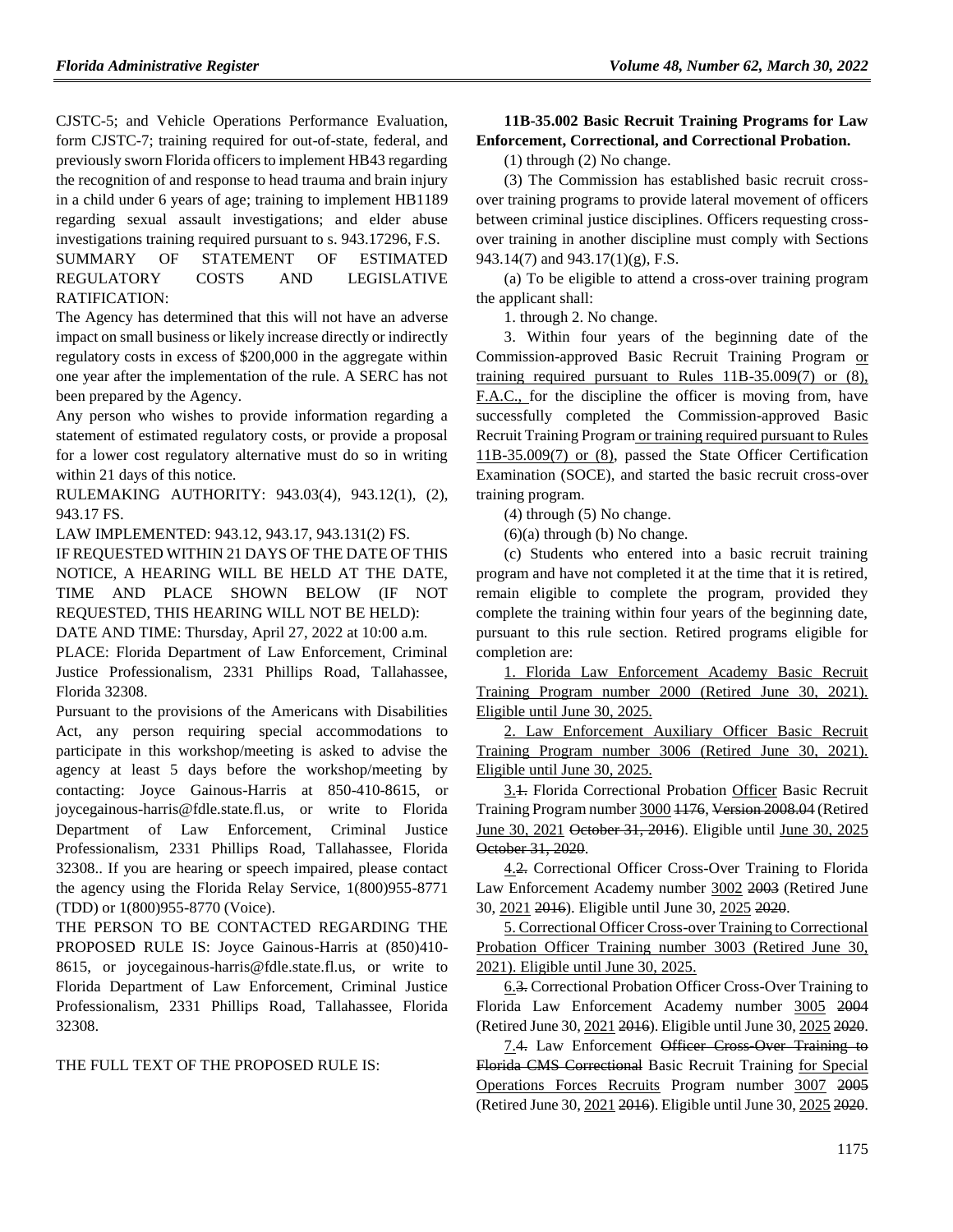8.5. Correctional Probation Officer Cross-Over Training to Florida CMS Correctional Basic Recruit Training for Special Operations Forces Recruits Program number 3009 1193 (Retired June 30, 2021 2016). Eligible until June 30, 2025 2020.

6. Correctional Officer Cross-Over Training to Florida Correctional Probation Basic Recruit Training Program number 1183 (Retired October 31, 2016). Eligible until June 30, 2020. Rulemaking Authority 943.03(4), 943.12(1), (2), 943.17 FS. Law Implemented 943.12, 943.17 FS. History–New 12-13-92, Amended 1- 10-94, 8-7-94, 1-2-97, 7-7-99, 8-22-00, 7-29-01, 11-5-02, 11-30-04, 3- 27-06, 3-21-07, 6-9-08, 9-28-09, 5-21-12, 3-13-13, 5-29-14, 7-29-15, 9-4-16, 7-19-17, 8-15-18, 5-5-20, 5-20-21,

**11B-35.0024 Student Performance in Commissionapproved High-Liability Basic Recruit Training Courses, Instructor Training Courses, and Specialized and Advanced Training Program Courses Requiring Proficiency Demonstration.**

(1) through (2) No change.

(3) Successful completion and demonstration of proficiency skills is required for each of the following highliability courses: Criminal Justice Defensive Tactics Course, Defensive Tactics Instructor Course, Criminal Justice Firearms Course, Firearms Instructor Course, Safe Handling of Firearms course, Law Enforcement Vehicle Operations Course, Vehicle Operations Instructor Course, First Aid for Criminal Justice Officers Course, and First Aid Instructor Course.

(a) Criminal Justice Defensive Tactics Course.

1. No change.

2. A basic recruit student shall achieve a score of no less than 80% on the required written end-of-course examination and demonstrate at 100% proficiency, defensive tactics skills taught by a training school, with the results recorded on the required Defensive Tactics Performance Evaluation, form CJSTC-6, revised effective August 8, 2019, effective 4/2020, hereby incorporated by reference [http://www.flrules.org/Gateway/reference.asp?No=Ref-\\_\\_\\_\\_\\_](https://www.flrules.org/Gateway/reference.asp?No=Ref-_____)

[http://www.flrules.org/Gateway/reference.asp?No=Ref-11901.](https://www.flrules.org/Gateway/reference.asp?No=Ref-11901)

Form CJSTC-6 can be obtained at the following FDLE Internet address:

http://www.fdle.state.fl.us/CJSTC/Publications/Forms.aspx, or by contacting Commission staff at (850)410-8615. Form CJSTC-6 shall be maintained in the student or course file.

3. No change.

(b) No change.

(c) Criminal Justice Firearms Course.

1. No change.

2. A basic recruit student shall achieve a score of 80% on the required written end-of-course examination and demonstrate the required Firearms High-Liability Proficiency Skills, using a commercially produced B-21E target or equivalent Pride Enterprises (P.R.I.D.E.) target, at 80% or higher using a handgun (revolver or semi-automatic pistol for both daylight and night) and a long gun (shotgun or semiautomatic rifle/carbine). The results shall be recorded on the required Firearms Performance Evaluation form CJSTC-4, revised effective November 5, 2015, effective 9/2016, hereby incorporated by reference

http://www.flrules.org/Gateway/reference.asp?No=Ref-\_\_\_\_\_ [http://www.flrules.org/Gateway/reference.asp?No=Ref-07366.](https://www.flrules.org/Gateway/reference.asp?No=Ref-07366) Form CJSTC-4 can be obtained at the following FDLE Internet address:

http://www.fdle.state.fl.us/CJSTC/Publications/Forms.aspx, or by contacting Commission staff at (850)410-8615. Form CJSTC-4 shall be maintained in the student or course file.

(d) through (e) No change.

(f) First Aid for Criminal Justice Officers Course.

1. No change.

2. A basic recruit student shall achieve a score of no less than 80% on the required written end-of-course examination and demonstrate the required First Aid High-Liability Proficiency Skills at 100%, with the results recorded on the required First Aid Performance Evaluation, form CJSTC-5, revised effective August 13, 2020, effective 5/2021, hereby incorporated by reference http://www.flrules.org/Gateway/reference.asp?No=Ref-

[http://www.flrules.org/Gateway/reference.asp?No=Ref-13141.](https://www.flrules.org/Gateway/reference.asp?No=Ref-13141) Form CJSTC-5 can be obtained at the following FDLE Internet address:

http://www.fdle.state.fl.us/CJSTC/Publications/Forms.aspx, or by contacting Commission staff at (850)410-8615. Form CJSTC-5 shall be maintained in the student or course file.

(g) No change.

- (h) Law Enforcement Vehicle Operations Course.
- 1. No change.

2. A basic recruit student shall achieve a score of no less than 80% on the required written end-of-course examination and demonstrate the required Vehicle Operations High-Liability Proficiency Skills, with four out of five runs (80%) for each exercise, with the results recorded on the required Vehicle Operations Performance Evaluation, form CJSTC-7, revised effective November 5, 2015,

effective 9/2016, hereby incorporated by reference http://www.flrules.org/Gateway/reference.asp?No=Ref-\_\_\_

[http://www.flrules.org/Gateway/reference.asp?No=Ref-07369.](https://www.flrules.org/Gateway/reference.asp?No=Ref-07369)

Form CJSTC-7 can be obtained at the following FDLE Internet address:

http://www.fdle.state.fl.us/CJSTC/Publications/Forms.aspx, or by contacting Commission staff at (850)410-8615. Form CJSTC-7 shall be maintained in the student or course file.

(i) No change.

(4) No change.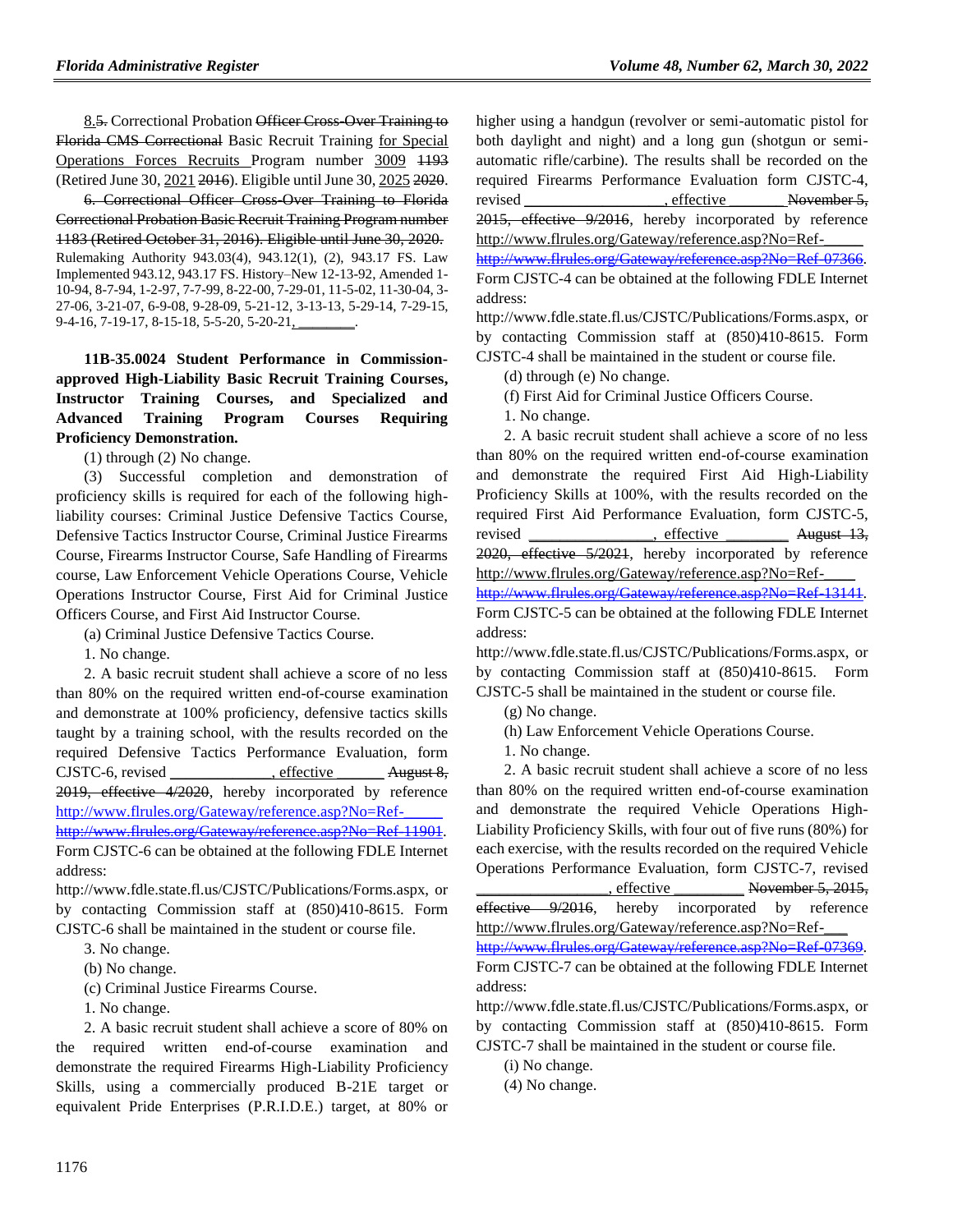Rulemaking Authority 943.03(4), 943.12(1), (2) FS. Law Implemented 943.12, 943.17 FS. History–New 2-17-93, Amended 1- 2-97, 7-7-99, 8-22-00, 7-29-01, 11-5-02, 11-30-04, 3-27-06, 3-21-07, 6-9-08, 9-28-09, 6-3-10, 3-13-13, 5-29-14, 7-29-15, 9-4-16, 7-19-17, 5-5-20, 5-20-21,

#### **11B-35.009 Exemption from Basic Recruit Training.**

(1) through (6) No change.

(7) High-Liability Basic Recruit Training proficiency skills requirements for out-of-state, federal, or inactive Florida officers. Prior to applying for certification, an out-of-state or federal officer, or inactive Florida officer, who is exempt from completing a Commission-approved Basic Recruit Training Program, pursuant to Section 943.131(2), F.S., shall demonstrate proficiency in the required High-Liability Basic Recruit Training Proficiency Skills of vehicle operations, firearms, defensive tactics, and first aid, pursuant to Rule 11B-35.0024, F.A.C., for the discipline for which certification is sought and for the law enforcement discipline, complete Commission-approved training in recognition of and response to head trauma and brain injury in a child under 6 years of age; sexual assault investigations; and elder abuse investigations. Such officers shall achieve a passing score on the State Officer Certification Examination, pursuant to Rule 11B-30.0062, F.A.C., and paragraph 11B-30.008, F.A.C. Demonstration of proficiency in the required High-Liability Basic Recruit Training Proficiency Skills and passing the State Officer Certification Examination shall be completed within one year after notification of approval of the Exemption-From-Training form CJSTC-76. Individuals who do not complete the required demonstration of proficiency in the High-Liability Basic Recruit Training Proficiency Skills and achieve a passing score on the State Officer Certification Examination within one year, are permitted to apply for another exemption from training, pursuant to Section 943.131(2), F.S., provided they meet the eligibility requirements outlined in Section 943.131(2), F.S. Upon demonstration of proficiency in the required High-Liability Basic Recruit Training Proficiency Skills, the training school shall complete an Exemption-From-Training Proficiency Demonstration, form CJSTC-76A, revised August 2, 2018, effective 7/2019, hereby incorporated by reference [https://www.flrules.org/Gateway/reference.asp?No=Ref-](https://www.flrules.org/Gateway/reference.asp?No=Ref-10755)

[10755,](https://www.flrules.org/Gateway/reference.asp?No=Ref-10755) and provide a copy to the officer of form CJSTC-76A. Form CJSTC-76A can be obtained at the following FDLE Internet address:

http://www.fdle.state.fl.us/CJSTC/Publications/Forms.aspx, or by contacting Commission staff at (850) 410-8615. The training center director or designee shall, within thirty days of course completion, electronically transmit a completed Training Report form CJSTC-67 through the Commission's ATMS, or submit an updated form CJSTC-67.

(8) through (11) No change.

Rulemaking Authority 943.03(4), 943.12(1), (2) FS. Law Implemented 943.131(2) FS. History–New 1-2-97, Amended 7-7-99, 11-5-02, 11-30-04, 3-27-06, 3-21-07, 6-9-08, 5-21-12, 3-13-13, 5-29- 14, 7-29-15, 9-4-16, 7-19-17, 8-15-18, 7-9-19, 5-5-20,

NAME OF PERSON ORIGINATING PROPOSED RULE: Bureau Chief Glen Hopkins

NAME OF AGENCY HEAD WHO APPROVED THE PROPOSED RULE: Governor and Cabinet

DATE PROPOSED RULE APPROVED BY AGENCY HEAD: March 29, 2022

DATE NOTICE OF PROPOSED RULE DEVELOPMENT PUBLISHED IN FAR: October 29, 2021

## **[DEPARTMENT OF LAW ENFORCEMENT](https://www.flrules.org/gateway/department.asp?id=11)**

#### **[Division of Criminal Justice Information Systems](https://www.flrules.org/gateway/organization.asp?id=21)** RULE NO.: RULE TITLE:

[11C-4.010](https://www.flrules.org/gateway/ruleNo.asp?id=11C-4.010) Criminal Justice Crime Data Reporting

PURPOSE AND EFFECT: The rule is created due to the implementation of the National Incident-Based Crime Reporting and Use-of-Force requirements.

SUMMARY: New rule due to federal mandate for law enforcement agencies to submit incident-based crime and useof-force data to the Federal Bureau of Investigation.

## SUMMARY OF STATEMENT OF ESTIMATED REGULATORY COSTS AND LEGISLATIVE RATIFICATION:

The Agency has determined that this will not have an adverse impact on small business or likely increase directly or indirectly regulatory costs in excess of \$200,000 in the aggregate within one year after the implementation of the rule. A SERC has not been prepared by the Agency.

Any person who wishes to provide information regarding a statement of estimated regulatory costs, or provide a proposal for a lower cost regulatory alternative must do so in writing within 21 days of this notice.

RULEMAKING AUTHORITY: [943.03\(4\),](https://www.flrules.org/gateway/statute.asp?id=943.03(4)) [943.05\(2\) FS.](https://www.flrules.org/gateway/statute.asp?id=%20943.05(2)%20FS.)

LAW IMPLEMENTED: [943.05\(2\),](https://www.flrules.org/gateway/statute.asp?id=943.05(2)) [943.1702,](https://www.flrules.org/gateway/statute.asp?id=%20943.1702) [943.6872 FS.](https://www.flrules.org/gateway/statute.asp?id=%20943.6872%20FS.)

IF REQUESTED WITHIN 21 DAYS OF THE DATE OF THIS NOTICE, A HEARING WILL BE HELD AT THE DATE, TIME AND PLACE SHOWN BELOW (IF NOT REQUESTED, THIS HEARING WILL NOT BE HELD):

DATE AND TIME: Thursday, April 21, 2022 at 10:00 a.m.

PLACE: Florida Department of Law Enforcement, Criminal Justice Information Services, 2331 Phillips Road, Tallahassee, Florida 32308.

THE PERSON TO BE CONTACTED REGARDING THE PROPOSED RULE IS: Rachel Truxell at (850)410-7100, or racheltruxell@fdle.state.fl.us, or write to Florida Department of Law Enforcement, Criminal Justice Information Services, 2331 Phillips Road, Tallahassee, Florida 32308.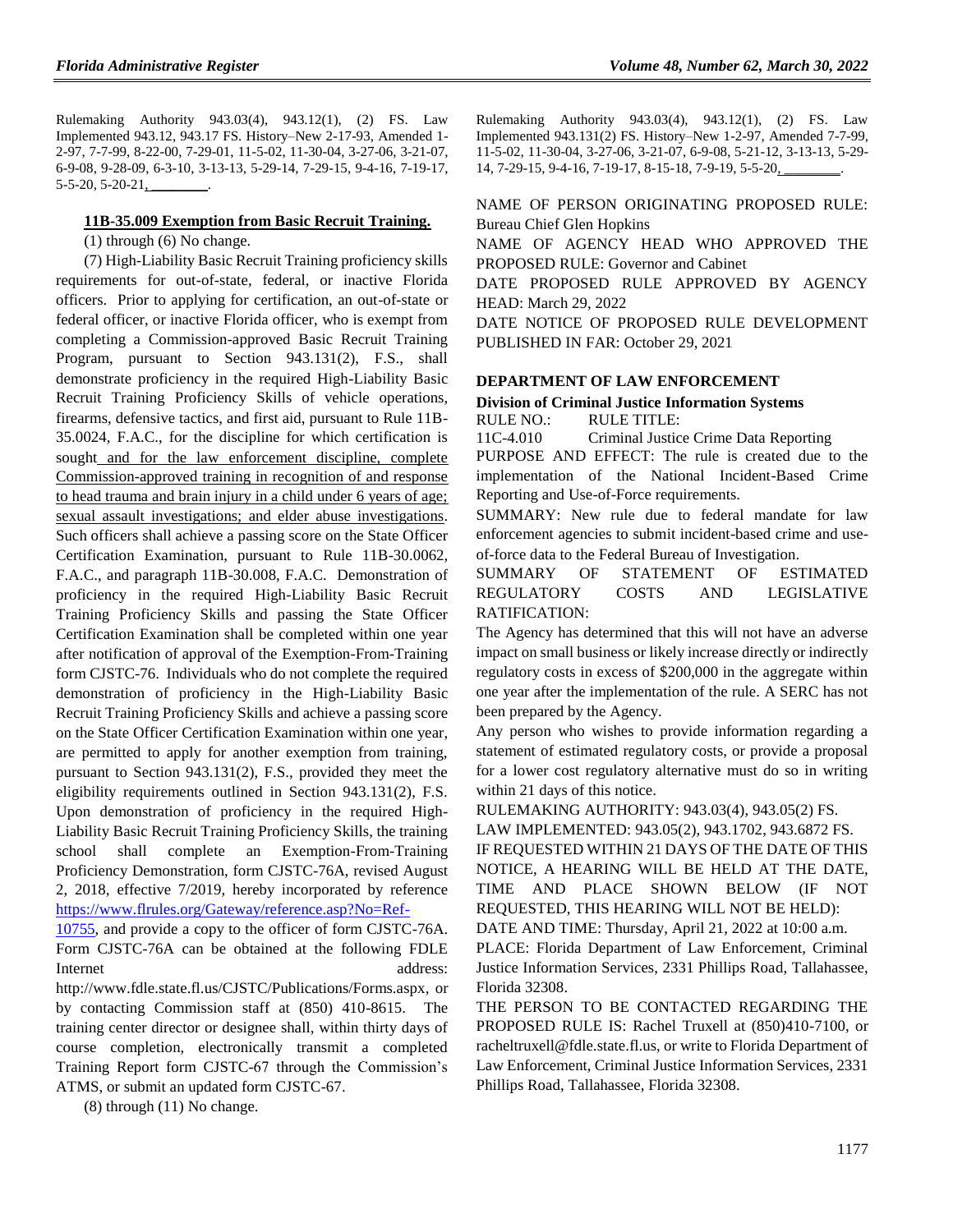THE FULL TEXT OF THE PROPOSED RULE IS:

#### **11C-4.010 Criminal Justice Crime Data Reporting.**

All state, county, and municipal law enforcement agencies shall submit to the Florida Department of Law Enforcement (FDLE) incident-based crime and use-of-force data. The form, general content, time, and manner of submission of such reports are set forth in the FDLE Information Exchange Package Documentation (IEPD) available at [http://www.flcjn.net/CJIS-](http://www.flcjn.net/CJIS-Resources/Resources/FDLEIEPD.aspx)[Resources/Resources/FDLEIEPD.aspx,](http://www.flcjn.net/CJIS-Resources/Resources/FDLEIEPD.aspx) FDLE Interface Control Document (ICD) available at

[http://www.flcjn.net/CJIS-Resources/Resources/FDLE-](http://www.flcjn.net/CJIS-Resources/Resources/FDLE-ICD.aspx)

[ICD.aspx,](http://www.flcjn.net/CJIS-Resources/Resources/FDLE-ICD.aspx) Florida Incident Based Reporting System (FIBRS) and Use-of-Force (UoF) data dictionaries available at [http://www.flcjn.net/CJIS-Resources/Resources/UCR-](http://www.flcjn.net/CJIS-Resources/Resources/UCR-Resources/FIBRS-Reporting/FIBRS-and-UoF-Data-Dictionaries.aspx)

[Resources/FIBRS-Reporting/FIBRS-and-UoF-Data-](http://www.flcjn.net/CJIS-Resources/Resources/UCR-Resources/FIBRS-Reporting/FIBRS-and-UoF-Data-Dictionaries.aspx)

[Dictionaries.aspx,](http://www.flcjn.net/CJIS-Resources/Resources/UCR-Resources/FIBRS-Reporting/FIBRS-and-UoF-Data-Dictionaries.aspx) and the Federal Bureau of Investigation National Incident-Based Reporting System User Manual available at [https://www.fbi.gov/file-repository/ucr/ucr-2019-](https://www.fbi.gov/file-repository/ucr/ucr-2019-1-nibrs-user-manua-093020.pdf/view) [1-nibrs-user-manua-093020.pdf/view.](https://www.fbi.gov/file-repository/ucr/ucr-2019-1-nibrs-user-manua-093020.pdf/view)

Rulemaking Authority 943.03(4), 943.05(2) FS. Law Implemented 943.05(2) FS, 943.1702 FS, 943.6872, FS. History–New  $\mathcal{L}=\mathcal{L}^{\mathcal{L}}$ 

NAME OF PERSON ORIGINATING PROPOSED RULE: Director Charles Schaeffer

NAME OF AGENCY HEAD WHO APPROVED THE PROPOSED RULE: Governor and Cabinet

DATE PROPOSED RULE APPROVED BY AGENCY HEAD: March 29, 2022

DATE NOTICE OF PROPOSED RULE DEVELOPMENT PUBLISHED IN FAR: October 26, 2021

## **[DEPARTMENT OF LAW ENFORCEMENT](https://www.flrules.org/gateway/department.asp?id=11)**

## **[Division of Criminal Justice Information Systems](https://www.flrules.org/gateway/organization.asp?id=21)**

RULE NO.: RULE TITLE: [11C-6.004](https://www.flrules.org/gateway/ruleNo.asp?id=11C-6.004) Procedures for Requesting Criminal History Records

PURPOSE AND EFFECT: The amendments to the rule reflect the current section name and versions of forms.

SUMMARY: The rule change is requested to reflect changes to existing forms and section name.

SUMMARY OF STATEMENT OF ESTIMATED REGULATORY COSTS AND LEGISLATIVE RATIFICATION:

The Agency has determined that this will not have an adverse impact on small business or likely increase directly or indirectly regulatory costs in excess of \$200,000 in the aggregate within one year after the implementation of the rule. A SERC has not been prepared by the Agency.

Any person who wishes to provide information regarding a statement of estimated regulatory costs, or provide a proposal

for a lower cost regulatory alternative must do so in writing within 21 days of this notice.

RULEMAKING AUTHORITY: [943.03\(4\),](https://www.flrules.org/gateway/statute.asp?id=943.03(4)) [943.053\(3\),](https://www.flrules.org/gateway/statute.asp?id=%20943.053(3)) [943.0542,](https://www.flrules.org/gateway/statute.asp?id=%20%20943.0542) [943.056 FS.](https://www.flrules.org/gateway/statute.asp?id=%20943.056%20FS.)

LAW IMPLEMENTED: [943.053\(3\),](https://www.flrules.org/gateway/statute.asp?id=943.053(3)) [943.0542,](https://www.flrules.org/gateway/statute.asp?id=%20943.0542) [943.056 FS.](https://www.flrules.org/gateway/statute.asp?id=%20943.056%20FS.) IF REQUESTED WITHIN 21 DAYS OF THE DATE OF THIS NOTICE, A HEARING WILL BE HELD AT THE DATE, TIME AND PLACE SHOWN BELOW (IF NOT REQUESTED, THIS HEARING WILL NOT BE HELD):

DATE AND TIME: Thursday, April 21, 2022 at 10:00 a.m.

PLACE: Florida Department of Law Enforcement, Criminal Justice Information Services, 2331 Phillips Road, Tallahassee, Florida 32308.

Pursuant to the provisions of the Americans with Disabilities Act, any person requiring special accommodations to participate in this workshop/meeting is asked to advise the agency at least 5 days before the workshop/meeting by contacting: Rachel Truxell at (850)410-7100, or racheltruxell@fdle.state.fl.us, or write to Florida Department of Law Enforcement, Criminal Justice Information Services, 2331 Phillips Road, Tallahassee, Florida 32308. If you are hearing or speech impaired, please contact the agency using the Florida Relay Service, 1(800)955-8771 (TDD) or 1(800)955-8770 (Voice).

THE PERSON TO BE CONTACTED REGARDING THE PROPOSED RULE IS: Rachel Truxell at (850)410-7100, or racheltruxell@fdle.state.fl.us, or write to Florida Department of Law Enforcement, Criminal Justice Information Services, 2331 Phillips Road, Tallahassee, Florida 32308.

## THE FULL TEXT OF THE PROPOSED RULE IS:

## **11C-6.004 Procedures for Requesting Criminal History Records.**

(1) Requests for Florida criminal history records contained in the systems of the Florida Department of Law Enforcement are to be requested through electronic means as provided by the Department or directed to the following address:

Florida Department of Law Enforcement

Division of Criminal Justice Information Services

Criminal History Services User Services Bureau

Post Office Box 1489

Tallahassee, Florida 32302-1489.

In order for the Department to respond to requests for Florida criminal history information, the person or entity who wishes to review or secure such information shall provide to the Department the subject's full name, race, sex, and date of birth or approximate age. If available, the social security number may be provided.

 $(2) - (3)$  No change.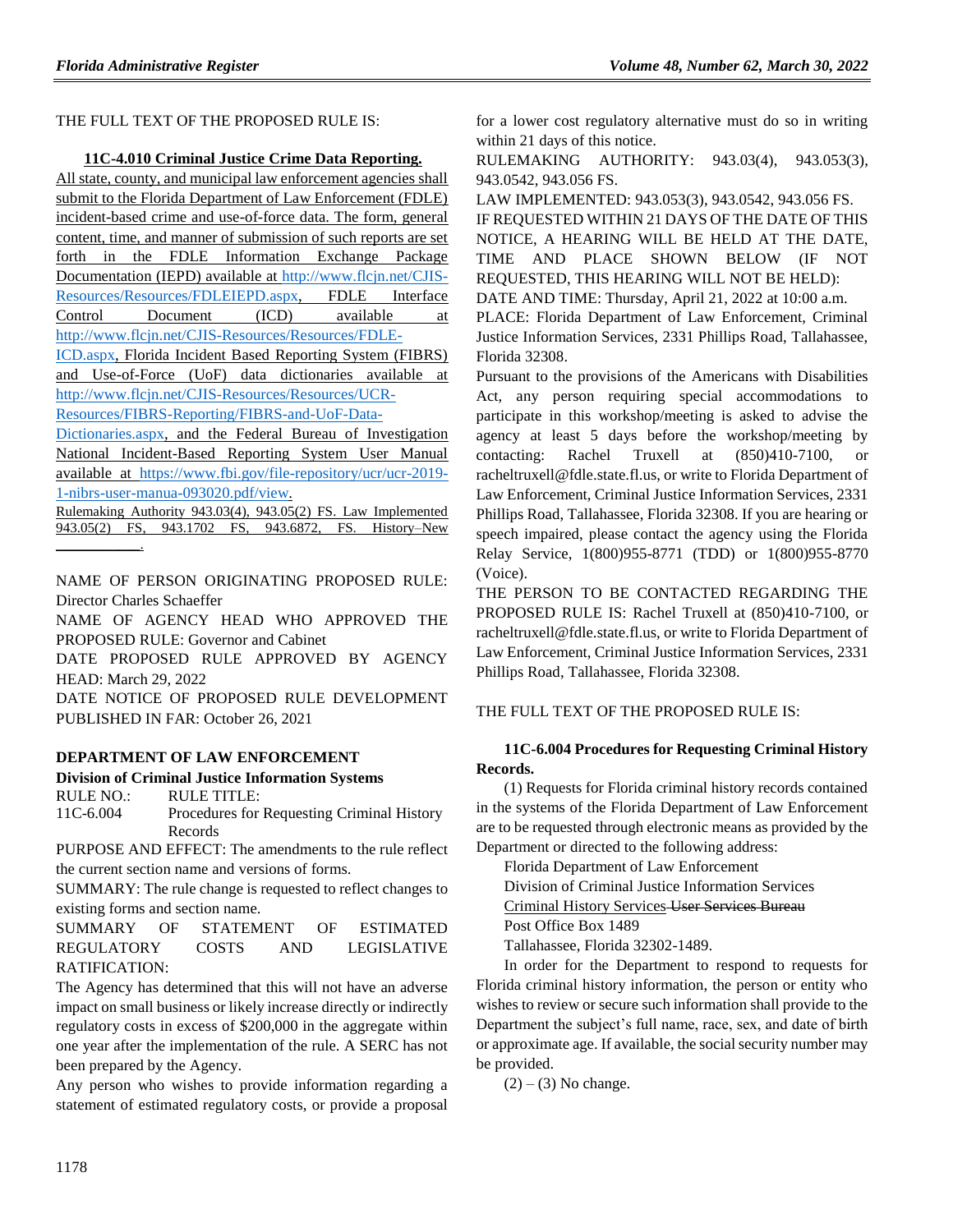(4) Entities applying to the Florida Department of Law Enforcement to be qualified to receive criminal history records under the National Child Protection Act of 1993, as amended, must first complete and submit the following documents to the Florida Department of Law Enforcement, in accordance with the instructions provided: VECHS Qualified Entity Application – Volunteer & Employee Criminal History System (NCPA 1; Rev. June 2021 May 2017, Eff. August 2018, [http://www.flrules.org/Gateway/reference.asp?No=Ref-](https://www.flrules.org/Gateway/reference.asp?No=Ref-09687)

[09687\)](https://www.flrules.org/Gateway/reference.asp?No=Ref-09687). Entities that are qualified through the Florida Department of Law Enforcement to receive criminal history records under the National Child Protection Act must submit fingerprints electronically for each person to the Florida Department of Law Enforcement for each request for a criminal history record check. Qualified entities that release to another qualified entity any criminal history record information received pursuant to the National Child Protection Act must complete and maintain the following document, in accordance with the instructions provided: VECHS Dissemination Log – Volunteer & Employee Criminal History System (NCPA 4, Rev. June 2021 May 2015, Eff. September, 2016, [http://www.flrules.org/Gateway/reference.asp?No=Ref-](https://www.flrules.org/Gateway/reference.asp?No=Ref-07400)

[07400\)](https://www.flrules.org/Gateway/reference.asp?No=Ref-07400). These forms are incorporated by reference.

Rulemaking Authority 943.03(4), 943.053(3), 943.0542, 943.056 FS. Law Implemented 943.053(3), 943.0542, 943.056 FS. History–New 12-30-76, Amended 11-7-83, Formerly 11C-6.04, Amended 9-1-88, 4- 1-93, 7-7-99, 8-22-00, 7-29-01, 12-3-03, 6-9-08, 6-3-10, 5-21-12, 3- 13-13, 5-29-14, 9-4-16, 7-19-17, 8-15-18,

NAME OF PERSON ORIGINATING PROPOSED RULE: Director Charles Schaeffer

NAME OF AGENCY HEAD WHO APPROVED THE PROPOSED RULE: Governor and Cabinet

DATE PROPOSED RULE APPROVED BY AGENCY HEAD: March 29, 2022

DATE NOTICE OF PROPOSED RULE DEVELOPMENT PUBLISHED IN FAR: October 29, 2021

#### **[DEPARTMENT OF REVENUE](https://www.flrules.org/gateway/department.asp?id=12)**

**[Property Tax Oversight Program](https://www.flrules.org/gateway/organization.asp?id=36)**

| <b>RULE NOS.:</b> | <b>RULE TITLES:</b>                             |
|-------------------|-------------------------------------------------|
| 12D-7.004         | Exemption for Certain Permanently and           |
|                   | <b>Totally Disabled Veterans and Surviving</b>  |
|                   | Spouses of Certain Veterans                     |
| 12D-7.005         | <b>Exemption for Disabled Veterans Confined</b> |
|                   | to Wheelchairs                                  |
| 12D-7.0143        | Additional Homestead Exemption Up To            |
|                   | \$50,000 for Persons 65 and Older Whose         |
|                   | Household Income Does Not Exceed                |
|                   | \$20,000 Per Year                               |

PURPOSE AND EFFECT: The purpose of the proposed amendment to Rules 12D-7.004 and 12D-7.005, F.A.C., is to remove references to the provisions of Rule 12D-8.0061, F.A.C. The purpose of the proposed amendments to Rule 12D-7.0143, F.A.C., Additional Homestead Exemptions for Persons 65 and Older with Limited Household Income (proposed new title), is to reflect requirements for those aged 65 and older with limited household income to receive an additional homestead exemption. When in effect, this rule will reflect section 196.075, F.S., as amended by Chapter 2021-208, L.O.F.

SUMMARY: The proposed amendment to Rules 12D-7.004 and 12D-7.005, F.A.C., removes references to the provisions of Rule 12D-8.0061, F.A.C., proposed to be repealed.

The proposed amendments to Rule 12D-7.0143, F.A.C., reflect changes to section 196.075, F.S., by Chapter 2021- 208, L.O.F. These changes remove the requirement for persons age 65 and older with limited income who receive an additional homestead exemption to provide an annual statement of household income to the property appraiser, require the property appraiser to notify taxpayers of the annual household income limitation adjusted for the cost of living, and require persons receiving the additional exemption to notify the property appraiser by May 1 if the household income exceeds the limitation for that tax year. The proposed amendments provide that persons applying for the exemption must submit a completed Original Application for Homestead and Related Tax Exemption (Form DR-501) and a Household Income Sworn Statement and Return (Form DR-501SC) to the property appraiser by March 1. The proposed amendments also provide information on where the annual homestead exemption adjusted income limitation is made available and remove documents to be submitted to the property appraiser with the application that will be provided in Form DR-501SC, as amended.

SUMMARY OF STATEMENT OF ESTIMATED REGULATORY COSTS AND LEGISLATIVE RATIFICATION:

The Agency has determined that this will not have an adverse impact on small business or likely increase directly or indirectly regulatory costs in excess of \$200,000 in the aggregate within one year after the implementation of the rule. A SERC has not been prepared by the Agency.

The Agency has determined that the proposed rule is not expected to require legislative ratification based on the statement of estimated regulatory costs or if no SERC is required, the information expressly relied upon and described herein: : 1) no requirement for a SERC was triggered under Section 120.541(1), F.S.; and, 2) based on past experiences with activities for providing the public tax information and rules of this nature, the adverse impact or regulatory cost, if any, do not exceed nor would exceed any one of the economic analysis criteria in a SERC, as set forth in Section 120.541(2)(a), F.S.

Any person who wishes to provide information regarding a statement of estimated regulatory costs, or provide a proposal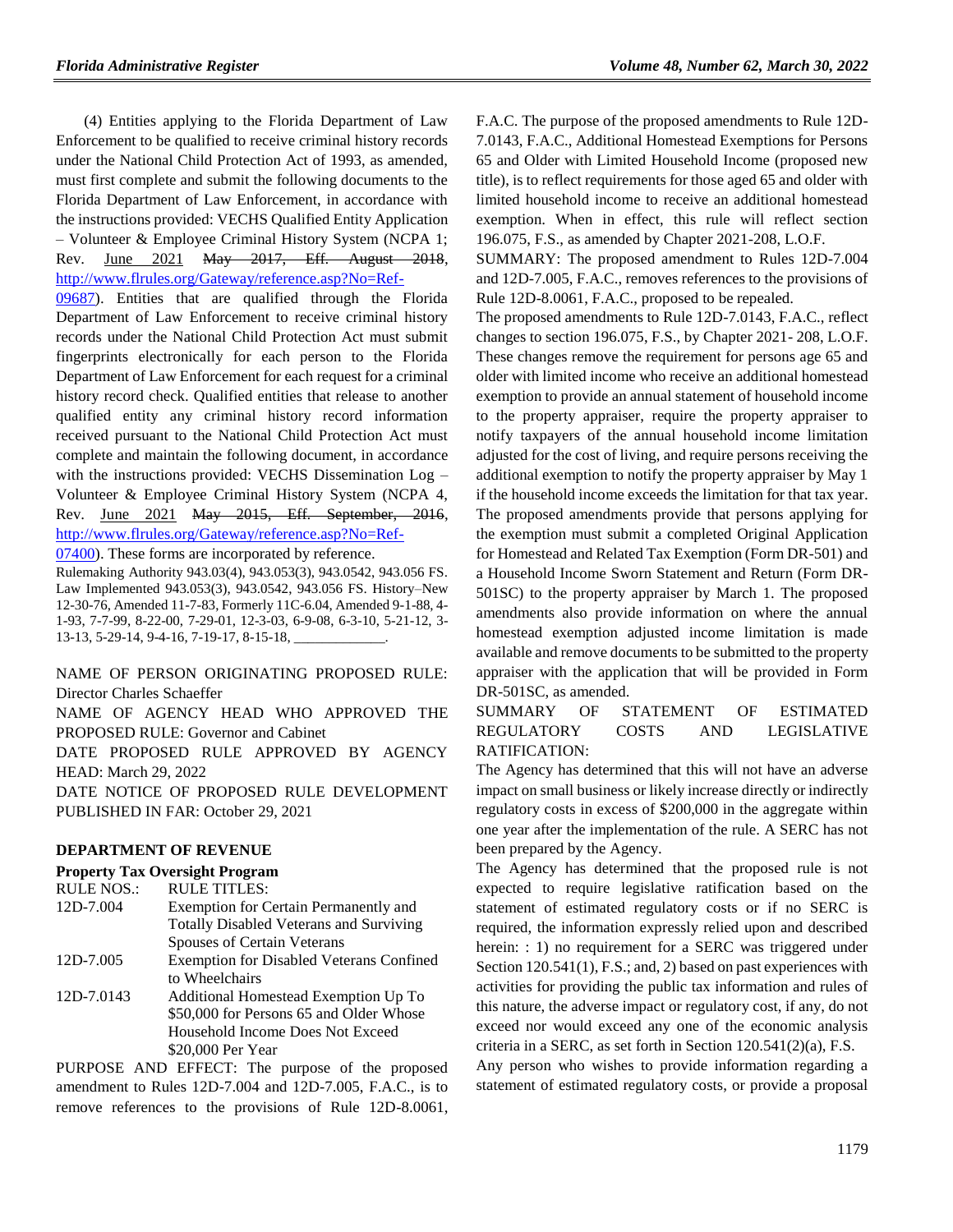for a lower cost regulatory alternative must do so in writing within 21 days of this notice.

RULEMAKING AUTHORITY: [195.027\(1\),](https://www.flrules.org/gateway/statute.asp?id=195.027(1)) [196.075\(4\)\(d\),](https://www.flrules.org/gateway/statute.asp?id=%20196.075(4)(d)) (5) FS.

LAW IMPLEMENTED: [193.074,](https://www.flrules.org/gateway/statute.asp?id=193.074) [196.075,](https://www.flrules.org/gateway/statute.asp?id=%20196.075) [196.081,](https://www.flrules.org/gateway/statute.asp?id=%20196.081) [196.091](https://www.flrules.org/gateway/statute.asp?id=%20196.091%20FS.)  [FS.](https://www.flrules.org/gateway/statute.asp?id=%20196.091%20FS.)

IF REQUESTED WITHIN 21 DAYS OF THE DATE OF THIS NOTICE, A HEARING WILL BE HELD AT THE DATE,TIME AND PLACE SHOWN BELOW(IF NOT REQUESTED, THIS HEARING WILL NOT BE HELD):

DATE AND TIME: April 20, 2022, at 10:00 a.m.

PLACE: 2450 Shumard Oak Boulevard, Building 2, Room 1221, Tallahassee, Florida 32399.

Pursuant to the provisions of the Americans with Disabilities Act, any person requiring special accommodations to participate in this workshop/meeting is asked to advise the agency at least 48 hours before the workshop/meeting by contacting: Mike Cotton at (850)617-8870. If you are hearing or speech impaired, please contact the agency using the Florida Relay Service, 1(800)955-8771 (TDD) or 1(800)955-8770 (Voice).

THE PERSON TO BE CONTACTED REGARDING THE PROPOSED RULE IS: Mike Cotton, Property Tax Oversight Program, telephone 850-617-8870 or email DORPTO@floridarevenue.com.

#### THE FULL TEXT OF THE PROPOSED RULE IS:

## **12D-7.004 Exemption for Certain Permanently and Totally Disabled Veterans and Surviving Spouses of Certain Veterans.**

(1) through (5) No change.

(6) A surviving spouse is not entitled to the homestead assessment increase limitation on the homestead property unless the spouse's residence on the property is continuous and permanent, regardless of the potential applicability of a disabled or deceased veteran's exemption. Where the spouse transfers the exemption to a new homestead as provided in Section  $196.081(3)$ , F.S., the property must shall be assessed at just value as of January 1 of the year the property receives the transfer of the exempt amount from the previous homestead. The real property shall be considered to first receive the exemption pursuant to subsection 12D-8.0061(1), F.A.C.

*Rulemaking Authority 195.027(1) FS. Law Implemented 196.081 FS. History–New 10-12-76, Formerly 12D-7.04, Amended 12-27-94, 12-30-97, 12-31-98, 11-12-20, xx-xx-xx.*

**12D-7.005 Exemption for Disabled Veterans Confined to Wheelchairs.**

(1) through (3) No change.

(4) The surviving spouse is not entitled to the homestead assessment increase limitation on the homestead property unless the spouse's residence on the property is continuous and permanent, regardless of the potential applicability of a disabled veteran's exemption. In such circumstances where the spouse remarries, as provided in Section 196.091(3), F.S., the property continues shall continue to qualify for the homestead assessment increase limitation. Where the spouse sells or otherwise disposes of the property, it and any new homestead the spouse may establish shall be assessed pursuant to subsection 12D 8.0061(1), F.A.C.

Rulemaking Authority 195.027(1), 213.06(1) FS. Law Implemented 196.091 FS. History–New 10-12-76, Formerly 12D-7.05, Amended 12-27-94, xx-xx-xx.

## **12D-7.0143 Additional Homestead Exemptions Exemption Up To \$50,000 for Persons 65 and Older with Limited Whose Household Income Does Not Exceed \$20,000 Per Year.**

(1) The following procedures shall apply in counties and municipalities that have granted an additional homestead exemptions exemption up to \$50,000 for persons 65 and older on January 1, whose household adjusted gross income for the prior year does not exceed \$20,000, adjusted annually on January 1, beginning January 1, 2001, by the percentage change in the average cost-of-living index. The annual adjusted income limitation for persons 65 and older is available on the Department's website at

floridarevenue.com/property/Pages/DataPortal.aspx.

(2) A taxpayer applying for an claiming the additional exemption for the first time is required to submit an Original Application for Homestead and Related Tax Exemptions (Form DR-501) and a Household Income Sworn Statement and Return (Form DR-501SC) to the property appraiser by March 1 of the current tax year. Forms DR-501 and DR-501SC are incorporated by reference in Rule 12D-16.002, F.A.C. a sworn statement of adjusted gross income of the household (Form DR-501SC, Sworn Statement of Adjusted Gross Income of Household and Return, incorporated by reference in rule 12D-16.002, F.A.C.) to the property appraiser by March 1, comprising a confidential return of household income for the specified applicant and property. The sworn statement and return must be supported by copies of the following documents listed in Form DR-501SC required to be submitted for inspection by the property appraiser.:

(a) Federal income tax returns for the prior year for each member of the household, which shall include the federal income tax returns 1040, 1040A and 1040EZ, if any; and,

(b) Any request for an extension of time to file federal income tax returns; and,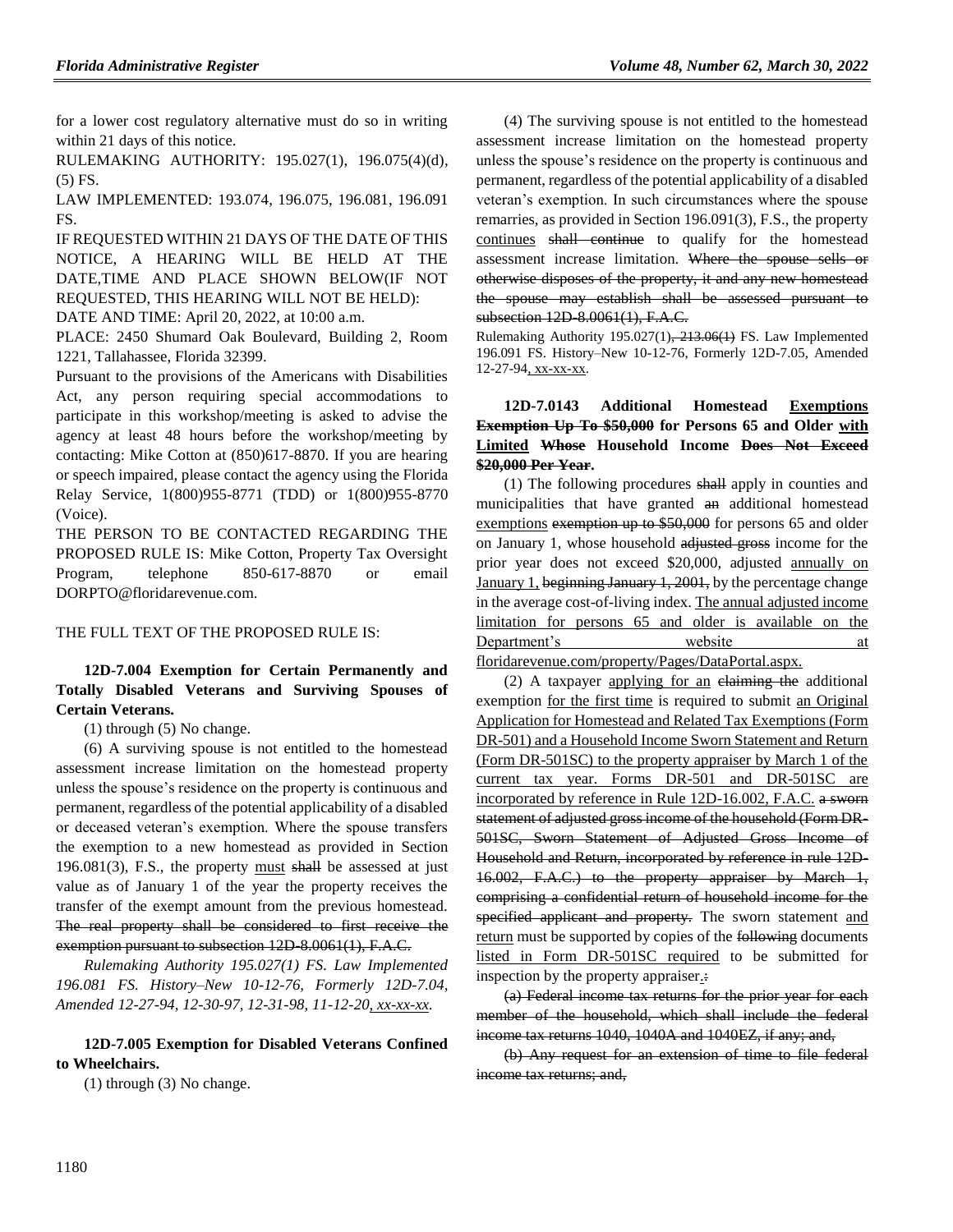(c) Any wage earnings statements for each member of the household, which shall include Forms W-2, RRB-1042S, SSA-1042S, 1099, 1099A, RRD 1099 and SSA-1099, if any.

(3) The Proof of age shall be prima facie established for persons 65 and older by submission of one of the following: certified copy of birth certificate; drivers license or Florida identification card; passport; life insurance policy in effect for more than two years; marriage certificate; Permanent Resident Card (formerly known as Alien Registration Card); certified school records; or certified census record. In the absence of one of these forms of identification, the property appraiser may rely on information submitted with the Form DR-501SC for appropriate proof of age.

(4) Supporting documentation is not required to be submitted with the sworn statement for renewal of the exemption, unless requested by the property appraiser.

 $(4)(5)$  The property appraiser may not grant or renew the exemption if the required documentation including what is requested by the property appraiser is not provided.

(5) After the property appraiser has granted the exemption, the property appraiser must annually notify the taxpayer of the adjusted income limitation. The taxpayer must notify the property appraiser by May 1, if the taxpayer's household income exceeds the adjusted income limitation. The property appraiser may use Form DR-500AR, Removal of Homestead Exemption(s) [front side of form]; Automatic Renewal for Homestead Exemption [back side of form], to exchange this information. Form DR-500AR is incorporated by reference in Rule 12D-16.002, F.A.C.

Rulemaking Authority 195.027(1), 196.075(4)(d), (5), 213.06(1) FS. Law Implemented 193.074, 196.075, 213.05 FS. History–New 12-30- 99, Amended 12-30-02, 11-1-12, xx-xx-xx.

NAME OF PERSON ORIGINATING PROPOSED RULE: Mike Cotton

NAME OF AGENCY HEAD WHO APPROVED THE PROPOSED RULE: Governor and Cabinet.

DATE PROPOSED RULE APPROVED BY AGENCY HEAD: 03/29/2022

DATE NOTICE OF PROPOSED RULE DEVELOPMENT PUBLISHED IN FAR: November 1, 2021.

#### **[DEPARTMENT OF REVENUE](https://www.flrules.org/gateway/department.asp?id=12)**

#### **[Property Tax Oversight Program](https://www.flrules.org/gateway/organization.asp?id=36)**

| <b>RULE NOS.:</b> | <b>RULE TITLES:</b>                     |
|-------------------|-----------------------------------------|
| 12D-8.0061        | <b>Assessments</b> ; Homestead Property |
|                   | Assessments at Just Value               |
| 12D-8.0062        | Assessments; Homestead; Limitations     |
| 12D-8.0063        | Assessment of Changes, Additions, or    |
|                   | Improvements to a Homestead             |
| 12D-8.0064        | Assessments; Correcting Errors in       |
|                   | Assessments of a Homestead              |

PURPOSE AND EFFECT: The proposed repeal of Rules 12D-8.0061 and 12D-8.0063, F.A.C., is necessary to remove rule language that is obsolete or redundant of provisions of section 193.155(3)(a) and (4)(b), F.S.

The proposed amendment to Rules 12D-8.0062 and 12D-8.0064, F.A.C., is necessary to remove references to rules that are proposed to be repealed.

SUMMARY: The proposed repeal of Rule 12D-8.0061, F.A.C., removes an unnecessary rule that is redundant of section  $193.155(3)(a)$ , F.S., or that has become obsolete.

The proposed amendment to Rule 12D-8.0062, F.A.C., removes reference to Rules 12D-8.0061 and Rule 12D- 8.0063, F.A.C., proposed for repeal, and removes an unnecessary reference to Rule 12D-8.0064, F.A.C.

The proposed repeal to Rule 12D-8.0063, F.A.C., removes provisions that are redundant of section 193.155(4)(b), F.S., or that have become obsolete.

The proposed amendment to Rule 12D-8.0064, F.A.C., removes references to a rule proposed for repeal, Rule 12D-8.0063, F.A.C.

SUMMARY OF STATEMENT OF ESTIMATED REGULATORY COSTS AND LEGISLATIVE RATIFICATION:

The Agency has determined that this will not have an adverse impact on small business or likely increase directly or indirectly regulatory costs in excess of \$200,000 in the aggregate within one year after the implementation of the rule. A SERC has not been prepared by the Agency.

The Agency has determined that the proposed rule is not expected to require legislative ratification based on the statement of estimated regulatory costs or if no SERC is required, the information expressly relied upon and described herein: 1) no requirement for a SERC was triggered under Section 120.541(1), F.S.; and, 2) based on past experiences with activities for providing the public tax information and rules of this nature, the adverse impact or regulatory cost, if any, do not exceed nor would exceed any one of the economic analysis criteria in a SERC, as set forth in Section 120.541(2)(a), F.S.

Any person who wishes to provide information regarding a statement of estimated regulatory costs, or provide a proposal for a lower cost regulatory alternative must do so in writing within 21 days of this notice.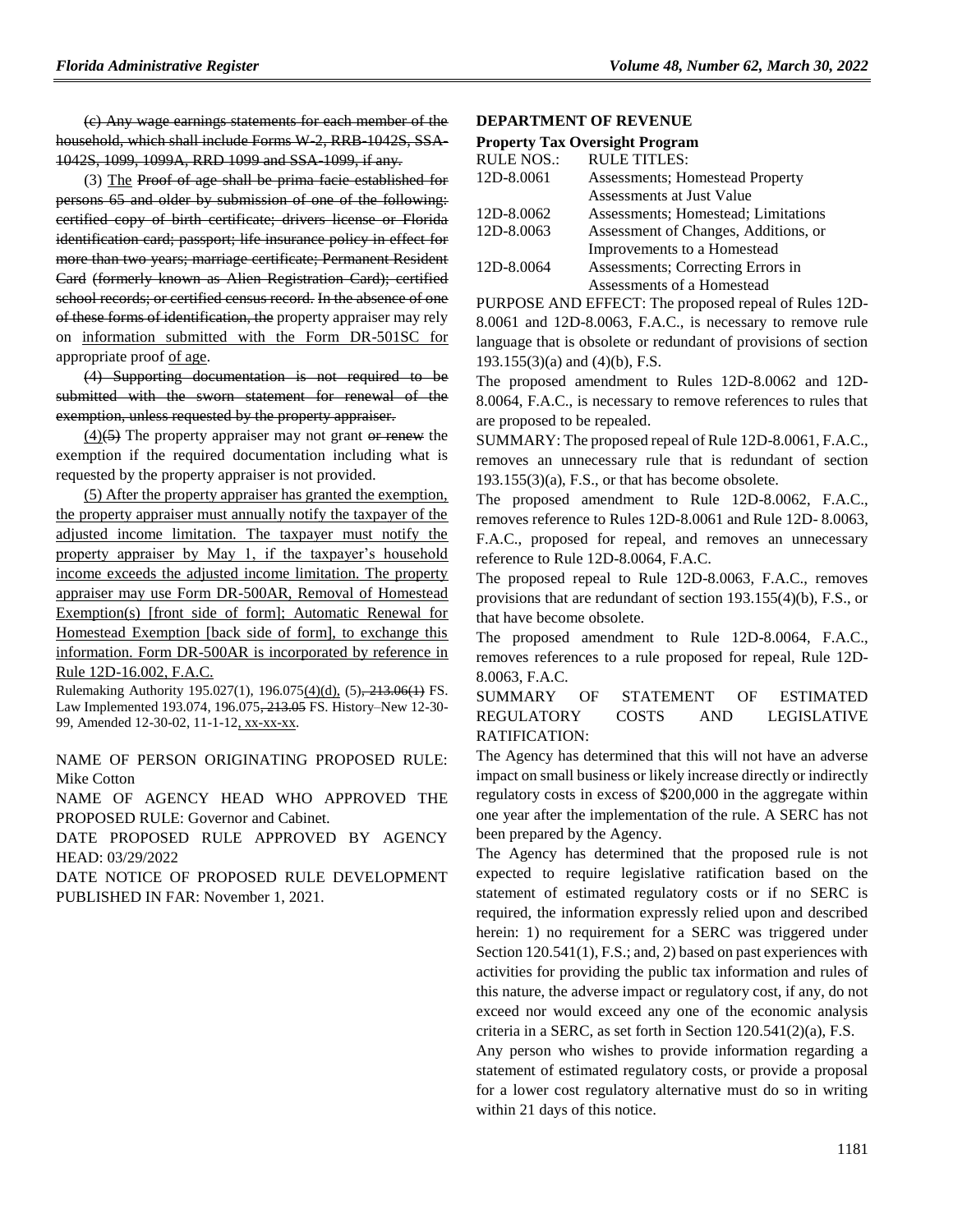RULEMAKING AUTHORITY: [195.027\(1\) FS.](https://www.flrules.org/gateway/statute.asp?id=195.027(1)%20FS.)

LAW IMPLEMENTED: [192.042,](https://www.flrules.org/gateway/statute.asp?id=192.042) [193.011,](https://www.flrules.org/gateway/statute.asp?id=%20193.011) [193.023,](https://www.flrules.org/gateway/statute.asp?id=%20193.023) [193.155,](https://www.flrules.org/gateway/statute.asp?id=%20193.155) [193.1551,](https://www.flrules.org/gateway/statute.asp?id=%20193.1551) [196.011,](https://www.flrules.org/gateway/statute.asp?id=%20196.011) [196.161 FS.](https://www.flrules.org/gateway/statute.asp?id=%20196.161%20FS.)

IF REQUESTED WITHIN 21 DAYS OF THE DATE OF THIS NOTICE, A HEARING WILL BE HELD AT THE DATE,TIME AND PLACE SHOWN BELOW(IF NOT REQUESTED, THIS HEARING WILL NOT BE HELD):

DATE AND TIME: April 20, 2022, at 10:00 a.m.

PLACE: 2450 Shumard Oak Boulevard, Building 2, Room 1221, Tallahassee, Florida 32399.

Pursuant to the provisions of the Americans with Disabilities Act, any person requiring special accommodations to participate in this workshop/meeting is asked to advise the agency at least 48 hours before the workshop/meeting by contacting: Mike Cotton at (850)617-8870. If you are hearing or speech impaired, please contact the agency using the Florida Relay Service, 1(800)955-8771 (TDD) or 1(800)955-8770 (Voice).

THE PERSON TO BE CONTACTED REGARDING THE PROPOSED RULE IS: Mike Cotton, Property Tax Oversight Program, telephone (850)617-8870 or email DORPTO@FloridaRevenue.com.

## THE FULL TEXT OF THE PROPOSED RULE IS:

#### **12D-8.0061 Assessments; Homestead Property Assessments at Just Value.**

Rulemaking Authority 195.027(1), 213.06(1) FS. Law Implemented 193.011, 193.023, 193.155, 213.05 FS. History–New 12-27-94, Amended 10-2-07, 11-1-12, Repealed xx-xx-xx.

#### **12D-8.0062 Assessments; Homestead; Limitations.**

(1) This rule governs shall govern the determination of the assessed value of property subject to the homestead assessment limitation under Article VII, Section 4(d), Florida Constitution and Section 193.155, F.S., except as it relates provided in Rules 12D-8.0061, 12D-8.0063 and 12D-8.0064, F.A.C., relating to changes, additions or improvements, changes of ownership, and corrections, and transfers of homestead assessment limitation difference ("portability").

(2) through (7) No change.

Rulemaking Authority 195.027(1), 213.06(1) FS. Law Implemented 193.011, 193.023, 193.155, 196.031<del>, 213.05</del> FS. History–New 10-4-95, Amended xx-xx-xx.

## **12D-8.0063 Assessment of Changes, Additions, or Improvements to a Homestead.**

Rulemaking Authority 195.027(1), 213.06(1) FS. Law Implemented 192.042, 193.011, 193.023, 193.155, 193.1551, 213.05 FS. History– New 12-27-94, Amended 12-25-96, 1-16-06, 11-20-07, Repealed xxxx-xx.

### **12D-8.0064 Assessments; Correcting Errors in Assessments of a Homestead.**

(1) This rule applies shall apply where any change, addition, or improvement is not considered in the assessment of a property as of the first January 1 after it is substantially completed. The property appraiser must shall determine the just value for such change, addition, or improvement as provided in Rule 12D-8.0063, F.A.C., and adjust the assessment for the year following the substantial completion of the change, addition, or improvement, as if the assessment had been correctly made as provided in subsection 12D 8.0063(1), F.A.C. The property appraiser must shall adjust the assessed value of the homestead property for all subsequent years.

(2) through (3) No change.

Rulemaking Authority 195.027(1), 213.06(1) FS. Law Implemented 193.011, 193.023, 193.155, 196.011, 196.161 FS. History–New 12-27- 94, Amended 12-28-95, 9-19-17, xx-xx-xx.

NAME OF PERSON ORIGINATING PROPOSED RULE: Mike Cotton.

NAME OF AGENCY HEAD WHO APPROVED THE PROPOSED RULE: Governor and Cabinet.

DATE PROPOSED RULE APPROVED BY AGENCY HEAD:

DATE NOTICE OF PROPOSED RULE DEVELOPMENT PUBLISHED IN FAR: November 1, 2021.

## **[DEPARTMENT OF REVENUE](https://www.flrules.org/gateway/department.asp?id=12)**

|                   | <b>Property Tax Oversight Program</b> |
|-------------------|---------------------------------------|
| <b>DITT DITOO</b> | <b>BYT RETRY RO</b>                   |

| RULE NOS.: | RULE TITLES:                             |
|------------|------------------------------------------|
| 12D-9.015  | Petition; Form and Filing Fee            |
| 12D-9.038  | Public Notice of Findings and Results of |
|            | Value Adjustment Board                   |

PURPOSE AND EFFECT: The purpose of the amendment to Rule 12D-9.015, F.A.C., is to incorporate the provisions of section 194.011(3) F.S., as amended by section 1, Chapter 2021-209, L.O.F.

The purpose of the amendments to Rule 12D-9.038, F.A.C., is to align the rule with section 194.037, F.S., as amended by section 19, Chapter 2021-17, L.O.F.

SUMMARY: The proposed amendments to Rule 12D-9.015, F.A.C., allow condominium associations, cooperative associations, and homeowners' associations to file a single joint petition on behalf of its member unit owners with the value adjustment board.

The proposed amendments to Rule 12D-9.038, F.A.C., allow the value adjustment board clerk to publish notices of disclosure of tax impact as an Internet-only publication on the newspaper's website as provided in Chapter 50, F.S.

SUMMARY OF STATEMENT OF ESTIMATED REGULATORY COSTS AND LEGISLATIVE RATIFICATION: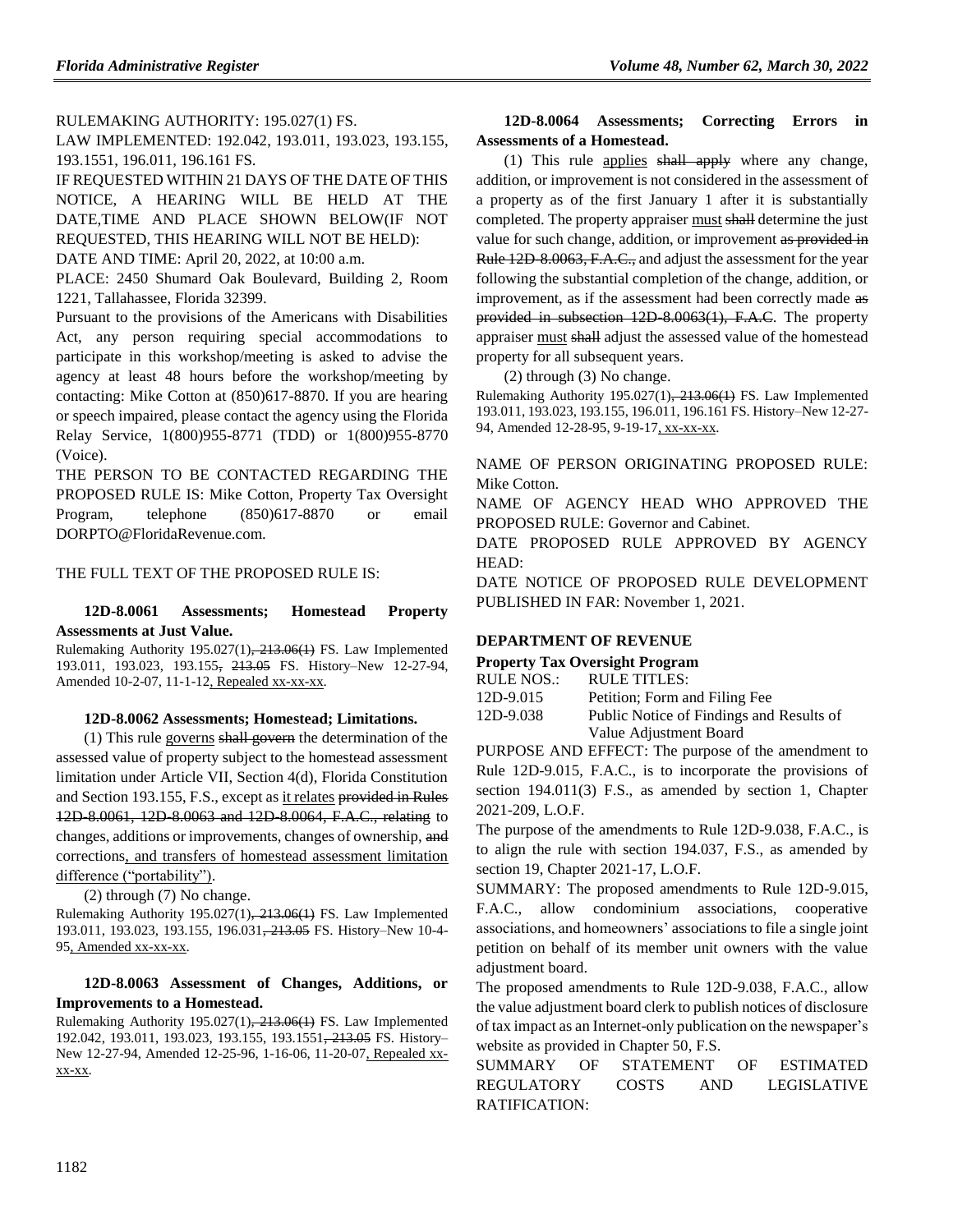The Agency has determined that this will not have an adverse impact on small business or likely increase directly or indirectly regulatory costs in excess of \$200,000 in the aggregate within one year after the implementation of the rule. A SERC has not been prepared by the Agency.

The Agency has determined that the proposed rule is not expected to require legislative ratification based on the statement of estimated regulatory costs or if no SERC is required, the information expressly relied upon and described herein: 1) no requirement for a SERC was triggered under Section 120.541(1), F.S.; and, 2) based on past experiences with activities for providing the public tax information and rules of this nature, the adverse impact or regulatory cost, if any, do not exceed nor would exceed any one of the economic analysis criteria in a SERC, as set forth in Section 120.541(2)(a), F.S.

Any person who wishes to provide information regarding a statement of estimated regulatory costs, or provide a proposal for a lower cost regulatory alternative must do so in writing within 21 days of this notice.

RULEMAKING AUTHORITY: [194.011\(5\),](https://www.flrules.org/gateway/statute.asp?id=194.011(5)) [194.034\(1\),](https://www.flrules.org/gateway/statute.asp?id=%20194.034(1)) [195.027\(1\) FS.](https://www.flrules.org/gateway/statute.asp?id=%20195.027(1)%20FS.)

LAW IMPLEMENTED: [193.155,](https://www.flrules.org/gateway/statute.asp?id=193.155) [194.011,](https://www.flrules.org/gateway/statute.asp?id=%20194.011) [194.013,](https://www.flrules.org/gateway/statute.asp?id=%20194.013) [194.032,](https://www.flrules.org/gateway/statute.asp?id=%20194.032) [194.034,](https://www.flrules.org/gateway/statute.asp?id=%20194.034) [194.036,](https://www.flrules.org/gateway/statute.asp?id=%20194.036) [194.037,](https://www.flrules.org/gateway/statute.asp?id=%20194.037) [195.022,](https://www.flrules.org/gateway/statute.asp?id=%20195.022) [196.151,](https://www.flrules.org/gateway/statute.asp?id=%20196.151) [197.2425 FS.](https://www.flrules.org/gateway/statute.asp?id=%20197.2425%20FS.)

IF REQUESTED WITHIN 21 DAYS OF THE DATE OF THIS NOTICE, A HEARING WILL BE HELD AT THE DATE, TIME AND PLACE SHOWN BELOW (IF NOT REQUESTED, THIS HEARING WILL NOT BE HELD):

DATE AND TIME: April 20, 2022, at 10:00 a.m.

PLACE: 2450 Shumard Oak Boulevard, Building 2, Room 1221, Tallahassee, Florida 32399.

Pursuant to the provisions of the Americans with Disabilities Act, any person requiring special accommodations to participate in this workshop/meeting is asked to advise the agency at least 48 hours before the workshop/meeting by contacting: Mike Cotton at (850)617-8870. If you are hearing or speech impaired, please contact the agency using the Florida Relay Service, 1(800)955-8771 (TDD) or 1(800)955-8770 (Voice).

THE PERSON TO BE CONTACTED REGARDING THE PROPOSED RULE IS: Mike Cotton, Property Tax Oversight Program, telephone (850)617-8870 or email DORPTO@floridarevenue.com.

#### THE FULL TEXT OF THE PROPOSED RULE IS:

#### **12D-9.015 Petition; Form and Filing Fee.**

(1) through (6) No change.

(7) Filing Fees. By resolution of the value adjustment board, a petition must shall be accompanied by a filing fee to be paid to the board clerk in an amount determined by the board not to exceed \$15 for each separate parcel of property, real or

personal covered by the petition and subject to appeal. The resolution may include arrangements for petitioners to pay filing fees by credit card.

(a) Other than fees required for late filed applications under Sections 193.155(8)(j) and 196.011(8), F.S., only a single filing fee may shall be charged to any particular parcel of real property or tangible personal property account, despite the existence of multiple issues or hearings pertaining to such units, parcels, or accounts.

(b) No change.

(c) For single joint petitions filed pursuant to Section  $194.011(3)$ (e), (f), or (g), F.S., a single filing fee is to shall be charged. Such fee must shall be calculated as the cost of the time required for the special magistrate to hear in hearing the joint petition and may shall not exceed \$5 per unit, parcel, or account, for each additional parcel or account included in the petition, in addition to any filing fee for the petition. Said fee is to be proportionately paid by affected property owners.

(d) through (e) No change.

(8) An owner of contiguous, undeveloped parcels may file a single joint petition if the property appraiser determines such parcels are substantially similar in nature. A condominium association, cooperative association, or any homeowners' association as defined in Section 723.075, F.S., with approval of its board of administration or directors, may file with the value adjustment board a single joint petition on behalf of any association members who own units or parcels of property which the property appraiser determines are substantially similar with respect to location, proximity to amenities, number of rooms, living area, and condition. An owner of multiple tangible personal property accounts may file a single joint petition if the property appraiser determines that the tangible personal property accounts are substantially similar in nature. The property appraiser must shall provide the petitioner with such determination upon request by the petitioner. The petitioner must obtain the determination from the property appraiser prior to filing the petition and must file the determination provided and completed by the property appraiser with the petition. An incorporated attached list of units, parcels, or accounts by parcel number or account number, with an indication on the petition form showing a joint petition, is shall be sufficient to signify a joint petition.

(9) Persons Authorized to Sign and File Petitions. The following persons may sign and file petitions with the value adjustment board.

(a) through (b) No change.

(c) A compensated person, who is not an employee of the taxpayer or of an affiliated entity and who is not acting as a licensed or certified professional listed in paragraph 12D-9.018(3)(a), F.A.C., may sign and file a petition on the taxpayer's behalf if the taxpayer has authorized such person by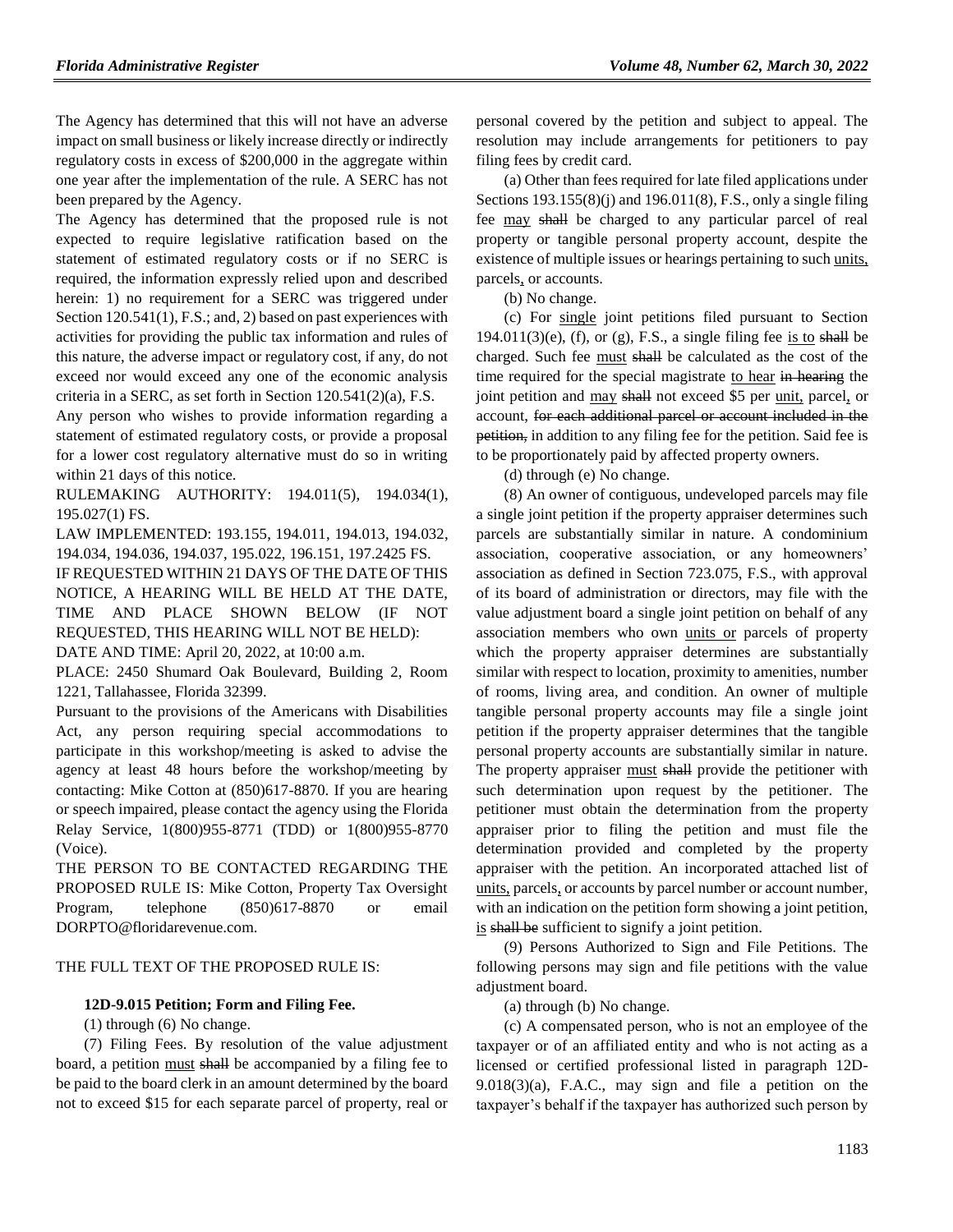power of attorney. If the petition is not signed by the taxpayer, such person must provide a copy of the power of attorney to the board clerk at the time the petition is filed. This power of attorney is valid only for representing a single taxpayer in a single assessment year, and must identify the units, parcels, or accounts for which the person is authorized to represent the taxpayer and must conform to the requirements of Chapter 709, Part II, F.S. A taxpayer may use a Department of Revenue form to grant the power of attorney or may use a different form provided it meets the requirements of Chapter 709, Part II, and Section 194.034(1), F.S. The Department has adopted Form DR-486POA, Power of Attorney for Representation Before the Value Adjustment Board, which is incorporated by reference in Rule 12D-16.002, F.A.C., as a form available to taxpayers for granting the power of attorney.

(d) An uncompensated person, who has a taxpayer's signed written authorization to represent the taxpayer, is authorized to sign and file a petition on the taxpayer's behalf if, at the time the petition is filed, such person provides a copy of the taxpayer's written authorization to the board clerk with the petition or the taxpayer's signed written authorization is contained on the petition form. This written authorization is valid only for representing a single taxpayer in a single assessment year and must identify the units, parcels, or accounts for which the person is authorized to represent the taxpayer. A taxpayer may use a Department of Revenue form to grant the authorization in writing or may use a different form provided it meets the requirements of Section 194.034(1), F.S. The Department has adopted Form DR-486A, Written Authorization for Representation Before the Value Adjustment Board, which is incorporated by reference in Rule 12D-16.002, F.A.C., as a form available to taxpayers for granting the written authorization.

(10) through (18) No change.

Rulemaking Authority 194.011(5), 194.034(1), 195.027(1), 213.06(1) FS. Law Implemented 193.155, 194.011, 194.013, 194.032, 194.034, 194.036, 195.022, 196.151, 197.2425 FS. History–New 3-30-10, Amended 11-1-12, 6-14-16, 3-13-17, 9-19-17, xx-xx-xx.

## **12D-9.038 Public Notice of Findings and Results of Value Adjustment Board.**

(1) No change.

(2) If published in the print edition of a newspaper, the The size of the notice shall be at least a quarter page size advertisement of a standard or tabloid size newspaper, the headline must be set in a type no smaller than 18 point, and the notice must be published in a part of the paper where legal notices and classified advertisements are not published. The newspaper notice must shall include all of the above information and no change shall be made in the format or content without department approval. The notice shall be

published in a part of the paper where legal notices and classified ads are not published.

(3) The notice of the findings and results of the value adjustment board shall be published as provided by Chapter 50, F.S. in a newspaper of paid general circulation within the county. It shall be the specific intent of the publication of notice to reach the largest segment of the total county population. Any newspaper of less than general circulation in the county shall not be considered for publication except to supplement notices published in a paper of general circulation.

(4) The headline of the notice shall be set in a type no smaller than 18 point and shall read "TAX IMPACT OF VALUE ADJUSTMENT BOARD."

(5) No change.

(6) Copies of the forms incorporated in Rule 12D-16.002, F.A.C., may be obtained from the Department's website at floridarevenue.com/property/forms.

Rulemaking Authority 194.011(5), 194.034(1), 195.027(1), 213.06(1) FS. Law Implemented 194.032, 194.034, 194.037<del>, 213.05</del> FS. History–New 3-30-10, Amended xx-xx-xx.

NAME OF PERSON ORIGINATING PROPOSED RULE: Mike Cotton

NAME OF AGENCY HEAD WHO APPROVED THE PROPOSED RULE: Governor and Cabinet.

DATE PROPOSED RULE APPROVED BY AGENCY HEAD: March 29, 2022.

DATE NOTICE OF PROPOSED RULE DEVELOPMENT PUBLISHED IN FAR: November 1, 2021.

## **[DEPARTMENT OF REVENUE](https://www.flrules.org/gateway/department.asp?id=12)**

## **[Property Tax Oversight Program](https://www.flrules.org/gateway/organization.asp?id=36)**

RULE NO.: RULE TITLE: [12D-16.002](https://www.flrules.org/gateway/ruleNo.asp?id=12D-16.002) Index to Forms

PURPOSE AND EFFECT: The purpose of the proposed amendments to Rule 12D-16.002, F.A.C., is to incorporate, by reference amended Forms DR-486, DR-487, DR-500AR, DR-501SC, and DR-534. The repeal of obsolete Form DR-413 to incorporate 2021 legislative changes.

SUMMARY: The proposed amendments to Rule 12D-16.002, F.A.C., adopt, by reference, 2021 law changes to the following forms:

Repeal Form DR-413, Affidavit of Proof of Publication. This repeal removes the form rendered obsolete by the proof of publication provided in sections 50.041 and 50.051, F.S., effective January 1, 2022, as amended by sections 5-6, Chapter 2021-17, L.O.F.

Amend Form DR-486, Petition to the Value Adjustment Board – Request for Hearing. Section 1, Chapter 2021-209, L.O.F.; amends section 194.011(3), F.S., to add the word "units" to describe types of property for which condominium, cooperative or homeowners' associations can file single joint petitions with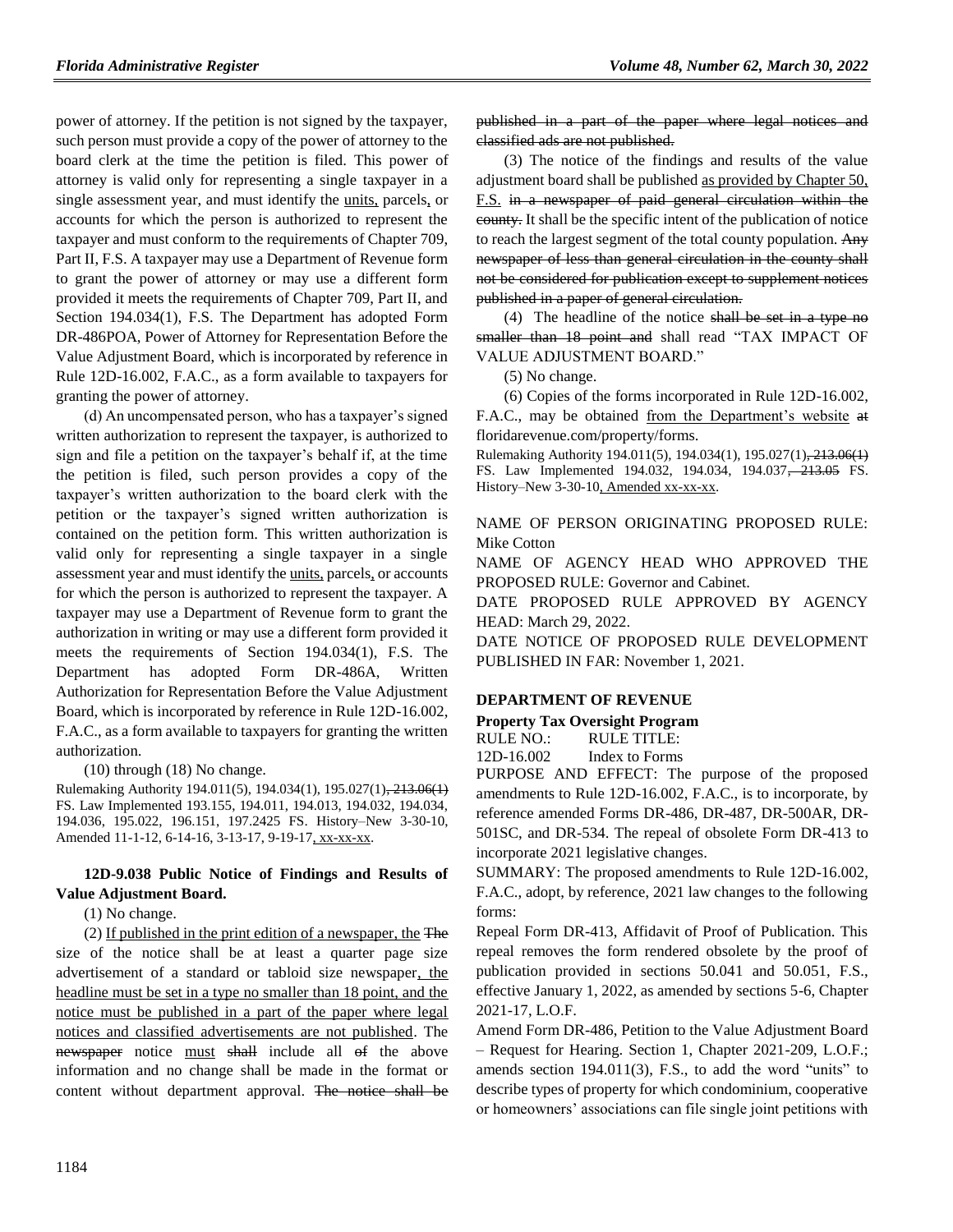the value adjustment board on behalf of association members who do not opt out of the petition.

Amend Form DR-487, Certification of Compliance. Section 21 of Chapter 2021-17, L.O.F., amends section 200.065, F.S., effective January 1, 2022, to allow for publishing an advertisement on a newspaper's website as provided in Chapter 50, F.S. Sections 5 and 6 of the law revises the uniform affidavit to be used when providing proof of publication of required advertisements and provides that a copy of the entire webpage for internet publications is to be provided. The requirement for school districts to submit a copy of Department of Education Forms ESE-139 (obsolete) and ESE-524A (needed information is provided on ESE-524) is removed.

Amend Form DR-500AR, Removal of Homestead Exemption(s) [front side of form]; Automatic Renewal for Homestead Exemption [back side of form]. Section 1, Chapter 2021-208, L.O.F., amends section 196.075(5), F.S. The amendments add the annual household income limitation for persons age 65 and older to qualify for an additional homestead exemption to the form, and adds provisions to allow a person receiving the household exemption to notify the property appraiser by May 1 if the household income exceeds the limitation.

Amend Form DR-501SC, Adjusted Gross Household Income Sworn Statement and Return. Section 1, Chapter 2021- 208, L.O.F., amends section 196.075, F.S. The proposed amendments remove the annual household income submission requirement for limited income persons age 65 and older who receive an additional homestead exemption, add information about where the annual income limitations are available on the Department's website, add acceptable forms of documentation to establish an applicant's age, and update the signatory requirements for persons to execute this sworn statement of household income.

Amend Form DR-534, Application for Installment Payment of Property Taxes. Section 13, Chapter 2021-31, L.O.F., amends section 197.222(1)(a), F.S. The proposed amendments require tax collectors to accept a late payment of the first installment for property tax through July 31 and to eliminate the 5% late payment and loss of discount penalty. In addition, the format of the information provided in the form is modified.

### SUMMARY OF STATEMENT OF ESTIMATED REGULATORY COSTS AND LEGISLATIVE RATIFICATION:

The Agency has determined that this will not have an adverse impact on small business or likely increase directly or indirectly regulatory costs in excess of \$200,000 in the aggregate within one year after the implementation of the rule. A SERC has not been prepared by the Agency.

The Agency has determined that the proposed rule is not expected to require legislative ratification based on the statement of estimated regulatory costs or if no SERC is required, the information expressly relied upon and described herein: 1) no requirement for a SERC was triggered under Section 120.541(1), F.S.; and, 2) based on past experiences with activities for providing the public tax information and rules of this nature, the adverse impact or regulatory cost, if any, do not exceed nor would exceed any one of the economic analysis criteria in a SERC, as set forth in Section 120.541(2)(a), F.S.

Any person who wishes to provide information regarding a statement of estimated regulatory costs, or provide a proposal for a lower cost regulatory alternative must do so in writing within 21 days of this notice.

RULEMAKING AUTHORITY: [195.002\(2\),](https://www.flrules.org/gateway/statute.asp?id=195.002(2)) [195.027\(1\) FS.](https://www.flrules.org/gateway/statute.asp?id=%20195.027(1)%20FS.)

LAW IMPLEMENTED: [92.525,](https://www.flrules.org/gateway/statute.asp?id=92.525) [95.18,](https://www.flrules.org/gateway/statute.asp?id=%2095.18) [136.03,](https://www.flrules.org/gateway/statute.asp?id=%20136.03) [192.001\(18\),](https://www.flrules.org/gateway/statute.asp?id=%20192.001(18)) [192.0105,](https://www.flrules.org/gateway/statute.asp?id=%20192.0105) [193.052,](https://www.flrules.org/gateway/statute.asp?id=%20193.052) [193.077,](https://www.flrules.org/gateway/statute.asp?id=%20193.077) [193.085,](https://www.flrules.org/gateway/statute.asp?id=%20193.085) [193.092,](https://www.flrules.org/gateway/statute.asp?id=%20193.092) [193.114,](https://www.flrules.org/gateway/statute.asp?id=%20193.114) [193.122,](https://www.flrules.org/gateway/statute.asp?id=%20193.122) [193.155,](https://www.flrules.org/gateway/statute.asp?id=%20193.155) [193.1554,](https://www.flrules.org/gateway/statute.asp?id=%20193.1554) [193.1555,](https://www.flrules.org/gateway/statute.asp?id=%20193.1555) [193.1556,](https://www.flrules.org/gateway/statute.asp?id=%20193.1556) [193.461,](https://www.flrules.org/gateway/statute.asp?id=%20193.461) [193.501,](https://www.flrules.org/gateway/statute.asp?id=%20193.501) [193.503,](https://www.flrules.org/gateway/statute.asp?id=%20193.503) [193.625,](https://www.flrules.org/gateway/statute.asp?id=%20193.625) [193.703,](https://www.flrules.org/gateway/statute.asp?id=%20193.703) [194.011,](https://www.flrules.org/gateway/statute.asp?id=%20194.011) [194.032,](https://www.flrules.org/gateway/statute.asp?id=%20194.032) [194.034,](https://www.flrules.org/gateway/statute.asp?id=%20194.034) [194.035,](https://www.flrules.org/gateway/statute.asp?id=%20194.035) [194.037,](https://www.flrules.org/gateway/statute.asp?id=%20194.037) [195.002,](https://www.flrules.org/gateway/statute.asp?id=%20195.002) [195.022,](https://www.flrules.org/gateway/statute.asp?id=%20195.022) [195.087,](https://www.flrules.org/gateway/statute.asp?id=%20195.087) [196.011,](https://www.flrules.org/gateway/statute.asp?id=%20196.011) [196.015,](https://www.flrules.org/gateway/statute.asp?id=%20196.015) [196.031,](https://www.flrules.org/gateway/statute.asp?id=%20196.031) [196.075,](https://www.flrules.org/gateway/statute.asp?id=%20196.075) [196.095,](https://www.flrules.org/gateway/statute.asp?id=%20196.095) [196.101,](https://www.flrules.org/gateway/statute.asp?id=%20196.101) [196.121,](https://www.flrules.org/gateway/statute.asp?id=%20196.121) [196.141,](https://www.flrules.org/gateway/statute.asp?id=%20196.141) [196.151,](https://www.flrules.org/gateway/statute.asp?id=%20196.151) [196.173,](https://www.flrules.org/gateway/statute.asp?id=%20196.173) [196.183,](https://www.flrules.org/gateway/statute.asp?id=%20196.183) [196.193,](https://www.flrules.org/gateway/statute.asp?id=%20196.193) [196.1961,](https://www.flrules.org/gateway/statute.asp?id=%20196.1961) [196.1983,](https://www.flrules.org/gateway/statute.asp?id=%20196.1983) [196.1995,](https://www.flrules.org/gateway/statute.asp?id=%20196.1995) [196.202,](https://www.flrules.org/gateway/statute.asp?id=%20196.202) [196.24,](https://www.flrules.org/gateway/statute.asp?id=%20196.24) [196.26,](https://www.flrules.org/gateway/statute.asp?id=%20196.26) [197.182,](https://www.flrules.org/gateway/statute.asp?id=%20197.182) [197.222,](https://www.flrules.org/gateway/statute.asp?id=%20197.222) [197.2423,](https://www.flrules.org/gateway/statute.asp?id=%20197.2423) [197.2425,](https://www.flrules.org/gateway/statute.asp?id=%20197.2425) [197.318,](https://www.flrules.org/gateway/statute.asp?id=%20197.318) [197.3632,](https://www.flrules.org/gateway/statute.asp?id=%20197.3632) [197.3635,](https://www.flrules.org/gateway/statute.asp?id=%20197.3635) [197.414,](https://www.flrules.org/gateway/statute.asp?id=%20197.414) [197.432,](https://www.flrules.org/gateway/statute.asp?id=%20197.432) [197.472,](https://www.flrules.org/gateway/statute.asp?id=%20197.472) [197.502,](https://www.flrules.org/gateway/statute.asp?id=%20197.502) [197.512,](https://www.flrules.org/gateway/statute.asp?id=%20197.512) [197.552,](https://www.flrules.org/gateway/statute.asp?id=%20197.552) [200.065,](https://www.flrules.org/gateway/statute.asp?id=%20200.065) [200.069,](https://www.flrules.org/gateway/statute.asp?id=%20200.069) [218.12,](https://www.flrules.org/gateway/statute.asp?id=%20218.12) [218.125,](https://www.flrules.org/gateway/statute.asp?id=%20218.125) [218.131,](https://www.flrules.org/gateway/statute.asp?id=%20218.131) [218.66,](https://www.flrules.org/gateway/statute.asp?id=%20218.66) [218.67 FS.](https://www.flrules.org/gateway/statute.asp?id=%20218.67%20FS.)

IF REQUESTED WITHIN 21 DAYS OF THE DATE OF THIS NOTICE, A HEARING WILL BE HELD AT THE DATE, TIME AND PLACE SHOWN BELOW(IF NOT REQUESTED, THIS HEARING WILL NOT BE HELD):

DATE AND TIME: April 20, 2022, at 10:00 a.m.

PLACE: 2450 Shumard Oak Boulevard, Building 2, Room 1221, Tallahassee, Florida 32399.

Pursuant to the provisions of the Americans with Disabilities Act, any person requiring special accommodations to participate in this workshop/meeting is asked to advise the agency at least 48 hours before the workshop/meeting by contacting: Mike Cotton at (850)617-8870. If you are hearing or speech impaired, please contact the agency using the Florida Relay Service, 1(800)955-8771 (TDD) or 1(800)955-8770 (Voice).

THE PERSON TO BE CONTACTED REGARDING THE PROPOSED RULE IS: Mike Cotton, Property Tax Oversight Program, telephone (850)617-8870 or email DORPTO@FloridaRevenue.com.

#### THE FULL TEXT OF THE PROPOSED RULE IS:

#### 12D-16.002 Index to Forms.

(1) The following paragraphs list the forms adopted by the Department of Revenue. A copy of these forms may be obtained from the Department's website at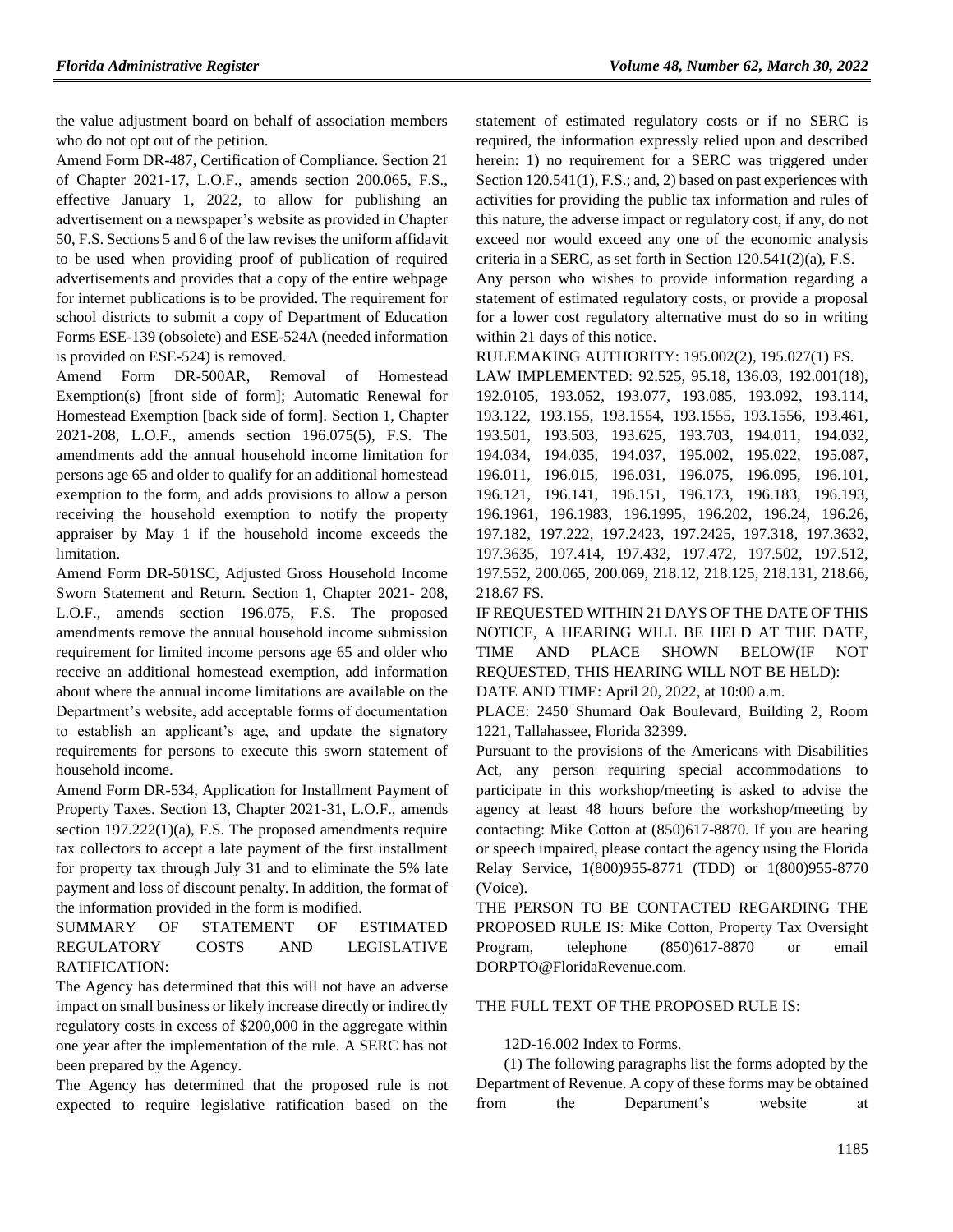## [floridarevenue.com/property/forms](https://floridarevenue.com/property/forms)

[http://floridarevenue.com/property/,](http://floridarevenue.com/property/) or by writing to: Property Tax Oversight Program, Department of Revenue, Post Office Box 3000, Tallahassee, Florida 32315-3000. The Department of Revenue adopts, and incorporates by reference in this rule, the following forms and instructions:

|           |      | Form Form Title                                           | Effect |
|-----------|------|-----------------------------------------------------------|--------|
|           | Num  |                                                           | ive    |
|           | her  |                                                           | Date   |
| (2)       |      | throu No Change.                                          |        |
|           | gh   |                                                           |        |
|           | (10) |                                                           |        |
| (11)      | PR   | Affidavit of Proof of Publication (n. 2/91) 2/91          |        |
|           | 413  |                                                           |        |
|           |      | (12) through (25) Renumbered (11) through (24) No Change. |        |
|           |      | $(11)$ <del><math>(12)</math></del> throu No Change.      |        |
| $\lambda$ | gh   |                                                           |        |
|           | (24) |                                                           |        |
|           | 25.  |                                                           |        |

- $(25)(26)$  DR- Petition to The Value Adjustment Board  $-xx/xx$
- $(a)$ 486 Request for Hearing (r. xx/xx 04/18) 04/18 https://www.flrules.org/Gateway/referenc e.asp?No=Ref- $0.99241$
- (b) throu No Change. gh (f)
- (g) DR- Certification of Compliance  $(r. xx/xx)$   $(+. xx/xx)$ 487 <del>5/11)</del> 11/12 https://www.flrules.org/Gateway/referenc e.asp?No=Ref- $01779$
- (h) No Change.
- (27) through (36) Renumbered (26) through (35) No Change.
- $(36)(37)$  DR- Removal of Homestead Exemption(s) $01/22$
- ) 500A [front side of form]; Automatic Renewal11/12 R for Homestead Exemption [back side of form]  $(r. 01/22 +1/12)$ https://www.flrules.org/Gateway/referenc e.asp?No=Ref- $01791$

(38) through (39) Renumbered (37) through (38) No Change. (a) through (g) No Change.

- (h) DR- Adjusted Gross Household Income Sworn01/22 501S Statement and Return 11/12
	- $\mathcal{C}$  $(r. 01/22 +1/12)$ https://www.flrules.org/Gateway/referenc e.asp?No=Ref- $01799$
- (i) No change.

(40) through (52) Renumbered (39) through (51) No Change. (a) No change.

(b) DR- Application for Installment Payment of $xx/xx$ 534 Property Taxes (r. xx/xx 4/16) 4/16

https://www.flrules.org/Gateway/referenc e.asp?No=Ref- $06521$ 

(53) through (61) Renumbered (52) through (60) No Change. Rulemaking Authority 195.027(1), 196.075(4)(d), (5) FS. Law Implemented 92.525, 95.18, 136.03, 192.001(18), 192.0105, 193.052, 193.077, 193.085, 193.092, 193.114, 193.122, 193.155, 193.1554, 193.1555, 193.1556, 193.461, 193.501, 193.503, 193.625, 193.703, 194.011, 194.032, 194.034, 194.035, 194.037, 195.002, 195.022, 195.087, 196.011, 196.015, 196.031, 196.075, 196.095, 196.101, 196.121, 196.141, 196.151, 196.173, 196.183, 196.193, 196.1961, 196.1983, 196.1995, 196.202, 196.24, 196.26, 197.182, 197.222, 197.2423, 197.2425, 197.318, 197.3632, 197.3635, 197.414, 197.432, 197.472, 197.502, 197.512, 197.552, 200.065, 200.069, 218.12, 218.125, 218.131, 218.66, 218.67 FS. History–New 10-12-76, Amended 4-11-80, 9-17-80, 5-17-81, 1-18-82, 4-29-82, Formerly 12D-16.02, Amended 12-26-88, 1-9-92, 12-10-92, 1-11-94, 12-27-94, 12-28-95, 12-25-96, 12-30-97, 12-31-98, 2-3-00, 1-9-01, 12-27-01, 1- 20-03, 1-26-04, 12-30-04, 1-16-06, 10-2-07, 3-30-10, 11-1-12, 9-10- 15, 4-5-16, 6-14-16, 1-9-17, 9-19-17, 1-17-18, 4-10-18, 9-17-18, 7-9- 19, 12-7-20, 10-26-21, xx-xx-xx.

NAME OF PERSON ORIGINATING PROPOSED RULE: Mike Cotton.

NAME OF AGENCY HEAD WHO APPROVED THE PROPOSED RULE: Governor and Cabinet.

DATE PROPOSED RULE APPROVED BY AGENCY HEAD: 03/29/2022

DATE NOTICE OF PROPOSED RULE DEVELOPMENT PUBLISHED IN FAR: November 1, 2021.

## **[DEPARTMENT OF REVENUE](https://www.flrules.org/gateway/department.asp?id=12)**

#### **[Property Tax Oversight Program](https://www.flrules.org/gateway/organization.asp?id=36)**

| <b>RULE NOS.:</b> | <b>RULE TITLES:</b>                     |
|-------------------|-----------------------------------------|
| 12D-17.002        | Definitions                             |
| 12D-17.003        | Truth in Millage ("TRIM") Compliance    |
| 12D-17.004        | Taxing Authority's Certification of     |
|                   | Compliance; Notification by Department  |
| 12D-17.006        | Notification of Noncompliance;          |
|                   | Withholding and Escrow of State Revenue |
|                   | <b>Sharing Funds</b>                    |
|                   |                                         |

PURPOSE AND EFFECT: The purpose of the proposed amendments to Rules 12D-17.002, 17.003, 17.004, and 17.006, F.A.C., is to incorporate the provisions of section 21, Chapter 2021-17, L.O.F., effective January 1, 2022.

SUMMARY: The proposed amendments to Rules 12D-17.002, 17.003, 17.004, and 17.006, F.A.C., align the rules with the statutory provisions for Internet-only publication of notices and advertisements by local taxing authorities provided in Chapter 50, F.S., and section 200.065, F.S., as amended. In addition, the proposed amendments to Rule 12D-17.004, F.A.C., remove the requirement for school districts to submit a copy of Department of Education Forms ESE-139 and ESE-524A.

SUMMARY OF STATEMENT OF ESTIMATED REGULATORY COSTS AND LEGISLATIVE RATIFICATION: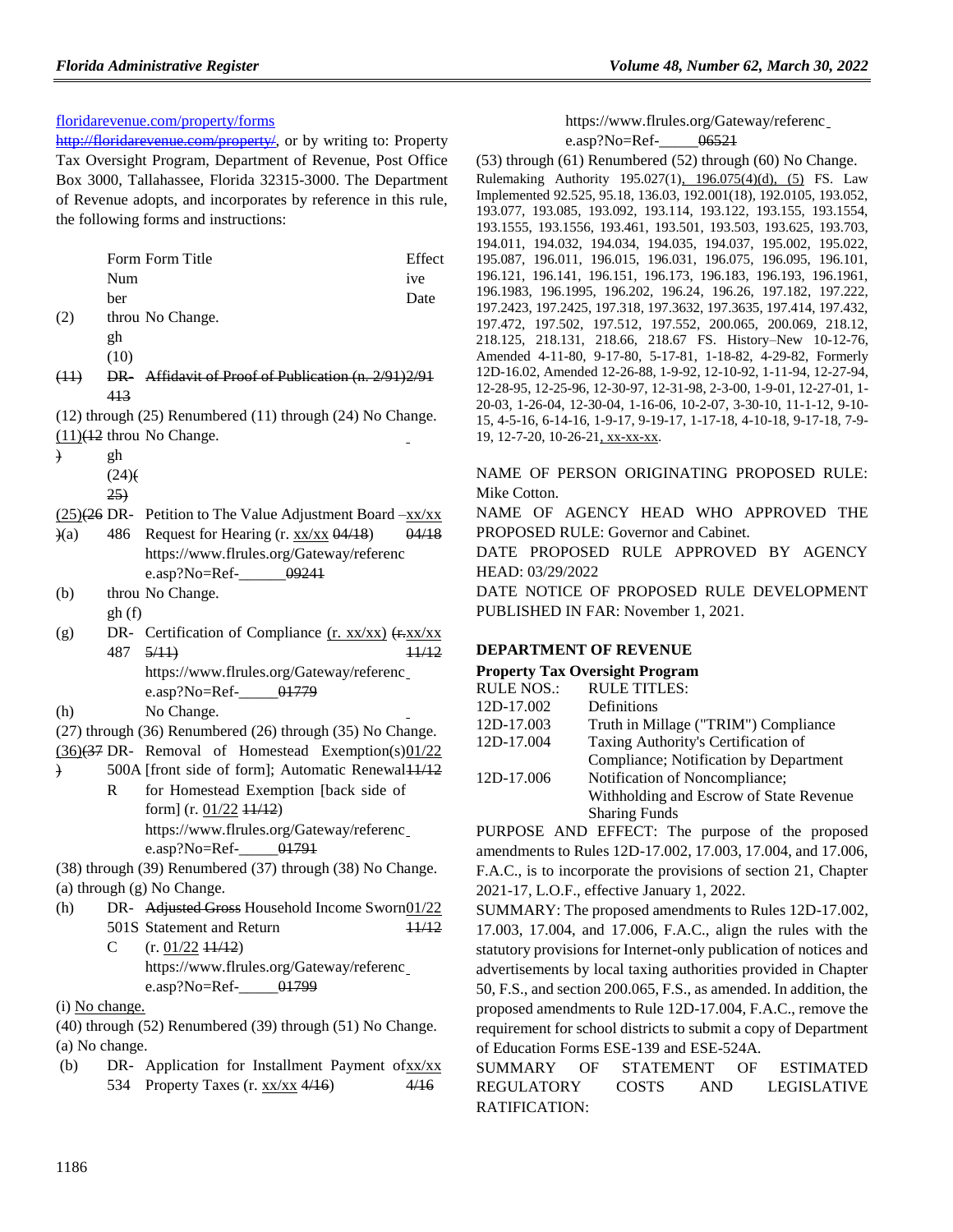The Agency has determined that this will not have an adverse impact on small business or likely increase directly or indirectly regulatory costs in excess of \$200,000 in the aggregate within one year after the implementation of the rule. A SERC has not been prepared by the Agency.

The Agency has determined that the proposed rule is not expected to require legislative ratification based on the statement of estimated regulatory costs or if no SERC is required, the information expressly relied upon and described herein: 1) no requirement for a SERC was triggered under Section 120.541(1), F.S.; and, 2) based on past experiences with activities for providing the public tax information and rules of this nature, the adverse impact or regulatory cost, if any, do not exceed nor would exceed any one of the economic analysis criteria in a SERC, as set forth in Section 120.541(2)(a), F.S.

Any person who wishes to provide information regarding a statement of estimated regulatory costs, or provide a proposal for a lower cost regulatory alternative must do so in writing within 21 days of this notice.

RULEMAKING AUTHORITY: [195.027\(1\),](https://www.flrules.org/gateway/statute.asp?id=195.027(1)) [218.26 FS.](https://www.flrules.org/gateway/statute.asp?id=%20218.26%20FS.)

LAW IMPLEMENTED: [129.03,](https://www.flrules.org/gateway/statute.asp?id=129.03) [195.002,](https://www.flrules.org/gateway/statute.asp?id=%20195.002) [200.001,](https://www.flrules.org/gateway/statute.asp?id=%20200.001) [200.065,](https://www.flrules.org/gateway/statute.asp?id=%20200.065) [200.068,](https://www.flrules.org/gateway/statute.asp?id=%20200.068) [218.21,](https://www.flrules.org/gateway/statute.asp?id=%20218.21) [218.23,](https://www.flrules.org/gateway/statute.asp?id=%20218.23) [218.63,](https://www.flrules.org/gateway/statute.asp?id=%20218.63) FS.

IF REQUESTED WITHIN 21 DAYS OF THE DATE OF THIS NOTICE, A HEARING WILL BE HELD AT THE DATE,TIME AND PLACE SHOWN BELOW(IF NOT REQUESTED, THIS HEARING WILL NOT BE HELD): DATE AND TIME: April 20, 2022, at 10:00 a.m.

PLACE: 2450 Shumard Oak Boulevard, Building 2, Room 1221, Tallahassee, Florida 32399.

Pursuant to the provisions of the Americans with Disabilities Act, any person requiring special accommodations to participate in this workshop/meeting is asked to advise the agency at least 48 hours before the workshop/meeting by contacting: Mike Cotton at (850)617-8870. If you are hearing or speech impaired, please contact the agency using the Florida Relay Service, 1(800)955-8771 (TDD) or 1(800)955-8770 (Voice).

THE PERSON TO BE CONTACTED REGARDING THE PROPOSED RULE IS: Mike Cotton, Property Tax Oversight Program, telephone 850-617-8870 or email DORPTO@floridarevenue.com.

#### THE FULL TEXT OF THE PROPOSED RULE IS:

#### **12D-17.002 Definitions.**

(1) No Change.

(2) In addition, the following definitions shall apply:

(a) through (i) No Change.

(j) "Proof of publication" means proof, provided by a newspaper in the form provided in sections 50.041 and 50.051, F.S., in a manner described in Chapter 50, F.S., showing the dates that the described information or notice was published. in the newspaper as described.

(k) through (r) No change.

Rulemaking Authority 195.027(1), 213.06(1), 218.26(1) FS. Law Implemented 195.002, 200.001(8), 200.065, 200.068, 213.05, 218.21, 218.23, 218.63 FS. History–New 6-20-91, Amended 12-27-94, 12-25- 96, xx-xx-xx.

#### **12D-17.003 Truth in Millage ("TRIM") Compliance.**

(1) through (2) No Change.

(3) A taxing authority other than a school district must shall:

(a) through (c) No Change.

(d) Advertise whenever possible, in a newspaper published in the county at least weekly unless the only newspaper in the county is published less than weekly of general circulation in the county or in a geographically limited insert of the newspaper if the insert is published at least twice weekly twice each week and the circulation of such insert includes the geographic boundaries of the taxing authority. Instead In lieu of the published notice, the taxing authority may send by mail to each elector residing in the jurisdiction of the taxing authority, in the form provided in Section 200.065(3), F.S., notice of its intent to adopt a final millage and budget. The advertisement must appear within 15 days of the hearing adopting the tentative millage and budget. The form generally provides that the notice must consist of a notice of tax increase or notice of proposed tax increase advertisement or notice of budget hearing advertisement and an adjacent budget summary advertisement. If published in the print edition of the newspaper as provided in Section 200.065(3), F.S., the hearing advertisement must not be placed in the legal notices or classified advertisements section of the newspaper. Otherwise, the advertisement must be published as provided in Chapter 50, F.S.

(e) Hold the final budget hearing on or after 2 days and within 5 days from the day the advertisements are first published, scheduled as required by Section 200.065(2)(e)2., F.S. In the event that this hearing is rescheduled or recessed the taxing authority must shall publish a notice of the rescheduled date of the hearing as required by Section 200.065(2)(e)2., F.S. If published in the print edition of the newspaper as As provided  $\frac{\text{in}}{\text{by}}$  Section 200.065(3), F.S., the recessed hearing advertisement must shall not be placed in the legal notices or classified advertisements advertising section of the newspaper. Otherwise, the advertisement must be published as provided in Chapter 50, F.S.

(f) through (h) No change.

(4) A school district must shall:

(a) through (b) No change.

(c) Advertise whenever possible, the tentative millage and budget hearing in a newspaper of general circulation in the county published at least weekly unless the only newspaper in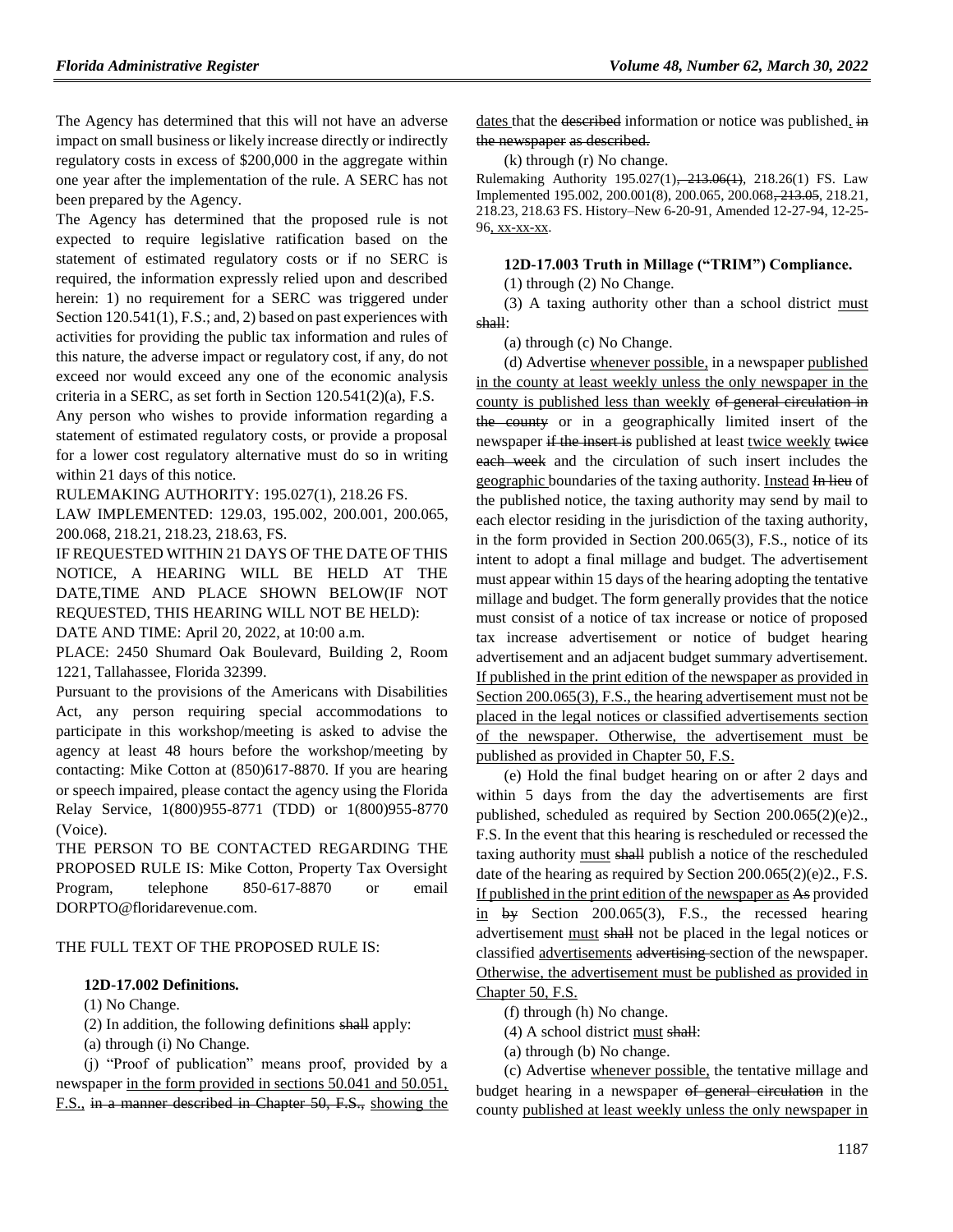the county is published less than weekly or in a geographically limited insert of the newspaper if the insert is published at least twice weekly twice each week and the circulation of such insert includes the geographic boundaries of the taxing authority. Instead In lieu of the published notice, the taxing authority may send by mail to each elector residing in the jurisdiction of the taxing authority, in the form provided in Section 200.065(3), F.S., within 29 days after the certification date notice of its intent to tentatively adopt a millage and budget. The form generally provides that the notice must consist of a notice of proposed tax increase advertisement or notice of budget hearing advertisement and an adjacent budget summary advertisement as provided in Section 200.065(3), F.S. If published in the print edition of the newspaper as provided in Section 200.065(3), F.S., the advertisement must not be placed in the legal notices or classified advertisements section of the newspaper. The school district must shall also publish a Notice of Tax for School Capital Outlay advertisement, as required by Section  $200.065(10)$ (a)  $200.065(9)$ , F.S., if applicable. Otherwise, the advertisement must be published as provided in Chapter 50, F.S.

(d) through (e) No change.

(f) Hold a public hearing on the final millage rate and budget on or after 10 days after the mailing and within 80 days of the certification date, scheduled as required by Section  $200.065(2)(e)2$ ., F.S. In the event that this hearing is rescheduled or recessed, the taxing authority must shall publish a notice of the rescheduled date of the hearing as required by Section 200.065(2)(e)2., F.S. If published in the print edition of the newspaper, as As provided by Section 200.065(3), F.S., the recessed hearing advertisement must shall not be placed in the legal notices or classfied advertisements section of the newspaper.

(g) through (i) No change.

Rulemaking Authority 195.027(1), 213.06(1), 218.26(1) FS. Law Implemented 129.03, 195.002, 200.065, 200.068, 213.05, 218.21, 218.23, 218.63 FS. History–New 6-20-91, Amended 1-11-94, 4-18-94, 12-27-94, 12-25-96, 12-31-98, xx-xx-xx.

## **12D-17.004 Taxing Authority's Certification of Compliance; Notification by Department.**

(1) No change.

(2)(a) For taxing authorities other than school districts, the certification of compliance must shall be made by filing the following items with the Department:

1. A copy of the Certification of Taxable Value, Form DR-420.

2. A copy of the ordinance or resolution adopting the millage rate.

3. A copy of the ordinance or resolution adopting the budget.

4. The entire page from the print edition of the newspaper or the entire webpage from an Internet-only publication, containing the final budget hearing advertisement, which is the notice of proposed tax increase advertisement required by Sections  $200.065(2)(d)$  and  $(3)(a)$ , F.S., or the notice of budget hearing advertisement required by Sections 200.065(2)(d) and (3)(b), F.S., whichever is appropriate, and which is required to be adjacent to the budget summary advertisement. For multicounty taxing authorities, the entire page from the newspaper or the entire webpage from an Internet-only publication, containing the notice of proposed tax increase advertisement or notice of tax increase advertisement required by Sections 200.065(2)(d), (3)(a), (3)(g) and (9), F.S., or the notice of budget hearing advertisement required by Sections  $200.065(2)(d)$ ,  $(3)(b)$ ,  $(3)(e)$  and  $(8)$ , F.S., and which is required to be adjacent to the budget summary advertisement.

5. The entire page from the print edition of the newspaper or the entire webpage from an Internet-only publication, containing the budget summary advertisement required by Sections 200.065(3)(l) and 129.03(3)(b), F.S., adjacent to the advertisement required by paragraph 4. of this rule subsection above.

6. No change.

7. For counties only, a copy of the Notice of Tax Impact of the Value Adjustment Board advertisement described in Section 194.037, F.S., and Rule 12D-9.038, F.A.C. (the entire page from the print edition of the newspaper or the entire webpage from an Internet-only publication).

8. through 15. No change.

The forms listed above are incorporated by reference in Rule 12D-16.002, F.A.C.

(b) For school districts, the certification of compliance must shall be made by filing the following items with the Department:

1. A copy of the Certification of Taxable Value, Form DR-420S.

2. A copy of Department of Education Form ESE-524.

3. A copy of Page 1 of the District Summary Page, Department of Education Form ESE-139.

3.4. The entire page from the print edition of the newspaper or the entire webpage from an Internet-only publication containing the tentative budget hearing advertisement, which is the notice of proposed tax increase advertisement required by Sections  $200.065(2)(f)$  and  $(3)(c)$  or  $(3)(d)$ , F.S., or the notice of budget hearing advertisement required by Sections  $200.065(2)(f)$  and  $(3)(e)$ , F.S., whichever is appropriate, and which is required to be adjacent to the budget summary advertisement (the entire page from the newspaper).

4.5. Proof of publication from the newspaper of the tentative budget hearing advertisement.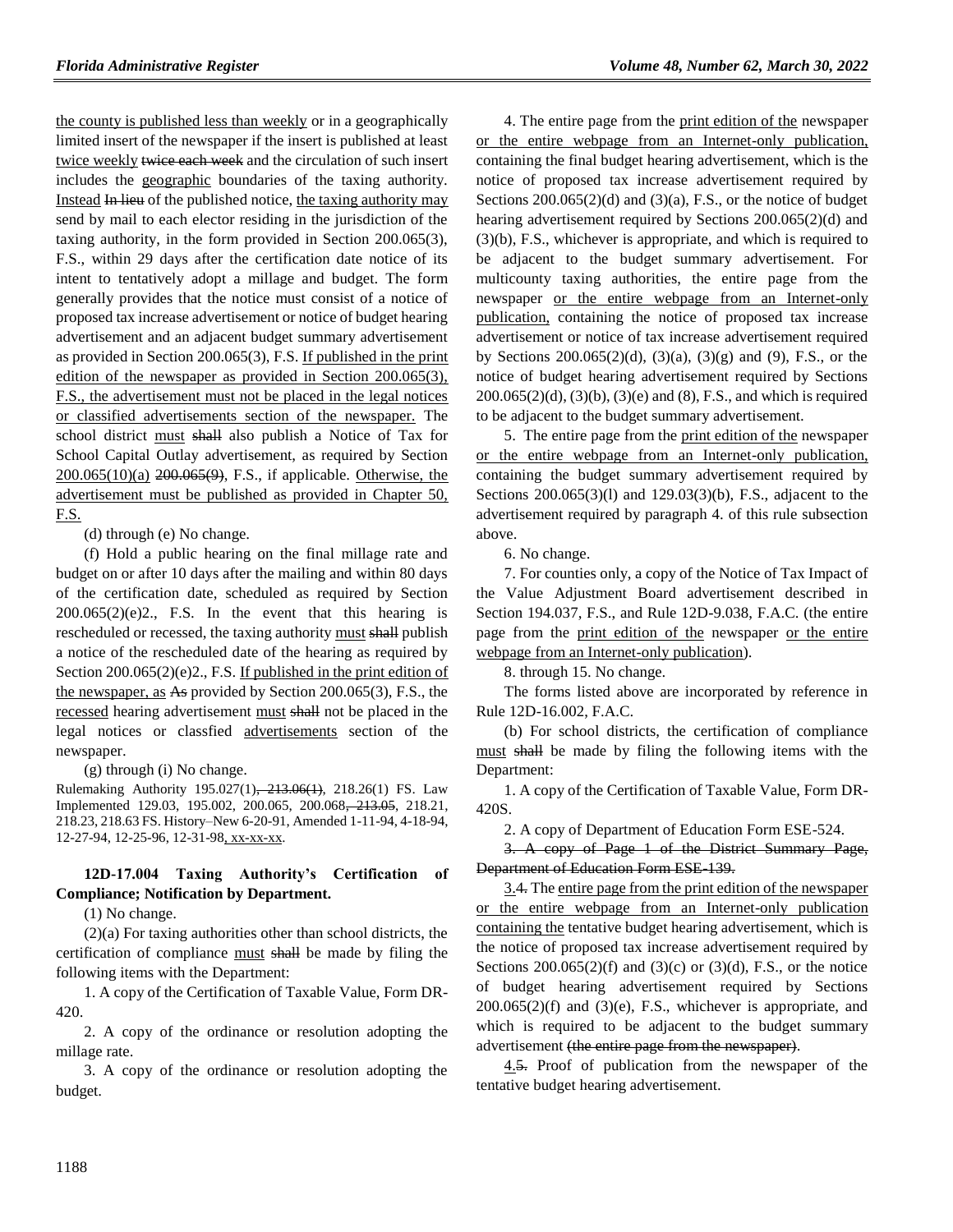5. The entire page from the print edition of the newspaper or the entire webpage from an Internet-only publication containing the budget summary advertisement, required by Sections 200.065(3)(l) and 129.03(3)(b), F.S., adjacent to the advertisement required by sub-paragraph 4.

6. The budget summary advertisement required by Sections 200.065(3)(1) and 129.03(3)(b), F.S., adjacent to the advertisement required by paragraph 4., of this rule subsection, above (the entire page from the newspaper).

6.7. No change.

7.8. The entire page from the print edition of the newspaper or the entire webpage from an Internet-only publication containing the Notice of Tax for School Capital Outlay advertisement, required by Section 200.069(10)(a), F.S. (the entire page from the newspaper).

9. through 11. Renumbered 8. through 10. No change.

12. A copy of Department of Education Form ESE-524A, Critical Needs Millage Resolution, if used.

11.13. The entire page from the print edition of the newspaper or the entire webpage from an Internet-only publication containing an An Amended Notice of Tax for School Capital Outlay advertisement, required by Section  $200.065(10)(b)$ , F.S. (the entire page from the newspaper).

14. through 16. Renumbered 12. through 13. No change.

The forms listed above are incorporated by reference in Rule 12D-16.002, F.A.C.

(3) through (4) No change.

Rulemaking Authority 195.027(1), 213.06(1), 218.26(1) FS. Law Implemented 195.002, 200.001, 200.065, 200.068, 213.05, 218.21, 218.23, 218.63 FS. History–New 6-20-91, Amended 12-25-96, 12-31- 98, 11-1-12, xx-xx-xx.

## **12D-17.006 Notification of Noncompliance; Withholding and Escrow of State Revenue Sharing Funds.**

(1) No change.

(2)(a) through (b) No change.

(c) The Department must shall notify the taxing authority that it must shall be required to file a new certification after completion of the readvertisement and the reholding of the hearing(s), containing the following items:

1. Copy of advertisements (entire page from the print edition of a newspaper or the entire webpage of an Internet-only publication).

2. through 6. No change.

(d) through (g) No change.

(3) through (6) No change.

Rulemaking Authority 195.027(1), 213.06(1), 218.26(1) FS. Law Implemented 195.002, 200.001, 200.065, 200.068, 213.05, 218.21, 218.23, 218.63 FS. History–New 6-20-91, Amended 12-25-96, 11-1- 12, xx-xx-xx.

NAME OF PERSON ORIGINATING PROPOSED RULE: Mike Cotton.

NAME OF AGENCY HEAD WHO APPROVED THE PROPOSED RULE: Governor and Cabinet.

DATE PROPOSED RULE APPROVED BY AGENCY HEAD: 03/29/2022

DATE NOTICE OF PROPOSED RULE DEVELOPMENT PUBLISHED IN FAR: November 1, 2021.

#### **[DEPARTMENT OF REVENUE](https://www.flrules.org/gateway/department.asp?id=12)**

#### **[Property Tax Oversight Program](https://www.flrules.org/gateway/organization.asp?id=36)**

| RULE NOS.: | <b>RULE TITLES:</b>                       |
|------------|-------------------------------------------|
| 12D-18.003 | Non-Ad Valorem Assessments: Method for    |
|            | Election to Use Section 197.3632, Florida |
|            | <b>Statutes</b>                           |
| 12D-18.005 | Adoption of Non-Ad Valorem Assessment     |
|            | Roll                                      |

[12D-18.011](https://www.flrules.org/gateway/ruleNo.asp?id=12D-18.011) Incorporation of Forms

PURPOSE AND EFFECT: The purpose of the proposed amendment to Rules 12D-18.003 and 12D-18.005, F.A.C., is to align the rule with amendments to Chapter 50, F.S., by Chapter 2021-17, L.O.F., effective January 1, 2022.

The purpose of repealing Rule 12D-18.011, F.A.C., is to remove the duplication of the incorporation of forms that are incorporated by reference in Rule 12D-16.002, F.A.C.

SUMMARY: The proposed amendment to Rule 12D-18.003, F.A.C., allows a local government to publish its notice of intent to use the uniform method of collection for collecting non-ad valorem assessments on a newspaper's website.

The proposed amendment to Rule 12D-18.005, F.A.C., allows a local government to publish its notice of intent to adopt nonad valorem assessments levied for the first time on a newspaper's website.

The proposed repeal of Rule 12D-18.011, F.A.C., removes the duplication of incorporated forms.

## SUMMARY OF STATEMENT OF ESTIMATED REGULATORY COSTS AND LEGISLATIVE RATIFICATION:

The Agency has determined that this will not have an adverse impact on small business or likely increase directly or indirectly regulatory costs in excess of \$200,000 in the aggregate within one year after the implementation of the rule. A SERC has not been prepared by the Agency.

The Agency has determined that the proposed rule is not expected to require legislative ratification based on the statement of estimated regulatory costs or if no SERC is required, the information expressly relied upon and described herein: 1) no requirement for a SERC was triggered under Section 120.541(1), F.S.; and, 2) based on past experiences with activities for providing the public tax information and rules of this nature, the adverse impact or regulatory cost, if any, do not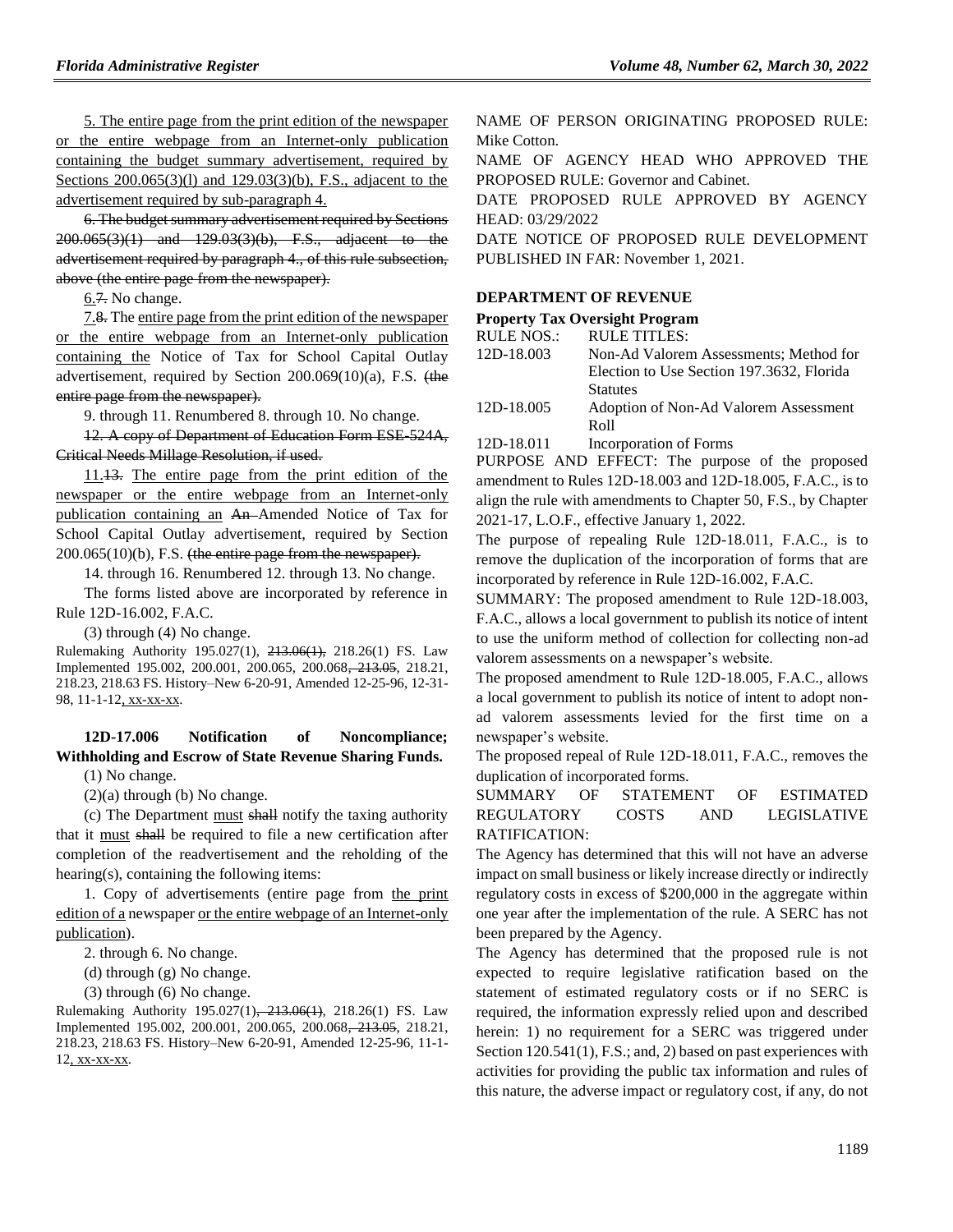exceed nor would exceed any one of the economic analysis criteria in a SERC, as set forth in Section 120.541(2)(a), F.S.

Any person who wishes to provide information regarding a statement of estimated regulatory costs, or provide a proposal for a lower cost regulatory alternative must do so in writing within 21 days of this notice.

RULEMAKING AUTHORITY: [195.027\(1\),](https://www.flrules.org/gateway/statute.asp?id=195.027(1)) [197.3632\(11\),](https://www.flrules.org/gateway/statute.asp?id=%20197.3632(11)) [197.3635 FS.](https://www.flrules.org/gateway/statute.asp?id=%20197.3635%20FS.)

LAW IMPLEMENTED: [125.011,](https://www.flrules.org/gateway/statute.asp?id=125.011) [163.08,](https://www.flrules.org/gateway/statute.asp?id=%20163.08) [197.322,](https://www.flrules.org/gateway/statute.asp?id=%20197.322) [197.363,](https://www.flrules.org/gateway/statute.asp?id=%20197.363) [197.3631,](https://www.flrules.org/gateway/statute.asp?id=%20197.3631) [197.3632,](https://www.flrules.org/gateway/statute.asp?id=%20197.3632) [197.3635 FS.](https://www.flrules.org/gateway/statute.asp?id=%20197.3635%20FS.)

IF REQUESTED WITHIN 21 DAYS OF THE DATE OF THIS NOTICE, A HEARING WILL BE HELD AT THE DATE, TIME AND PLACE SHOWN BELOW(IF NOT REQUESTED, THIS HEARING WILL NOT BE HELD):

DATE AND TIME: April 20, 2022, at 10:00 a.m.

PLACE: 2450 Shumard Oak Boulevard, Building 2, Room 1221, Tallahassee, Florida 32399.

Pursuant to the provisions of the Americans with Disabilities Act, any person requiring special accommodations to participate in this workshop/meeting is asked to advise the agency at least 48 hours before the workshop/meeting by contacting: Mike Cotton at (850)617-8870. If you are hearing or speech impaired, please contact the agency using the Florida Relay Service, 1(800)955-8771 (TDD) or 1(800)955-8770 (Voice).

THE PERSON TO BE CONTACTED REGARDING THE PROPOSED RULE IS: Mike Cotton, Property Tax Oversight Program, telephone 850-617-8870 or email DORPTO@floridarevenue.com.

#### THE FULL TEXT OF THE PROPOSED RULE IS:

#### **12D-18.003 Non-Ad Valorem Assessments; Method for Election to Use Section 197.3632, Florida Statutes.**

(1) By complying with the provisions of this rule section, a local government may elect to use the ad valorem method of collection for any non-ad valorem assessments, including special assessments, which may have been in existence prior to the election to use the uniform method. A local government which is authorized to impose a non-ad valorem assessment and which elects to use the uniform method of collecting such assessment authorized in Section 197.3632, F.S., must shall satisfy the requirements in this rule section.

(a) No change.

(b) The local government must shall publish notice of its intent to use the uniform method for collecting such assessment as provided in Chapter 50, F.S., whenever possible, weekly in a newspaper advertisement of general circulation within each county contained in the boundaries of the local government, for four consecutive weeks preceding a public hearing to adopt a resolution of its intent to use the uniform method of collection.

This period is shall be computed as follows: The four week period is weeks shall be the four weeks immediately preceding the date of the hearing. Each week is shall be comprised of the immediately preceding seven days. One such notice must shall appear in the newspaper during each one of these four weeks.

(c) No change.

(2) No change.

(3) The local government must send the resolution to the property appraiser, tax collector and the department by January 10 or, if the property appraiser, tax collector, and local government agree, by March 10. The postmark date shall be considered the date sent. The local government must shall include with the resolution the following:

(a) No change.

(b) A copy of newspaper advertisement (entire page from the print edition newspaper or, for advertisements published online only, the entire webpage publishing the advertisements from the newspaper's website).

(c) A certification or proof of publication showing the dates of publication in the form described in sections 50.041 and 50.51, F.S. on Form DR 413.

#### (4) through (6) No change

Rulemaking Authority 195.027(1), 197.3632(11), 197.3635, FS. Law Implemented 197.322, 197.363, 197.3631, 197.3632, 197.3635, 213.05 FS. History–New 2-21-91, Amended 10-30-91, xx-xx-xx.

#### **12D-18.005 Adoption of Non-Ad Valorem Assessment Roll.**

(1) No change.

(2) A local government must shall notify persons subject to the assessment of the public hearing in the following manner:

(a) No change.

(b) At least 20 days prior to the date of the public hearing, the local government must shall publish notice as provided in Chapter 50, F.S., whenever possible, in a newspaper generally circulated within each county contained in the boundaries of the local government. This published notice must shall include at least the following information:

1. The name of the local governing board,

2. The geographic depiction of the property subject to the assessment,

3. The proposed schedule of the assessment,

4. The fact that the assessment will be collected by the tax collector; and,

5. A statement that all affected property owners have the right to appear at the public hearing and the right to file written objections with the local governing board within 20 days of the publication of the notice.

In the event there is no one such newspaper the local government must shall use enough newspapers to accomplish this publication requirement.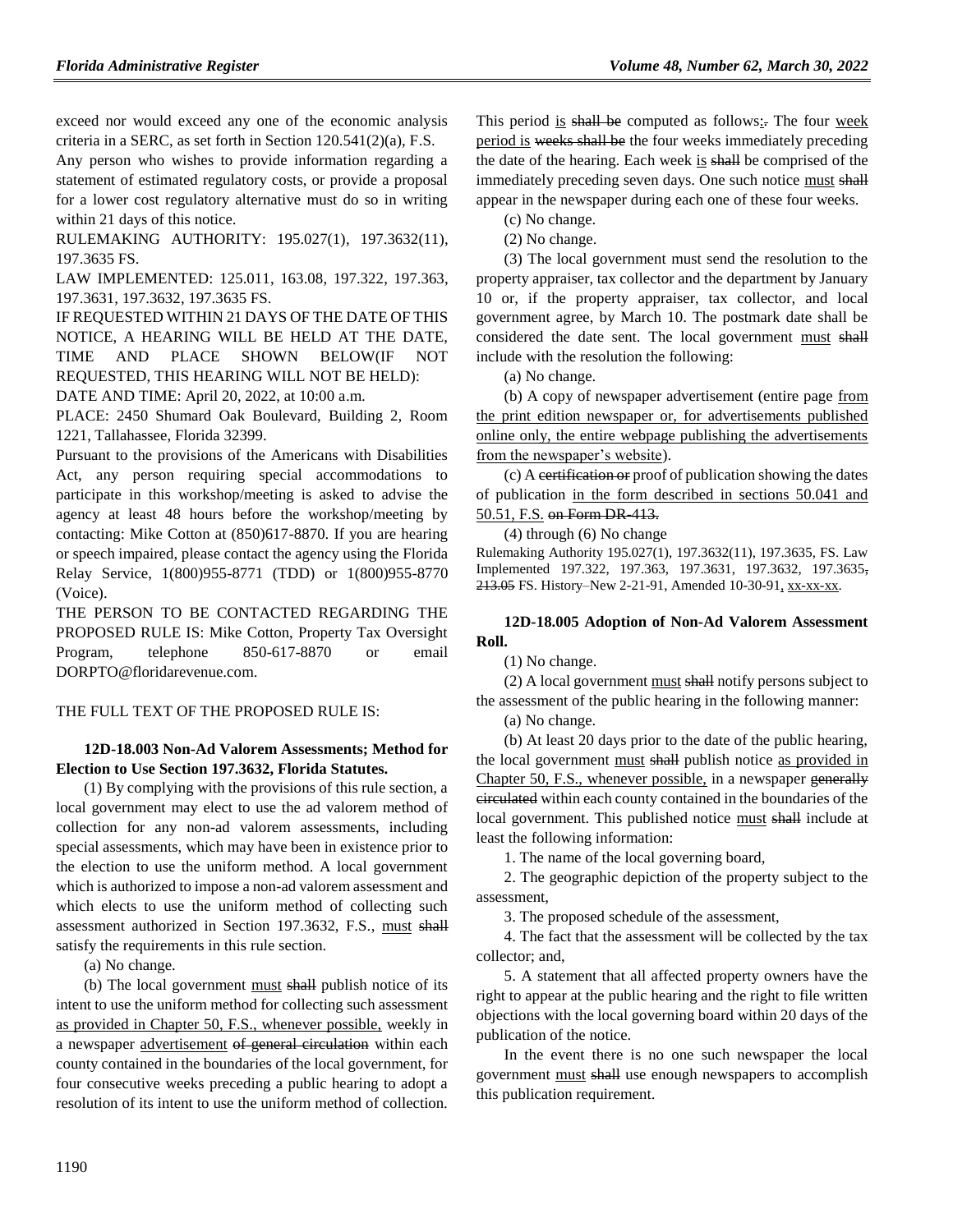(3) through (4) No change.

Rulemaking Authority 195.027(1), 197.3632(11), 197.3635, 213.06(1) FS. Law Implemented 125.011, 163.08, 197.322, 197.363, 197.3631, 197.3632, 197.3635 FS. History–New 2-21-91, Amended 4-18-94, 1- 1-04, 9-19-17, xx-xx-xx.

#### **12D-18.011 Incorporation of Forms.**

Rulemaking Authority 195.027(1), 197.3632(11), 197.3635, 213.06(1) FS. Law Implemented 197.322, 197.363, 197.3631, 197.3632, 197.3635, 213.05 FS. History–New 2-21-91, Amended 12-31-98, Repealed xx-xx-xx.

NAME OF PERSON ORIGINATING PROPOSED RULE: Mike Cotton.

NAME OF AGENCY HEAD WHO APPROVED THE PROPOSED RULE: Governor and Cabinet.

DATE PROPOSED RULE APPROVED BY AGENCY HEAD: 03/29/2022

DATE NOTICE OF PROPOSED RULE DEVELOPMENT PUBLISHED IN FAR: November 1, 2021.

#### **[DEPARTMENT OF FINANCIAL SERVICES](https://www.flrules.org/gateway/department.asp?id=69)**

#### **[Division of Insurance Agent and Agency Services](https://www.flrules.org/gateway/organization.asp?id=360)**

RULE NO.: RULE TITLE:

[69B-211.002](https://www.flrules.org/gateway/ruleNo.asp?id=69B-211.002) General Procedures

PURPOSE AND EFFECT: This rulemaking will promulgate the application for the new adjusting firm license to implement recent legislation and make other necessary updates.

SUMMARY: This rule incorporates several forms necessary for licensure. This rulemaking creates a new license category for adjusting firm and outlines the information required for the newly created license application.

SUMMARY OF STATEMENT OF ESTIMATED REGULATORY COSTS AND LEGISLATIVE RATIFICATION:

The Agency has determined that this will not have an adverse impact on small business or likely increase directly or indirectly regulatory costs in excess of \$200,000 in the aggregate within one year after the implementation of the rule. A SERC has not been prepared by the Agency.

The Agency has determined that the proposed rule is not expected to require legislative ratification based on the statement of estimated regulatory costs or if no SERC is required, the information expressly relied upon and described herein: The Department's economic review for this rulemaking. Any person who wishes to provide information regarding the statement of estimated regulatory costs, or to provide a proposal for a lower cost regulatory alternative must do so in writing within 21 days of this notice.

Any person who wishes to provide information regarding a statement of estimated regulatory costs, or provide a proposal for a lower cost regulatory alternative must do so in writing within 21 days of this notice.

RULEMAKING AUTHORITY: [624.308, 626.161, 626.171,](https://www.flrules.org/gateway/cfr.asp?id=624.308,%20626.161,%20626.171,%20626.172,%20626.9958,%20FS)  [626.172, 626.9958, FS](https://www.flrules.org/gateway/cfr.asp?id=624.308,%20626.161,%20626.171,%20626.172,%20626.9958,%20FS)

LAW IMPLEMENTED: [624.307, 624.321, 624.501, 626.171,](https://www.flrules.org/gateway/cfr.asp?id=624.307,%20624.321,%20624.501,%20626.171,%20626.172,%20626.201,%20626.211,%20626.271,%20626.541,%20626.592,%20626.611,%20626.621,%20626.752,%20626.793,%20626.837,%20626.8417,%20626.9953,%20FS)  [626.172, 626.201, 626.211, 626.271, 626.541, 626.592,](https://www.flrules.org/gateway/cfr.asp?id=624.307,%20624.321,%20624.501,%20626.171,%20626.172,%20626.201,%20626.211,%20626.271,%20626.541,%20626.592,%20626.611,%20626.621,%20626.752,%20626.793,%20626.837,%20626.8417,%20626.9953,%20FS)  [626.611, 626.621, 626.752, 626.793, 626.837, 626.8417,](https://www.flrules.org/gateway/cfr.asp?id=624.307,%20624.321,%20624.501,%20626.171,%20626.172,%20626.201,%20626.211,%20626.271,%20626.541,%20626.592,%20626.611,%20626.621,%20626.752,%20626.793,%20626.837,%20626.8417,%20626.9953,%20FS)  [626.9953, FS](https://www.flrules.org/gateway/cfr.asp?id=624.307,%20624.321,%20624.501,%20626.171,%20626.172,%20626.201,%20626.211,%20626.271,%20626.541,%20626.592,%20626.611,%20626.621,%20626.752,%20626.793,%20626.837,%20626.8417,%20626.9953,%20FS)

IF REQUESTED WITHIN 21 DAYS OF THE DATE OF THIS NOTICE, A HEARING WILL BE SCHEDULED AND ANNOUNCED IN THE FAR.

THE PERSON TO BE CONTACTED REGARDING THE PROPOSED RULE IS: David Jones, Chief of the Bureau of Licensing, (850)413-5460, David.Jones@myfloridacfo.com.

#### THE FULL TEXT OF THE PROPOSED RULE IS:

#### **69B-211.002 General Procedures.**

(1) through (36) No change.

(37) An applicant for a license as an Adjusting Firm shall complete and submit Form DFS-H2-6365 "Adjusting Firm License Application," Effective MM/YY, which is incorporated by reference, located at: https://www.flrules.org/Gateway/reference.asp?No=Ref-

or https://dice.fldfs.com/public/pb\_index.aspx.

 $(38)(37)(a)$  All forms required by subsections (3) through  $(37)(36)$ , above, are hereby adopted and incorporated by reference.

(b) through (d) No change.

Rulemaking Authority 624.308, 626.161, 626.171, 626.172, 626.9958 FS. Law Implemented 624.307(1), 624.321, 624.501, 626.171, 626.172, 626.201, 626.211, 626.271, 626.541, 626.592, 626.611, 626.621, 626.752, 626.793, 626.837, 626.8417, 626.9953 FS. History– New 6-4-92, Amended 5-17-94, 6-7-99, Formerly 4-211.002, Amended 2-20-07, 11-26-14,

NAME OF PERSON ORIGINATING PROPOSED RULE: David Jones, Chief of the Bureau of Licensing, (850) 413-5460, David.Jones@myfloridacfo.com.

NAME OF AGENCY HEAD WHO APPROVED THE PROPOSED RULE: Jimmy Patronis, Chief Financial Officer DATE PROPOSED RULE APPROVED BY AGENCY HEAD: March 29, 2022

DATE NOTICE OF PROPOSED RULE DEVELOPMENT PUBLISHED IN FAR: November 1, 2021

#### **[DEPARTMENT OF FINANCIAL SERVICES](https://www.flrules.org/gateway/department.asp?id=69)**

#### **[Division of Insurance Agent and Agency Services](https://www.flrules.org/gateway/organization.asp?id=360)**

| RULE NOS.:  | RULE TITLES:                              |
|-------------|-------------------------------------------|
| 69B-228.080 | Course Approval; Requirements; Guidelines |
| 69B-228.180 | Forms and Submission of Forms through the |
|             | <b>Education Database</b>                 |

PURPOSE AND EFFECT: This rulemaking amends the required number of hours necessary for certain approved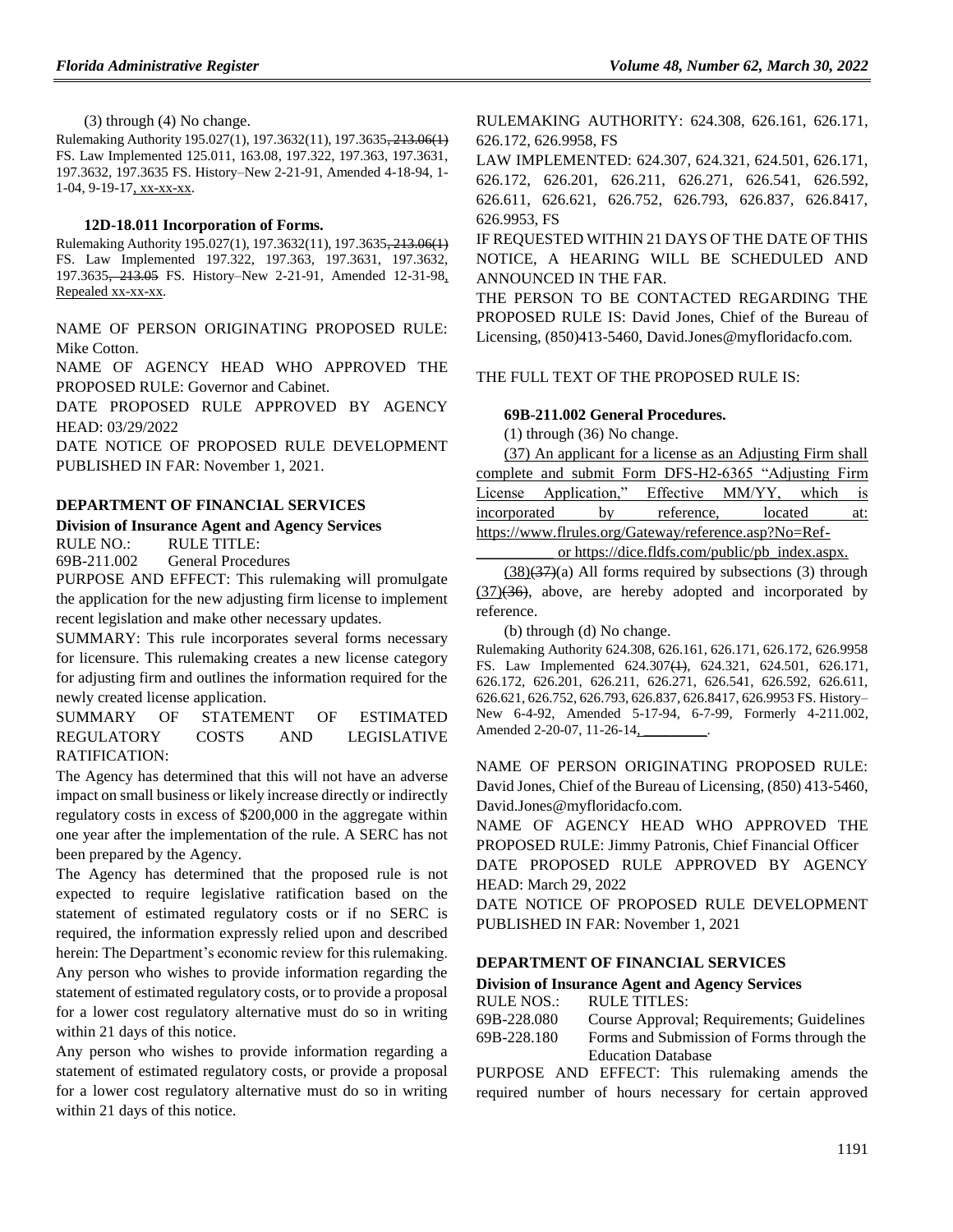continuing education courses taught to insurance agent and bail bond licensees. The rulemaking will also make other required updates.

SUMMARY: The rules outline approval procedures and forms for continuing educational requirements for insurance agent and bail bond licensees. This rulemaking amends those procedures and forms to comport with statutory changes, specifically changing the credit hour requirements of some coursework from 5 hours to 4 hours and deleting unnecessary language.

SUMMARY OF STATEMENT OF ESTIMATED REGULATORY COSTS AND LEGISLATIVE RATIFICATION:

The Agency has determined that this will not have an adverse impact on small business or likely increase directly or indirectly regulatory costs in excess of \$200,000 in the aggregate within one year after the implementation of the rule. A SERC has not been prepared by the Agency.

The Agency has determined that the proposed rule is not expected to require legislative ratification based on the statement of estimated regulatory costs or if no SERC is required, the information expressly relied upon and described herein: The Department's economic review for this rulemaking. Any person who wishes to provide information regarding the statement of estimated regulatory costs, or to provide a proposal for a lower cost regulatory alternative must do so in writing within 21 days of this notice.

Any person who wishes to provide information regarding a statement of estimated regulatory costs, or provide a proposal for a lower cost regulatory alternative must do so in writing within 21 days of this notice.

RULEMAKING AUTHORITY: [624.308,](https://www.flrules.org/gateway/statute.asp?id=624.308) [626.2816,](https://www.flrules.org/gateway/statute.asp?id=%20626.2816) [648.26,](https://www.flrules.org/gateway/statute.asp?id=%20648.26) [648.386 FS.](https://www.flrules.org/gateway/statute.asp?id=%20648.386%20FS.)

LAW IMPLEMENTED[: 215.322,](https://www.flrules.org/gateway/statute.asp?id=215.322) [624.307,](https://www.flrules.org/gateway/statute.asp?id=%20624.307) [624.501,](https://www.flrules.org/gateway/statute.asp?id=%20624.501) [626.2815,](https://www.flrules.org/gateway/statute.asp?id=%20626.2815) [626.2816,](https://www.flrules.org/gateway/statute.asp?id=%20626.2816) [626.869,](https://www.flrules.org/gateway/statute.asp?id=%20626.869) [648.386 FS.](https://www.flrules.org/gateway/statute.asp?id=%20648.386%20FS.)

IF REQUESTED WITHIN 21 DAYS OF THE DATE OF THIS NOTICE, A HEARING WILL BE SCHEDULED AND ANNOUNCED IN THE FAR.

THE PERSON TO BE CONTACTED REGARDING THE PROPOSED RULE IS: David Jones, Chief of the Bureau of Licensing, (850)413-5460, David.Jones@myfloridacfo.com.

#### THE FULL TEXT OF THE PROPOSED RULE IS:

#### **69B-228.080 Course Approval; Requirements; Guidelines.**

(1) through (2) No change.

(3) The provider shall submit the following for classroom

courses:Additional Requirements for Classroom Courses:

(a) The provider shall submit the following:

 $(a)$ 1. A 3-tiered outline of approximately one page per 50 minutes of instruction.

(b)2. All supplemental course materials given to students.

(b) In addition, webinar and virtual classroom courses must meet the following requirements:

1. The course title must specify the method by containing the words "Webcast," "Webinar," or "Virtual Classroom."

2. The course must employ some type of monitoring method to verify all students are participating throughout the course.

3. Online access for the Department to review the course.

4. Upon completion, each student is required to sign an acknowledgement verifying attendance and completion of the entire course. The acknowledgement shall also include a statement that the student understands that a violation of such standards shall result in an administrative sanction based on paragraph 626.611(1)(g), F.S., and the loss of course credit.

(4) through (13) No change.

(14) A curriculum outline for a  $4$ -hour  $5$ -hour law and ethics update course shall be approved by the Department on Form DFS-H2-2081, 4-hour 5 hour Law and Ethics Update, or Form DFS-H2-2111, 4-Hour 5-Hour Law and Ethics Update – Bail Bonds, which are incorporated by reference in rule 69B-228.180, F.A.C.

(a) A 4-hour  $\frac{5 \text{ hour}}{2 \text{ hour}}$  law and ethics update course shall be approved in any of the following authorities:

1. through 7. No change.

(b) The course shall not be approved for less than 4-hours, 5-hours and 4-hours 5-hours of the course must follow the curriculum outline approved by the Department including discussion on the following subjects:

1. through 7. No change.

(c) An approved  $4$ -hour  $5$ -hour course shall expire one year after its approval date.

Rulemaking Authority 624.308, 626.2816, 648.26(1)(a), 648.386(4) FS. Law Implemented 215.322(3)(b), 624.307(1), 624.501(19)(d), 626.2815, 626.2816, 626.869(5), 648.386 FS. History–New 8-17-93, Amended 4-11-94, 2-28-95, 4-29-01, Formerly 4-228.080, Amended  $1-17-05, 4-12-17, \underline{\hspace{1cm}}$ 

#### **69B-228.180 Forms and Submission of Forms through the Education Database.**

(1) through (3) No change.

(4) The following forms are hereby incorporated by reference and are available on the Department's website as provided above:

| FΩ | TITI E | <b>REVISE</b> |
|----|--------|---------------|
| RM |        |               |

(a) through (j) No change.

|   |        | DFS 4-Hour 5-Hour Law and Ethics eff. |  |  |              |
|---|--------|---------------------------------------|--|--|--------------|
| k | $\sim$ | Update                                |  |  | <b>MM/YY</b> |

 $\lambda$ H2 http://www.flrules.org/Gateway/ref erence.asp?No=Ref-10/14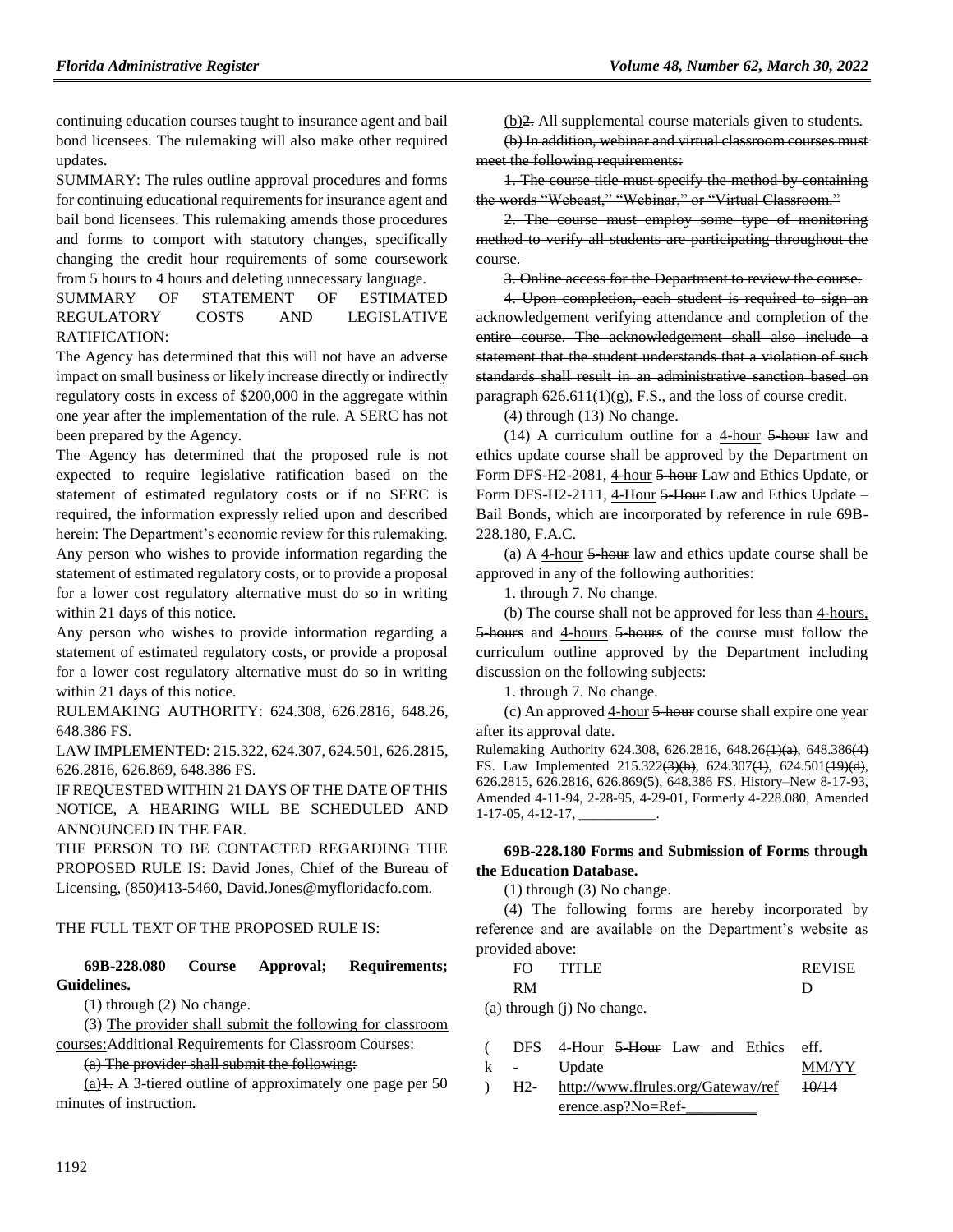| 208   | http://www.flrules.org/Gateway/ref                   |       |
|-------|------------------------------------------------------|-------|
|       | erence.asp?No=Ref 02993                              |       |
| DFS   | 4-Hour <del>5-Hour</del> Law and Ethics              | eff   |
|       | Update – Bail Bonds                                  | MM/YY |
| $H2-$ | http://www.flrules.org/Gateway/ref                   |       |
| 211   | erence.asp?No=Ref-                                   |       |
|       | http://www.flrules.org/Gateway/ref                   |       |
|       | aranca aen $2N_0-D_0f$ a<br>$U = U + i \sqrt{U - U}$ |       |

Rulemaking Authority 624.308, 626.2816, 648.26(1)(a), 648.386(4) FS. Law Implemented 624.307(1), 624.501, 626.2815, 626.2816, 626.869(5), 648.386 FS. History–New 8-17-93, Amended 4-29-01, Formerly 4-228.180, Amended 8-4-13, 4-12-17,

NAME OF PERSON ORIGINATING PROPOSED RULE: David Jones, Chief of the Bureau of Licensing, (850) 413-5460, David.Jones@myfloridacfo.com.

NAME OF AGENCY HEAD WHO APPROVED THE PROPOSED RULE: Jimmy Patronis, Chief Financial Officer DATE PROPOSED RULE APPROVED BY AGENCY HEAD: March 29, 2022

DATE NOTICE OF PROPOSED RULE DEVELOPMENT PUBLISHED IN FAR: November 1, 2021

> Section III Notice of Changes, Corrections and Withdrawals

#### **[FISH AND WILDLIFE CONSERVATION](https://www.flrules.org/gateway/department.asp?id=68)  [COMMISSION](https://www.flrules.org/gateway/department.asp?id=68)**

#### **[Freshwater Fish and Wildlife](https://www.flrules.org/gateway/organization.asp?id=347)**

RULE NO.: RULE TITLE: [68A-23.009](https://www.flrules.org/gateway/ruleNo.asp?id=68A-23.009) Sale and Transportation of Freshwater Fish NOTICE OF CORRECTION

Notice is hereby given that the following correction has been made to the proposed rule in Vol. 48 No. 49, March 11, 2022 issue of the Florida Administrative Register.

History footnotes for the rule had been inadvertently left off. As well, the hyperlink for the incorporated material was added to the rule text.

## **THE FULL TEXT OF THE PROPOSED RULE IS AS FOLLOWS:**

## **68A-23.009 Sale and Transportation of Freshwater Fish.**

(1) No person shall sell, purchase, attempt to purchase or sell, or transport any freshwater game fish unless otherwise authorized by specific rule of the Commission. Any person transporting game fish in excess of legal possession limits shall possess documentation that said fish have been acquired legally and are being legally transported.

(a) Holders of valid fishing licenses or persons exempt from such licenses may transport their legal possession limit.

(b) No common carrier shall knowingly transport or receive for transportation any freshwater game fish unless such shipment is accompanied by a bill of lading showing the name of the shipper, Aquaculture Certificate of Registration number issued by the Department of Agriculture and Consumer Services if an aquaculture product, total weight or quantity of each species of fish shipped, and the date of the shipment.

(c) The importation into or transportation within the state of any live Micropterus species is prohibited, except *Micropterus salmoides floridanus* that meet Florida Fish and Wildlife Conservation Commission's Genetic Authentication Standards listed in subsection (2) of this rule. Recreational anglers may transport their legally caught bag limit for personal use, which does not include the release of their catch into another waterbody. *Micropterus salmoides floridanus* may be imported into or transported within this state under a FWC import and transport permit, or a permit issued pursuant to Rules 68-5.005 or 68A-9.002, F.A.C. An import and transport permit application may be found at Myfwc.com/fl-lmb-geneticauthentication.

(d) Persons authorized to possess, import and transport *Micropterus salmoides floridanus* shall collect and provide samples of stock in the presence of Commission personnel upon request.

(e) *Micropterus* species being transported in Florida must be accompanied with documentation providing the date of the shipment, total weight or quantity of each species of *Micropterus* shipped, *Micropterus salmoides floridanus* Genetic Authentication documentation if transporting live *Micropterus,* appropriate bill of lading showing the name of the shipper, Aquaculture Certificate of Registration number issued by the Department of Agriculture and Consumer Services or an FWC import and transport permit, except as permitted pursuant to Rules 68-5.005 or 68A-9.002, F.A.C. These documents must be available for immediate inspection upon request by Commission personnel.

(2) Persons possessing a valid Aquaculture Certificate of Registration from the Department of Agriculture and Consumer Services as required in Section 597.004, F.S.:

(a) May sell and transport live game fish produced in private ponds or private hatcheries as brood stock, to stock private ponds, or for aquarium display.

(b) May sell game fish commonly called panfish as defined in Rule 68A-1.004, F.A.C., as bait provided the fish are four inches or less in total length.

(c) May import, transport, culture and sell as food fish, game fish as defined in Rule  $68A-1.004(33)(b) - (g)$ , and *Micropterus salmoides floridanus*.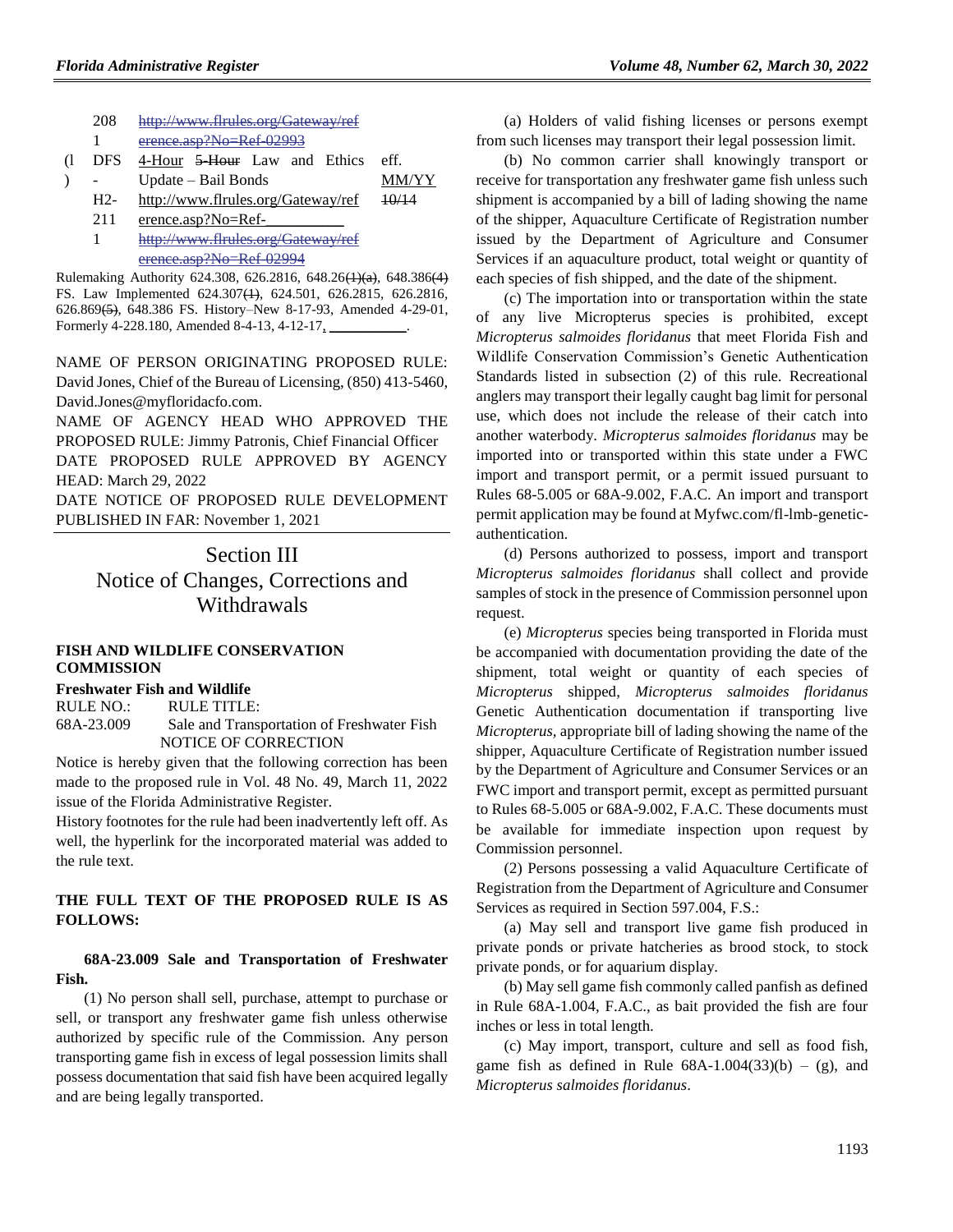(d) Must confirm genetics of *Micropterus salmoides floridanus* in a manner consistent with Florida Fish and Wildlife Conservation Commission's Genetic Authentication Standards of *Micropterus salmoides floridanus* which is adopted and incorporated herein by reference at [https://www.flrules.org/Gateway/reference.asp?No=Ref-](https://www.flrules.org/Gateway/reference.asp?No=Ref-XXXX)

[XXXX](https://www.flrules.org/Gateway/reference.asp?No=Ref-XXXX) effective March 2022. Documentation of genetic authentication must be maintained and available for immediate inspection upon request by Commission personnel.

(3) through (6): No change.

\_\_\_\_\_\_\_\_\_\_.

Rulemaking Authority Art. IV, Sec. 9, Fla. Const. Law Implemented Art. IV, Sec. 9, Fla. Const., 379.363 FS. History–New 8-1-79, Amended 6-21-82, 7-1-84, Formerly 39-23.09, Amended 9-30-86, 4- 11-90, 6-20-90, 4-12-98, Formerly 39-23.009, Amended 7-1-05,

# Section IV Emergency Rules

## NONE

# Section V Petitions and Dispositions Regarding Rule Variance or Waiver

## [DEPARTMENT OF CHILDREN AND FAMILIES](https://www.flrules.org/gateway/department.asp?id=65)

[Substance Abuse Program](https://www.flrules.org/gateway/organization.asp?id=343)

RULE NOS.:RULE TITLES:

[65D-30.005](https://www.flrules.org/gateway/ruleNo.asp?id=65D-30.005) Standards for Addictions Receiving Facilities

[65D-30.006](https://www.flrules.org/gateway/ruleNo.asp?id=65D-30.006) Standards for Detoxification

NOTICE IS HEREBY GIVEN that on March 10, 2022, the Department of Children and Families, received a petition for temporary variance from subsection 65D-30.005(12) and paragraph 65D-30.006(3)(c), Florida Administrative Code, from SMA Healthcare, Inc. Subsection 65D-30.005(12), which address Addictions Receiving Facilities, requires a physician, P.A., or A.R.N.P. to make daily visits to the facility for the purpose of conducting physical examinations and addressing the medical needs of individuals. A full-time R.N. shall be the supervisor of all nursing services. An R.N. or L.P.N. shall be on-site 24 hours per day, 7 days per week. At least one (1) qualified professional shall be on staff and shall be a member of the treatment team. At least one (1) member of the clinical staff shall be available on-site for eight (8) hours daily and be on-call thereafter. Paragraph 65D-30.006(3)(c), which addresses facilities providing detoxication, requires facilities to have a physician on call at all times to address medical problems and to provide emergency medical services. The physician's name, telephone number, and schedule for this arrangement shall remain current and clearly posted at the

nurse's station. An R.N. shall be the supervisor of all nursing services and shall be on-call 24 hours per day, 7 days per week. An L.P.N. or R.N. shall be on-site 24 hours per day, 7 days per week. All staff shall have immediate access to a nurse supervisor or physician for consultation.

A copy of the Petition for Variance or Waiver may be obtained by contacting: Agency Clerk, Department of Children and Families, 2415 North Monroe Street, Suite 400, Tallahassee, FL 32303 or Agency.Clerk@myflfamilies.com.

[DEPARTMENT OF CHILDREN AND FAMILIES](https://www.flrules.org/gateway/department.asp?id=65) [Mental Health Program](https://www.flrules.org/gateway/organization.asp?id=344)

RULE NOS.:RULE TITLES:

[65E-12.105](https://www.flrules.org/gateway/ruleNo.asp?id=65E-12.105) Minimum Staffing Standards

[65E-12.107](https://www.flrules.org/gateway/ruleNo.asp?id=65E-12.107) Minimum Standards for Crisis Stabilization Units (CSUs)

NOTICE IS HEREBY GIVEN that on March 10, 2022, the Department of Children and Families, received a petition for temporary variance from paragraphs 65E-12.105(2)(a) and (4), as well as subparagraph 65E-12.107(2)(b)2., Florida Administrative Code, from SMA Healthcare, Inc. Paragraph 65E-12.105(2)(a) requires every CSU and SRT to have at least one psychiatrist as primary medical coverage as defined in Section 394.455(24), F.S. Back-up coverage may be a physician who will consult with the psychiatrist. The psychiatrist or physician shall be on call 24-hours-a-day and will make daily rounds. Counties of less than 50,000 population may utilize a licensed physician for on-call activities and daily rounds as long as the physician has postgraduate training and experience in diagnosis and treatment of mental and nervous disorders. Subsection 65E-12.105(4) requires at least one registered nurse to be on duty 24-hours-a-day, 7-days-a-week. Paragraph 65E-12.107(2)(b) requires all persons admitted to a CSU to be provided a nursing assessment, begun at time of admission and completed within 24 hours, by a registered nurse as part of the assessment process.

A copy of the Petition for Variance or Waiver may be obtained by contacting: Agency Clerk, Department of Children and Families, 2415 North Monroe Street, Suite 400, Tallahassee, FL 32303 or Agency.Clerk@myflfamilies.com.

# Section VI Notice of Meetings, Workshops and Public **Hearings**

#### [DEPARTMENT OF EDUCATION](https://www.flrules.org/gateway/department.asp?id=6)

The Florida Rehabilitation Council Meeting and Conference Call announces a public meeting to which all persons are invited.

DATE AND TIME: May 3, 2022, 8:30 a.m. – 4:00 p.m. ET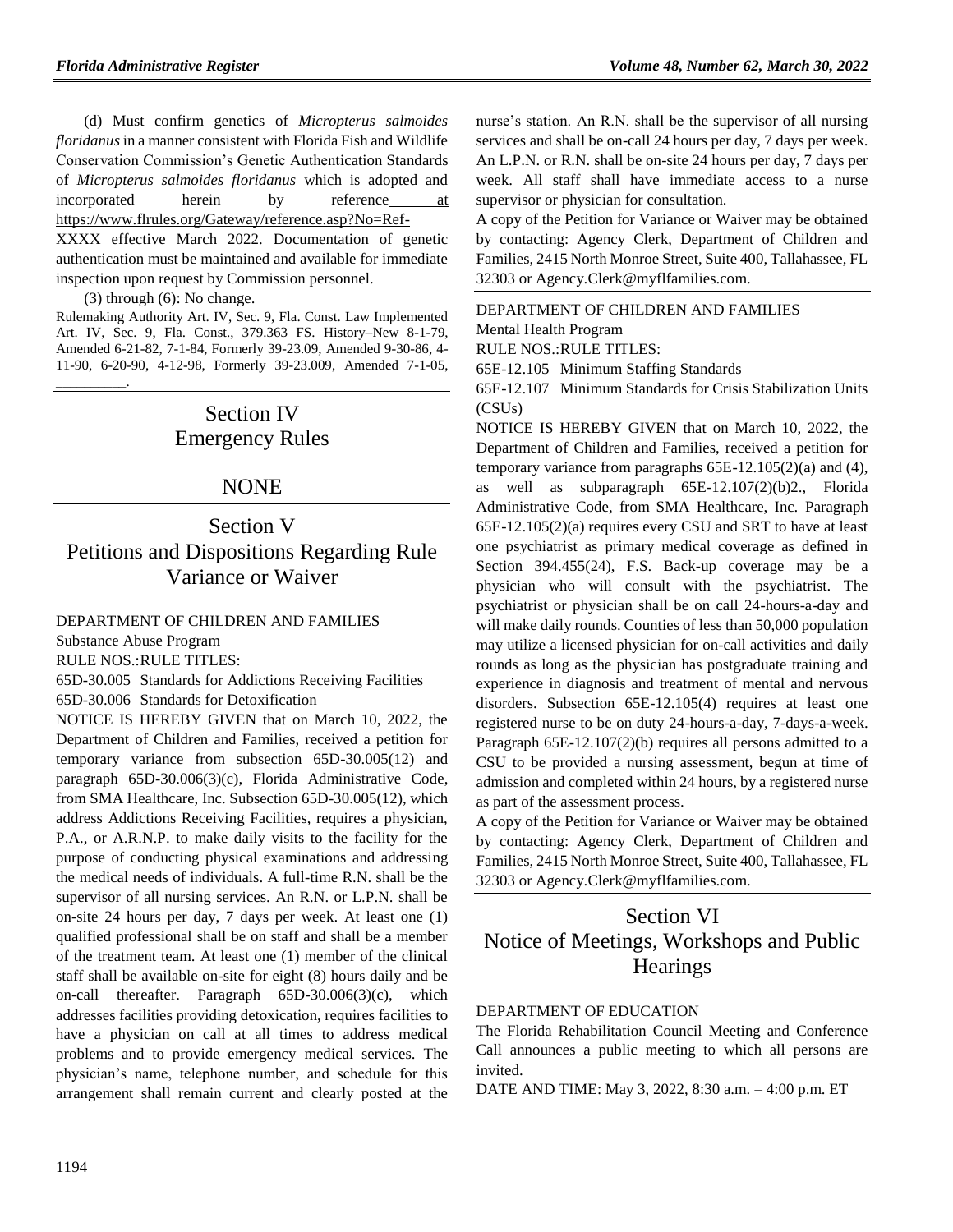PLACE: At the Holiday Inn, 9931 Interstate Commerce Dr. Ft. Myers, FL. and by Conference Call # 1(888)585-9008 Code# 873574258

You may also register to attend via GoToTraining at: https://attendee.gototraining.com/r/1240289120581728257

GENERAL SUBJECT MATTER TO BE CONSIDERED: Florida Rehabilitation Council - General Business

A copy of the agenda may be obtained by contacting: FRC Staff at FRCCustomers@vr.fldoe.org.

Pursuant to the provisions of the Americans with Disabilities Act, any person requiring special accommodations to participate in this workshop/meeting is asked to advise the agency at least 7 days before the workshop/meeting by contacting: FRC Staff at FRCCustomers@vr.fldoe.org.

Access real time captioning online at: www.streamtext.net/player?event=FRC. If you are hearing or speech impaired, please contact the agency using the Florida Relay Service, 1(800)955-8771 (TDD) or 1(800)955-8770 (Voice).

For more information, you may contact: FRC Staff at FRCCustomers@vr.fldoe.org.

[DEPARTMENT OF HIGHWAY SAFETY AND MOTOR](https://www.flrules.org/gateway/department.asp?id=15)  [VEHICLES](https://www.flrules.org/gateway/department.asp?id=15)

The Department of Highway Safety and Motor Vehicles announces a public meeting to which all persons are invited.

DATE AND TIME: April 12, 2022, 2:30 p.m. – 4:00 p.m., ET PLACE: THIS MEETING WILL BE HELD VIA MICROSOFT TEAMS. PLEASE SEE DIAL-IN INFO BELOW.

GENERAL SUBJECT MATTER TO BE CONSIDERED: The Motorist Modernization Advisory Board is meeting to discuss and provide guidance & recommendations on Phase 2 of the Motorist Modernization Program.

#### AGENDA

- Roll Call
- Welcome
- Review and Approval of Last Meeting Minutes
- Phase II IV&V Update
- Stakeholder Outreach Update
- MM Phase II Program Update
- Financial Review
- Project Updates
- Communications Update
- $\cdot$  Q&A

• Adjourn

Microsoft Teams meeting

Join on your computer or mobile app:

https://teams.microsoft.com/l/meetup-

join/19%3ameeting\_MmFlYmMwYjgtZjRkYS00ZWRiLTlk OTUtYTI3MGNlZDE1ODBm%40thread.v2/0?context=%7b %22Tid%22%3a%2225c7bf74-6ed1-4f3c-af88-

d6c3933606ca%22%2c%22Oid%22%3a%22f12acde9-abbd-45e0-93b8-12e80c44c029%22%7d

Or call in (audio only):

+1 850-583-5466,,362353834# United States, Tallahassee Phone Conference ID: 362 353 834#

A copy of the agenda may be obtained by contacting: The agenda is included above.

Pursuant to the provisions of the Americans with Disabilities Act, any person requiring special accommodations to participate in this workshop/meeting is asked to advise the agency at least 5 days before the workshop/meeting by contacting: Terrence Samuel, 2900 Apalachee Parkway, Room D315, Tallahassee, FL 32399, (850)617-2100. If you are hearing or speech impaired, please contact the agency using the Florida Relay Service, 1(800)955-8771 (TDD) or 1(800)955- 8770 (Voice).

## [WATER MANAGEMENT DISTRICTS](https://www.flrules.org/gateway/department.asp?id=40)

[Suwannee River Water Management District](https://www.flrules.org/gateway/organization.asp?id=121)

The Suwannee River Water Management District announces a public meeting to which all persons are invited.

DATE AND TIME: April 20, 2022, 8:30 a.m.

PLACE: Suwannee River Water Management District Headquarters: 9225 CR 49, Live Oak, FL 32060

GENERAL SUBJECT MATTER TO BE CONSIDERED: The Suwannee River Water Management District is inviting the public to attend the Land Management Review Team Meeting which will review land management activities that occurred on District owned lands during Fiscal Year 2020 and 2021.

A copy of the agenda may be obtained by contacting: William McKinstry at (386) 362-1001 or 1 (800) 226-1066 (Florida only) or William.McKinstry@srwmd.org.

Pursuant to the provisions of the Americans with Disabilities Act, any person requiring special accommodations to participate in this workshop/meeting is asked to advise the agency at least 2 days before the workshop/meeting by contacting: . If you are hearing or speech impaired, please contact the agency using the Florida Relay Service, 1(800)955- 8771 (TDD) or 1(800)955-8770 (Voice).

#### [DEPARTMENT OF MANAGEMENT SERVICES](https://www.flrules.org/gateway/department.asp?id=60)

The Florida E911 Board announces a public meeting to which all persons are invited.

DATES AND TIME: April 20-21, 2022, 9:00 a.m.

PLACE: Teleconference Number: 877-309-2073

Access Code: 931-659-037

You may use the following GoToMeeting link to view meeting documents from your computer, tablet, or smartphone:

https://global.gotomeeting.com/join/931659037

GENERAL SUBJECT MATTER TO BE CONSIDERED: Spring 2022 Grants, General Business.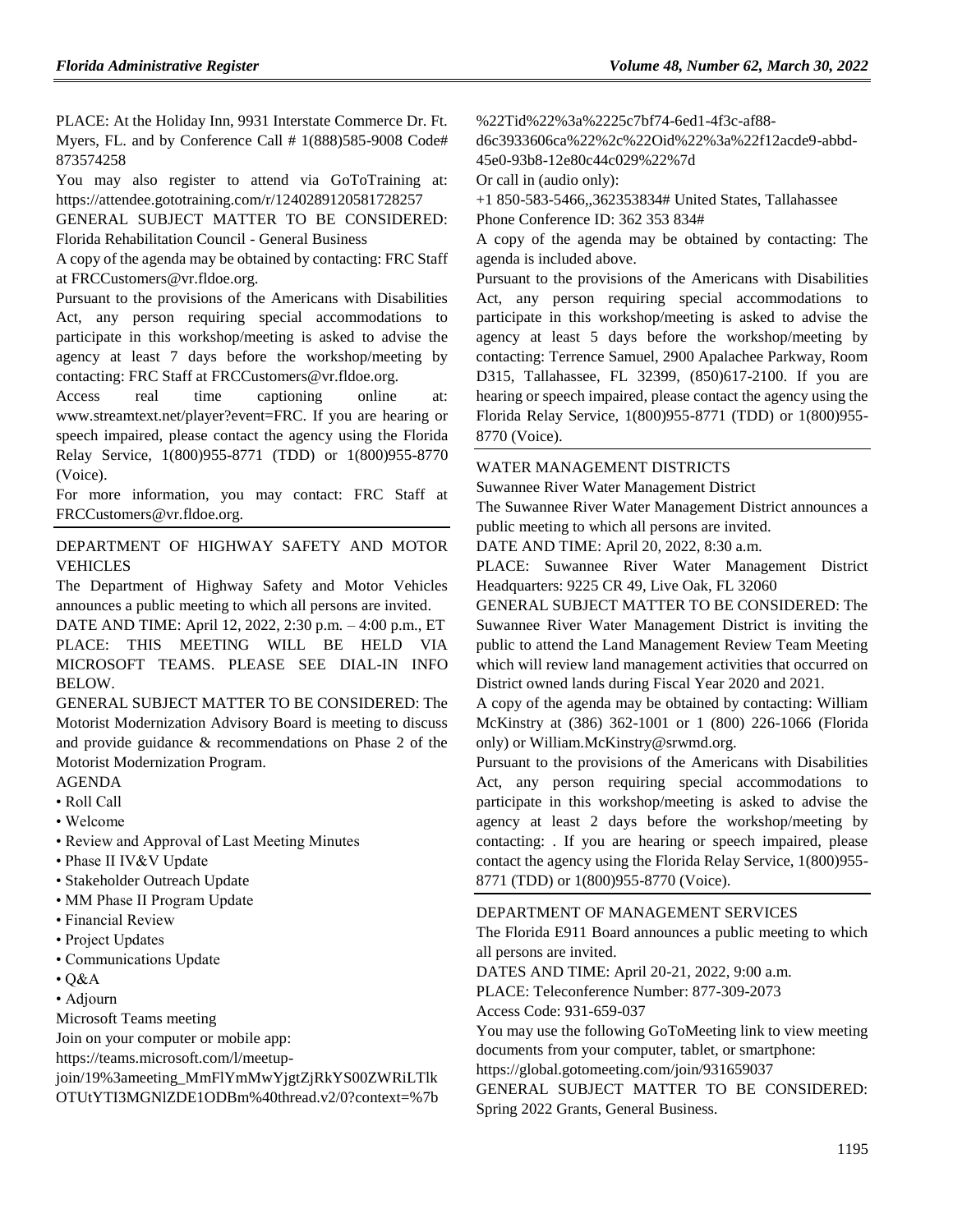A copy of the agenda may be obtained by contacting: Leon Simmonds, (850)921-0041.

Pursuant to the provisions of the Americans with Disabilities Act, any person requiring special accommodations to participate in this workshop/meeting is asked to advise the agency at least 5 days before the workshop/meeting by contacting: Leon Simmonds, (850)921-0041. If you are hearing or speech impaired, please contact the agency using the Florida Relay Service, 1(800)955-8771 (TDD) or 1(800)955-8770 (Voice).

If any person decides to appeal any decision made by the Board with respect to any matter considered at this meeting or hearing, he/she will need to ensure that a verbatim record of the proceeding is made, which record includes the testimony and evidence from which the appeal is to be issued.

For more information, you may contact: Leon Simmonds, (850)921-0041.

## [DEPARTMENT OF BUSINESS AND PROFESSIONAL](https://www.flrules.org/gateway/department.asp?id=61)  [REGULATION](https://www.flrules.org/gateway/department.asp?id=61)

[Regulatory Council of Community Association Managers](https://www.flrules.org/gateway/organization.asp?id=835) The Regulatory Council of Community Association Managers announces a telephone conference call to which all persons are invited.

DATE AND TIME: May 13, 2022, 9:00 a.m. (EST)

PLACE: Telephone Conference Call, Telephone Number 1(888)585-9008, Conference Room Number: 241687833# GENERAL SUBJECT MATTER TO BE CONSIDERED: General Business.

A copy of the agenda may be obtained by contacting: The Council's website at MyFloridaLicense.com - Our Licensing & Regulation - Community Association Managers and Firms – Council Meeting Information.

Pursuant to the provisions of the Americans with Disabilities Act, any person requiring special accommodations to participate in this workshop/meeting is asked to advise the agency at least 5 days before the workshop/meeting by contacting: The Department of Business and Professional Regulation, Regulatory Council of Community Association Managers, 2601 Blair Stone Road, Tallahassee, FL 32399 or by calling (850)717-1980. If you are hearing or speech impaired, please contact the agency using the Florida Relay Service, 1(800)955-8771 (TDD) or 1(800)955-8770 (Voice).

If any person decides to appeal any decision made by the Board with respect to any matter considered at this meeting or hearing, he/she will need to ensure that a verbatim record of the proceeding is made, which record includes the testimony and evidence from which the appeal is to be issued.

For more information, you may contact: The Department of Business and Professional Regulation, Regulatory Council of Community Association Managers, 2601 Blair Stone Road, Tallahassee, FL 32399 or by calling (850)717-1980.

## [DEPARTMENT OF BUSINESS AND PROFESSIONAL](https://www.flrules.org/gateway/department.asp?id=61)  [REGULATION](https://www.flrules.org/gateway/department.asp?id=61)

[Drugs, Devices and Cosmetics](https://www.flrules.org/gateway/organization.asp?id=1057)

The Division of Drugs, Devices and Cosmetics announces a telephone conference call to which all persons are invited.

DATE AND TIME: April 28, 2022, 9:30 a.m.

PLACE: Telephone Conference Call Number: 1-(888)-585- 9008, Conference Room #948873249

GENERAL SUBJECT MATTER TO BE CONSIDERED: General Business.

A copy of the agenda may be obtained by contacting: Lavontae Warren, Division of Drugs, Devices and Cosmetics, 2601 Blair Stone Road, Tallahassee, FL 32399-1047, (850) 717-1800, Lavontae.Warren@myfloridalicense.com.

Pursuant to the provisions of the Americans with Disabilities Act, any person requiring special accommodations to participate in this workshop/meeting is asked to advise the agency at least 10 days before the workshop/meeting by contacting: Lavontae Warren, Division of Drugs, Devices and Cosmetics, 2601 Blair Stone Road, Tallahassee, FL 32399- 1047, (850)717-1800,

Lavontae.Warren@myfloridalicense.com. If you are hearing or speech impaired, please contact the agency using the Florida Relay Service, 1(800)955-8771 (TDD) or 1(800)955-8770 (Voice).

If any person decides to appeal any decision made by the Board with respect to any matter considered at this meeting or hearing, he/she will need to ensure that a verbatim record of the proceeding is made, which record includes the testimony and evidence from which the appeal is to be issued.

For more information, you may contact: Lavontae Warren, Division of Drugs, Devices and Cosmetics, 2601 Blair Stone Road, Tallahassee, FL 32399-1047, (850)717-1800, Lavontae.Warren@myfloridalicense.com.

#### [DEPARTMENT OF HEALTH](https://www.flrules.org/gateway/department.asp?id=64)

[Division of Family Health Services](https://www.flrules.org/gateway/organization.asp?id=336)

The Florida Department of Health, Division of Community Health Promotion announces a public meeting to which all persons are invited.

DATE AND TIME: Monday, April 11, 2022, 12:00 Noon – 1:00 p.m. ET

PLACE: Microsoft Teams Meeting Link: https://teams.microsoft.com/l/meetup-

join/19%3ameeting\_NmNkZDBhOTctNzRhZS00NzVmLTk4 ODgtNTVlNDczMjU4Y2Yw%40thread.v2/0?context=%7b% 22Tid%22%3a%2228cd8f80-3c44-4b27-81a0-

cd2b03a31b8d%22%2c%22Oid%22%3a%2265e7bdb9-12ac-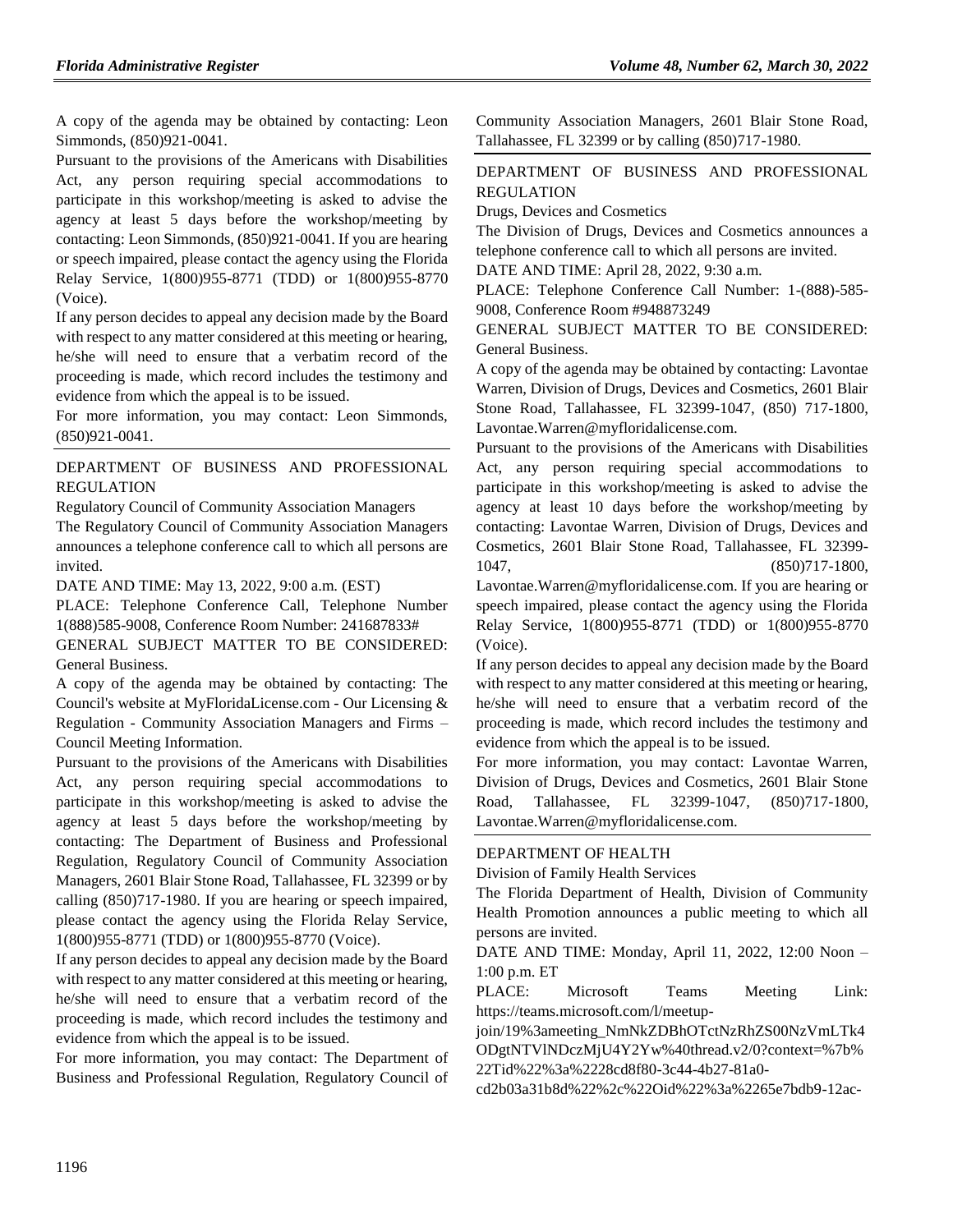435b-b2d7-01a442fc990f%22%7d or call in (audio only): (850)792-1375, Phone Conference ID: 897 915 374#

GENERAL SUBJECT MATTER TO BE CONSIDERED: The Florida Department of Health, Division of Community Health Promotion is conducting the Rare Disease Advisory Council subcommittee meeting. The Council was created in Section 381.99, Florida Statutes, for the purpose of providing recommendations to improve health outcomes for individuals residing in Florida who have a rare disease.

A copy of the agenda may be obtained by contacting: Kelly Rogers at Kelly.Rogers@flhealth.gov.

Pursuant to the provisions of the Americans with Disabilities Act, any person requiring special accommodations to participate in this workshop/meeting is asked to advise the agency at least 3 days before the workshop/meeting by contacting: Kelly Rogers at Kelly.Rogers@flhealth.gov. If you are hearing or speech impaired, please contact the agency using the Florida Relay Service, 1(800)955-8771 (TDD) or 1(800)955-8770 (Voice).

For more information, you may contact: Kelly Rogers at Kelly.Rogers@flhealth.gov.

#### [DEPARTMENT OF CHILDREN AND FAMILIES](https://www.flrules.org/gateway/department.asp?id=65)

[Family Safety and Preservation Program](https://www.flrules.org/gateway/organization.asp?id=342)

The Department of Child and Families announces a public meeting to which all persons are invited.

DATE AND TIME: April 5, 2022, 10:00 a.m. – 12:00 p.m.,

EST, or until conclusion of business

PLACE: Microsoft Teams meeting

Join on your computer or mobile app

Click here to join the meeting

Join with a video conferencing device

929981474@t.plcm.vc

Video Conference ID: 112 382 897 7

Alternate VTC instructions

Or call in (audio only)

+1 850-666-4692,,425734472# United States, Tallahassee

Phone Conference ID: 425 734 472#

Find a local number | Reset PIN

GENERAL SUBJECT MATTER TO BE CONSIDERED: Meeting of Child and Family Well-Being Council.

A copy of the agenda may be obtained by contacting: A copy of the agenda may be obtained by contacting: Tyler Tuszynski at Tyler.Tuszynski@myflfamilies.com or (850)717-4658.

Pursuant to the provisions of the Americans with Disabilities Act, any person requiring special accommodations to participate in this workshop/meeting is asked to advise the agency at least 2 days before the workshop/meeting by contacting: Tyler Tuszynski at Tyler.Tuszynski@myflfamilies.com or (850)717-4658. If you are hearing or speech impaired, please contact the agency using

the Florida Relay Service, 1(800)955-8771 (TDD) or 1(800)955-8770 (Voice).

For more information, you may contact: Tyler Tuszynski at Tyler.Tuszynski@myflfamilies.com or (850)717-4658.

#### [DEPARTMENT OF CHILDREN AND FAMILIES](https://www.flrules.org/gateway/department.asp?id=65)

[Family Safety and Preservation Program](https://www.flrules.org/gateway/organization.asp?id=342)

The Department of Child and Families announces a public meeting to which all persons are invited.

DATE AND TIME: Tuesday, May 3, 2022, 10:00 a.m. – 12:00

p.m., EST, or until conclusion of business

PLACE: Microsoft Teams meeting

Join on your computer or mobile app

Click here to join the meeting

Join with a video conferencing device

929981474@t.plcm.vc

Video Conference ID: 112 382 897 7

Alternate VTC instructions

Or call in (audio only)

+1 850-666-4692,,425734472# United States, Tallahassee

Phone Conference ID: 425 734 472#

Find a local number | Reset PIN

GENERAL SUBJECT MATTER TO BE CONSIDERED: Child and Family Well-Being Council.

A copy of the agenda may be obtained by contacting: Tyler Tuszynski at Tyler.Tuszynski@myflfamilies.com or (850)717- 4658.

For more information, you may contact: Tyler Tuszynski at Tyler.Tuszynski@myflfamilies.com or (850)717-4658.

## [DEPARTMENT OF CHILDREN AND FAMILIES](https://www.flrules.org/gateway/department.asp?id=65)

[Family Safety and Preservation Program](https://www.flrules.org/gateway/organization.asp?id=342)

The Department of Child and Families announces a public meeting to which all persons are invited. DATE AND TIME: Tuesday, June 7, 2022, 10:00 a.m. – 12:00 p.m., or until the conclusion of business PLACE: Microsoft Teams meeting Join on your computer or mobile app Click here to join the meeting Join with a video conferencing device 929981474@t.plcm.vc Video Conference ID: 112 382 897 7 Alternate VTC instructions Or call in (audio only) +1 850-666-4692,,425734472# United States, Tallahassee Phone Conference ID: 425 734 472# Find a local number | Reset PIN GENERAL SUBJECT MATTER TO BE CONSIDERED: Child and Family Well-Being Council.

A copy of the agenda may be obtained by contacting: Tyler Tuszynski at Tyler.Tuszynski@myflfamilies.com or (850)717- 4658.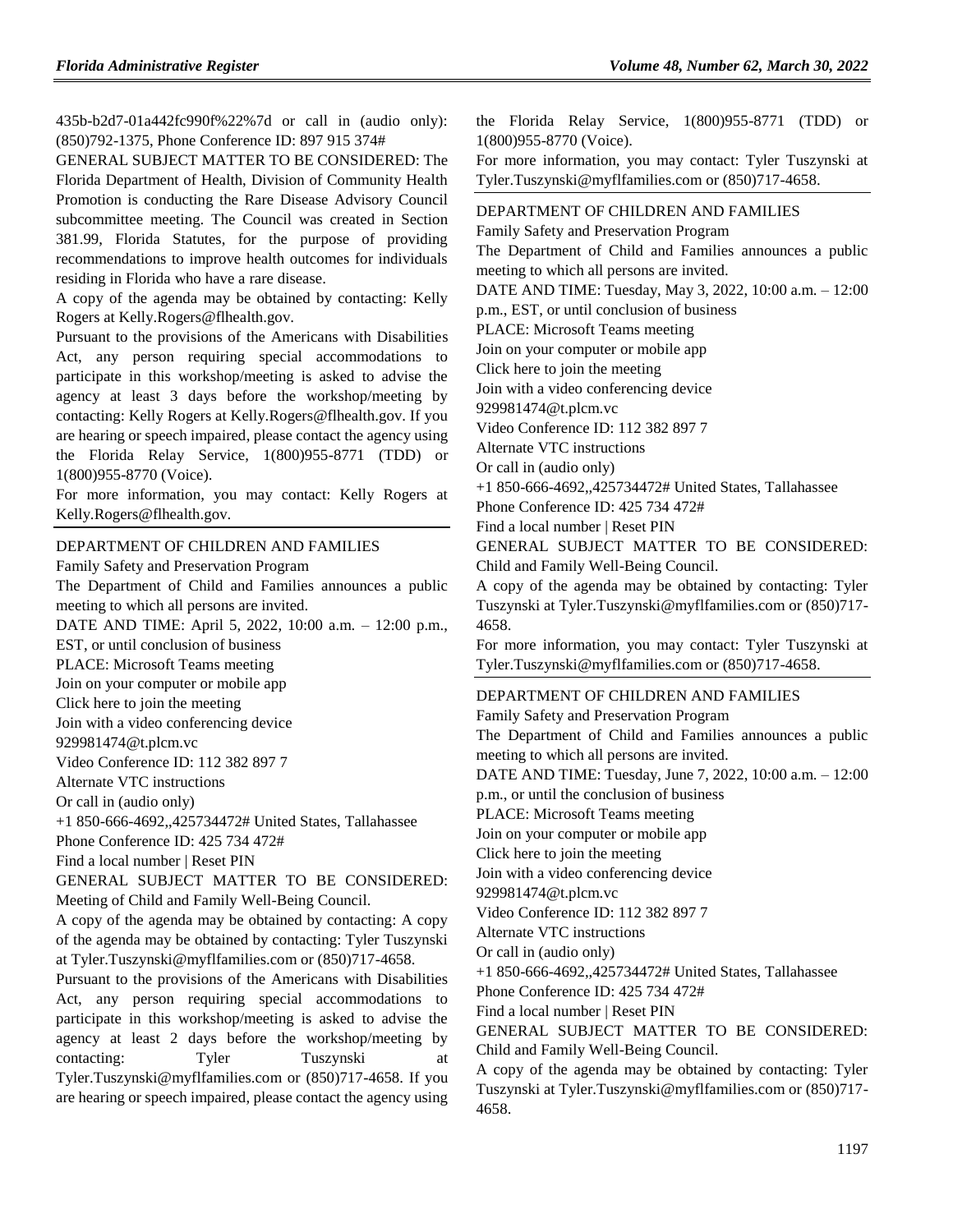Pursuant to the provisions of the Americans with Disabilities Act, any person requiring special accommodations to participate in this workshop/meeting is asked to advise the agency at least 2 days before the workshop/meeting by contacting: Tyler Tuszynski at Tyler.Tuszynski@myflfamilies.com or (850)717-4658. If you are hearing or speech impaired, please contact the agency using the Florida Relay Service, 1(800)955-8771 (TDD) or 1(800)955-8770 (Voice).

For more information, you may contact: Tyler Tuszynski at Tyler.Tuszynski@myflfamilies.com or (850)717-4658.

#### [NAVIGATION DISTRICTS](https://www.flrules.org/gateway/department.asp?id=66)

[West Coast Inland Navigation District](https://www.flrules.org/gateway/organization.asp?id=345)

The West Coast Inland Navigation District announces a public meeting to which all persons are invited.

DATE AND TIME: April 7, 2022, 10:00 a.m.

PLACE: Venice City Hall, Fire Station #1, 112 Harbor Dr. South, Venice, FL 34285

GENERAL SUBJECT MATTER TO BE CONSIDERED: To conduct the regular business of the Navigation District.

A copy of the agenda may be obtained by contacting: WCIND, 200 E. Miami Avenue, Venice, FL 34285

If any person decides to appeal any decision made by the Board with respect to any matter considered at this meeting or hearing, he/she will need to ensure that a verbatim record of the proceeding is made, which record includes the testimony and evidence from which the appeal is to be issued.

[FLORIDA AUTOMOBILE JOINT UNDERWRITING](https://www.flrules.org/gateway/organization.asp?id=570)  [ASSOCIATION](https://www.flrules.org/gateway/organization.asp?id=570)

The Florida Automobile Joint Underwriting Association announces a public meeting to which all persons are invited.

DATE AND TIME: Monday, April 11, 2022, 3:00 p.m. Audit/Budget/Finance Committee Meeting; Tuesday, April 12, 2022, 9:00 a.m. Annual/Board of Governors Meetings

PLACE: Westshore Grand Hotel, 4860 W. Kennedy Boulevard, Tampa, Florida 33609

GENERAL SUBJECT MATTER TO BE CONSIDERED: Audit/Budget/Finance Committee Meeting: To review and discuss matters relating to FAJUA Financial/Audit reporting and any other matters that may come before the Committee.

Annual Meeting of the Members: To approve Annual Meeting Minutes of April 12, 2021; to receive Association's Annual Report and any other matters that may come before the Committee.

Board of Governors Meeting: To receive reports of the General Counsel, General Manager and Committees; to consider and take actions based on those reports and consider any other matters that may come before the Board.

A copy of the agenda may be obtained by contacting: Sharon Neal, 1425 Piedmont Drive East, Suite 201A, Tallahassee, Florida 32308, (850) 681-2003, sneal@fajua.org.

#### [FLORIDA INDEPENDENT LIVING COUNCIL](https://www.flrules.org/gateway/organization.asp?id=616)

The Florida Independent Living Council, Inc. announces a telephone conference call to which all persons are invited.

DATE AND TIME: Monday, April 18, 2022, 10:00 a.m. until completion of agenda

MEETING: Finance Committee

DATE AND TIME: Monday, May 16, 2022, 10:00 a.m.- until completion of agenda

MEETING: Finance Committee

DATE AND TIME: Monday, June 20, 2022, 10:00 a.m.-until completion of agenda.

MEETING: Finance Committee

DATE AND TIME: Monday, July 18, 2022, 10:00 a.m.-until completion of agenda.

PLACE: Join Zoom Meeting

https://us06web.zoom.us/j/88970631835?pwd=T2t2UTNzajhP Mm83Yld0OG5SMUhwUT09

Meeting ID: 889 7063 1835

Passcode: 656008

- One tap mobile
- +19292056099,,88970631835#,,,,\*656008# US (New York)
- +13017158592,,88970631835#,,,,\*656008# US (Washington DC)

Dial by your location

- +1 929 205 6099 US (New York)
- +1 301 715 8592 US (Washington DC)
- +1 312 626 6799 US (Chicago)

+1 669 900 6833 US (San Jose)

- +1 253 215 8782 US (Tacoma)
- +1 346 248 7799 US (Houston)

Meeting ID: 889 7063 1835

Passcode: 656008

Find your local number: https://us06web.zoom.us/u/kMa2RpB3e

GENERAL SUBJECT MATTER TO BE CONSIDERED: Business of the Committees or Business of the Council.

Persons who want to be notified of such meetings may submit a request by contacting the Florida Independent Living Council, Inc., 1882 Capital Circle NE, Suite 202, Tallahassee, Florida 32308, (850)488-5624 or Toll Free 1(877)822-1993 or email info@floridasilc.org.

A copy of the agenda may be obtained by contacting: Florida Independent Living Council.

Pursuant to the Americans with Disabilities Act, accommodations for persons with disabilities are available upon request. If you have a disability and require a reasonable accommodation to fully participate in this event, please contact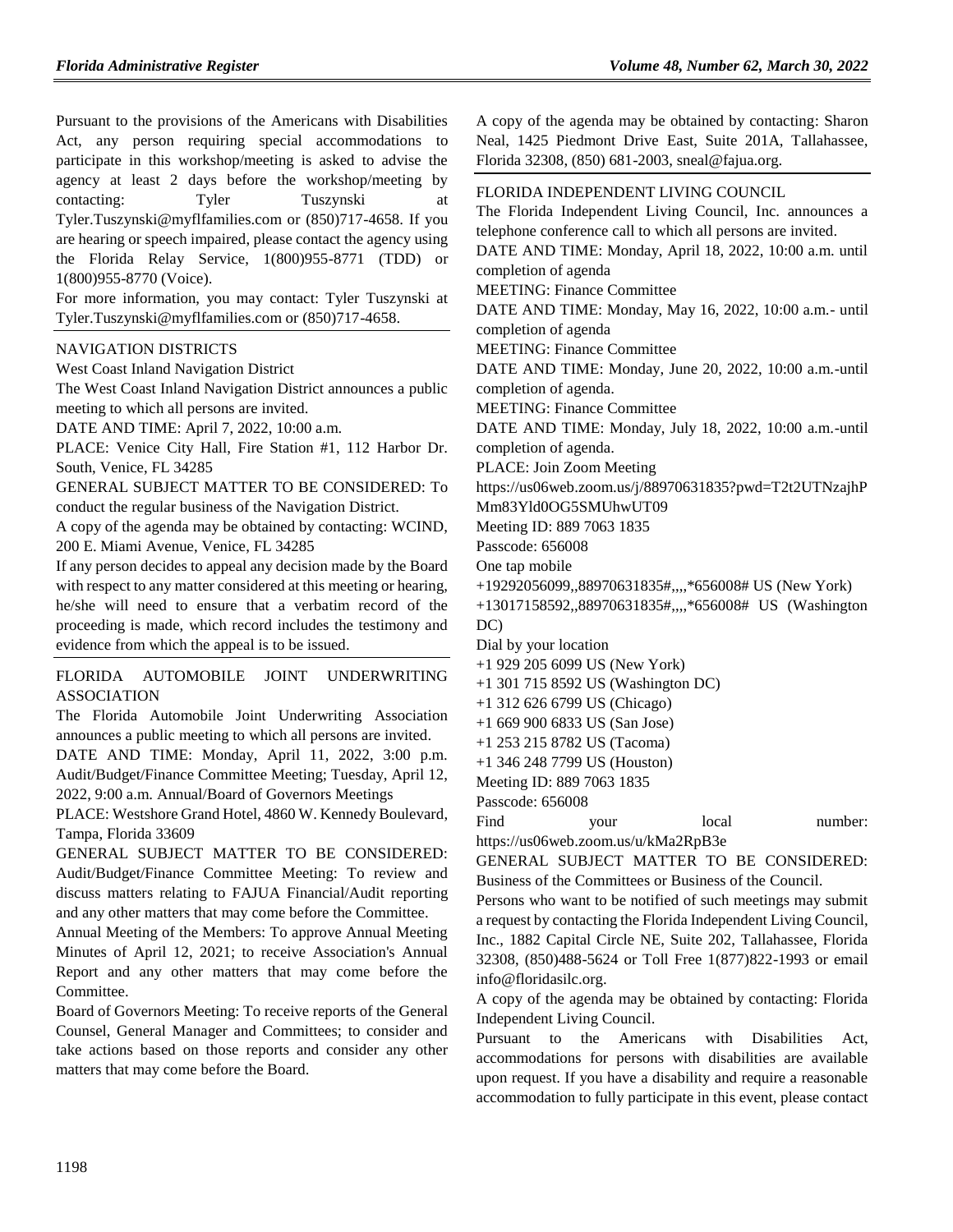Beth Meyer, PA, ADA at beth@floridasilc.org, or (850)488- 5624 to discuss your accessibility needs. Please allow five business days' notification to process: last minute requests will be accepted, but may not be possible to fulfill.

#### [FLORIDA INDEPENDENT LIVING COUNCIL](https://www.flrules.org/gateway/organization.asp?id=616)

The Florida Independent Living Council, Inc. announces a telephone conference call to which all persons are invited. DATES AND TIMES: Wednesday, April 20, 2022, 9:30 a.m. – 10:30 a.m., Disaster Preparedness Recovery Response Workgroup; Wednesday, May 18, 2022, 9:30 a.m. – 10:30 a.m., Disaster Preparedness Recovery Response Workgroup; Wednesday, June 15, 2022, 9:30 a.m. – 10:30 a.m., Disaster Preparedness Recovery Response Workgroup; Wednesday, July 20, 2022, 9:30 a.m. – 10:30 a.m., Disaster Preparedness Recovery Response Workgroup; Wednesday, August 17, 2022, 9:30 a.m. – 10:30 a.m., Disaster Preparedness Recovery Response Workgroup

PLACE: Join Zoom Meeting

https://us06web.zoom.us/j/88579393947?pwd=VU05c3J5cC9 CNmVMdDk2MG94L1VlUT09

Meeting ID: 885 7939 3947, Passcode: 206488

One tap mobile:

+13017158592,,88579393947#,,,,\*206488# US (Washington DC)

+13126266799,,88579393947#,,,,\*206488# US (Chicago) Dial by your location:

(301)715-8592, US (Washington DC)

(312)626-6799, US (Chicago)

(929)205-6099, US (New York)

(253)215-8782, US (Tacoma)

(346)248-7799, US (Houston)

(669)900-6833, US (San Jose)

Meeting ID: 885 7939 3947, Passcode: 206488

Find your local number: https://us06web.zoom.us/u/kc2l5JYrfd GENERAL SUBJECT MATTER TO BE CONSIDERED: Business of the Committees or Business of the Council

Persons who want to be notified of such meetings may submit a request by contacting the Florida Independent Living Council, Inc., 1882 Capital Circle NE, Suite 202, Tallahassee, Florida 32308, (850)488-5624 or Toll Free 1(877)822-1993 or email info@floridasilc.org.

A copy of the agenda may be obtained by contacting: Florida Independent Living Council.

Pursuant to the Americans with Disabilities Act, accommodations for persons with disabilities are available upon request. If you have a disability and require a reasonable accommodation to fully participate in this event, please contact Beth Meyer, PA, ADA at beth@floridasilc.org, or (850)488- 5624 to discuss your accessibility needs. Please allow five business days' notification to process: last minute requests will be accepted, but may not be possible to fulfill.

#### [FLORIDA INDEPENDENT LIVING COUNCIL](https://www.flrules.org/gateway/organization.asp?id=616)

The Florida Independent Living Council, Inc. announces a telephone conference call to which all persons are invited.

DATE AND TIME: Thursday, April 28, 2022, 10:00 a.m. until completion of agenda, State Plan for Independent Living Committee

PLACE: Join Zoom Meeting: https://us06web.zoom.us/j/86713430430?pwd=ajc5QWRjWU 0zV2x4WDR0R01oVDdjZz09

Meeting ID: 867 1343 0430, Passcode: 037328

One tap mobile:

+13017158592,,86713430430#,,,,\*037328# US (Washington  $DC$ 

+13126266799,,86713430430#,,,,\*037328# US (Chicago)

Dial by your location:

(301)715-8592, US (Washington DC)

(312)626-6799, US (Chicago)

(929)205-6099, US (New York)

(253)215-8782, US (Tacoma)

(346)248-7799, US (Houston)

(669)900-6833, US (San Jose)

Meeting ID: 867 1343 0430, Passcode: 037328

Find your local number: https://us06web.zoom.us/u/kcCfKQB6Ai

GENERAL SUBJECT MATTER TO BE CONSIDERED: Business of the Committees or Business of the Council

Persons who want to be notified of such meetings may submit a request by contacting the Florida Independent Living Council, Inc., 1882 Capital Circle NE, Suite 202, Tallahassee, Florida 32308, (850)488-5624 or Toll Free 1(877)822-1993 or email info@floridasilc.org.

A copy of the agenda may be obtained by contacting: Florida Independent Living Council.

Pursuant to the Americans with Disabilities Act, accommodations for persons with disabilities are available upon request. If you have a disability and require a reasonable accommodation to fully participate in this event, please contact Beth Meyer, PA, ADA at beth@floridasilc.org, or (850)488- 5624 to discuss your accessibility needs. Please allow five business days' notification to process: last minute requests will be accepted, but may not be possible to fulfill.

[FLORIDA INDEPENDENT LIVING COUNCIL](https://www.flrules.org/gateway/organization.asp?id=616)

The Florida Independent Living Council, Inc. announces a public meeting to which all persons are invited.

DATE AND TIME: Wednesday, May 11, 2022, 10:00 a.m. – 1:00 p.m., Full Council Meeting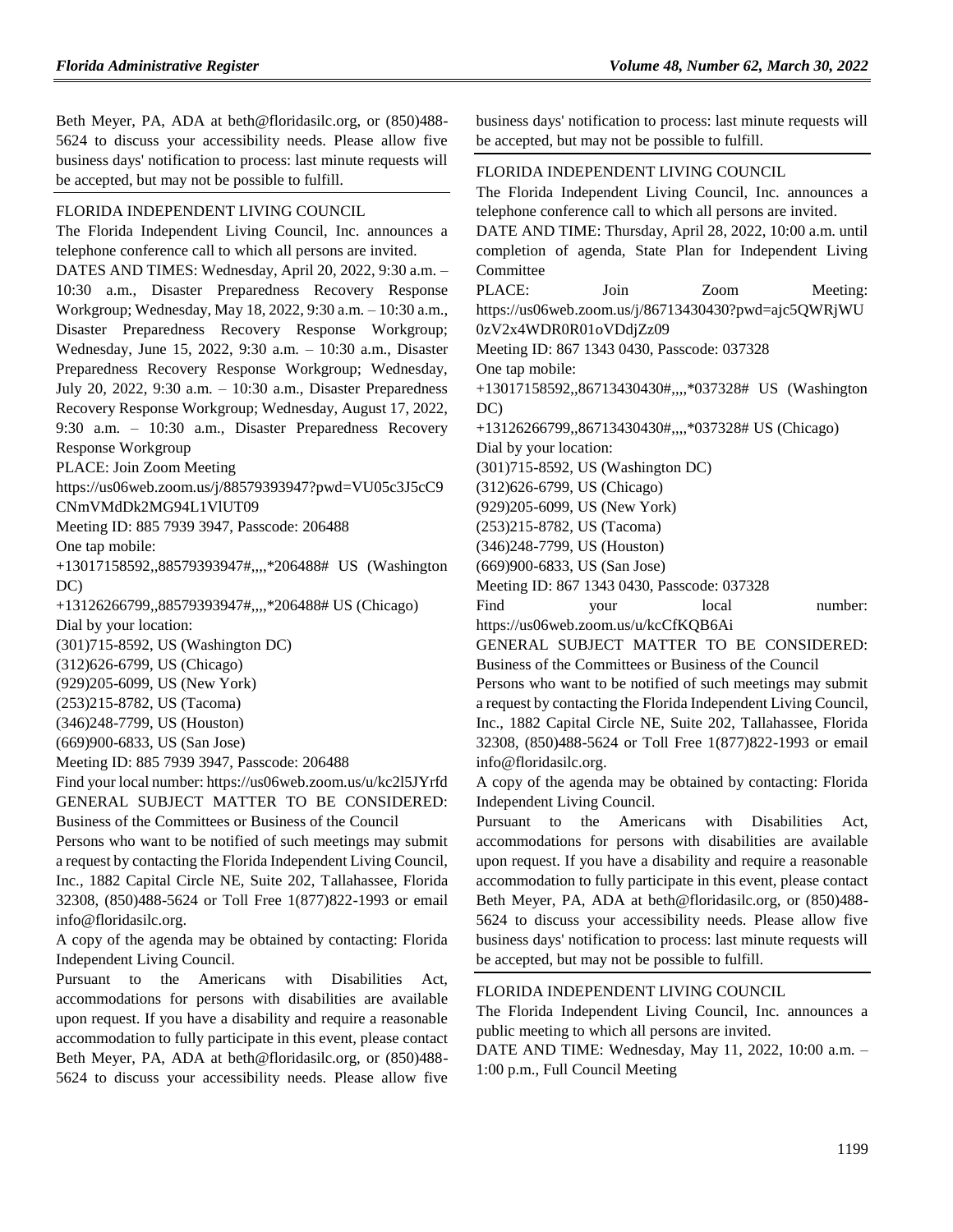PLACE: Join Zoom Meeting: https://us06web.zoom.us/j/87338900795?pwd=V25vWGozQ UtYVnJOaEJBczhhdU1DUT09 Meeting ID: 873 3890 0795, Passcode: 569809 One tap mobile; +13126266799,,87338900795#,,,,\*569809# US (Chicago) +19292056099,,87338900795#,,,,\*569809# US (New York) Dial by your location: (312)626-6799, US (Chicago) (929)205-6099, US (New York) (301)715-8592, US (Washington DC) (346)248-7799, US (Houston) (669)900-6833, US (San Jose) (253)215-8782, US (Tacoma) Meeting ID: 873 3890 0795, Passcode: 569809 Find your local number: https://us06web.zoom.us/u/kdfN1puo1l GENERAL SUBJECT MATTER TO BE CONSIDERED:

Business of the Committees or Business of the Council

Persons who want to be notified of such meetings may submit a request by contacting the Florida Independent Living Council, Inc., 1882 Capital Circle NE, Suite 202, Tallahassee, Florida 32308, (850)488-5624 or Toll Free 1(877)822-1993 or email info@floridasilc.org.

A copy of the agenda may be obtained by contacting: Florida Independent Living Council.

Pursuant to the Americans with Disabilities Act, accommodations for persons with disabilities are available upon request. If you have a disability and require a reasonable accommodation to fully participate in this event, please contact Beth Meyer, PA, ADA at beth@floridasilc.org, or (850)488- 5624 to discuss your accessibility needs. Please allow five business days' notification to process: last minute requests will be accepted, but may not be possible to fulfill.

#### **[QCAUSA](https://www.flrules.org/gateway/organization.asp?id=991)**

The Florida Department of Transportation (FDOT) District Six announces a public meeting to which all persons are invited. DATE AND TIME: Wednesday, April 6, 2022, 6:00 p.m. PLACE: Milander Park 4700 Palm Ave., Hialeah, FL 33012 GENERAL SUBJECT MATTER TO BE CONSIDERED: Financial Project Identification Numbers: 447165-1-52-01, 441830-1-52-01, and 441831-1-52-01

Project Description: State Road (SR) 826/Palmetto Expressway from south of NW 36 Street to north of NW 154 Street/Miami Lakes Drive in Miami-Dade County, Florida

The Florida Department of Transportation (FDOT) District Six will host a public information meeting for the Palmetto Expressway Capacity Project from south of NW 36 Street to north of NW 154 Street/Miami Lakes Drive. The in-person and

virtual meeting will be held simultaneously, starting at 6:00 p.m. on Wednesday, April 6, 2022.

The in-person public meeting will take place at Milander Park, 4700 Palm Avenue, Hialeah, FL 33012. The virtual meeting will be held online using GoTo Webinar. To participate in the virtual meeting with your smartphone, tablet or computer, please register at: https://attendee.gotowebinar.com/register/3712896157559469 328. Participants can also call in by dialing +1 (631) 992-3221 with access code 784-772-652. For more information about the project or meeting, please contact Community Outreach Specialist Maria Camacho at (305)731-7699 or by email at Maria.Camacho@qcausa.com.

FDOT staff will be available to answer questions in the order they are received and as time permits. If your question is not responded to during the meeting, a response will be provided in writing afterwards. Public participation is solicited without regard to race, color, national origin, age, sex, religion, disability, or family status.

A copy of the agenda may be obtained by contacting: Community Outreach Specialist Maria Camacho at (305) 731- 7699 or by email at Maria.Camacho@qcausa.com.

Pursuant to the provisions of the Americans with Disabilities Act, any person requiring special accommodations to participate in this workshop/meeting is asked to advise the agency at least 7 days before the workshop/meeting by contacting: Nicholas Danu at (305)470-5219 or in writing at FDOT, 1000 NW 111 Avenue, Miami, FL 33172 or by email at: Nicholas.Danu@dot.state.fl.us. If you are hearing or speech impaired, please contact the agency using the Florida Relay Service, 1(800)955-8771 (TDD) or 1(800)955-8770 (Voice). For more information, you may contact: Community Outreach

Specialist Maria Camacho at (305) 731-7699 or by email at Maria.Camacho@qcausa.com.

#### [QUEST CORPORATION OF AMERICA, INC.](https://www.flrules.org/gateway/organization.asp?id=1019)

The Florida Department of Transportation (FDOT) announces a public meeting to which all persons are invited.

DATE AND TIME: Thursday, April 7, 2022, 4:30 p.m.

PLACE: Virtually on GoTo Webinar; By phone at 1(631)992- 3221 with passcode 416-867-345; In-Person Drive-Thru at South Tampa Surgery Center (parking lot)

GENERAL SUBJECT MATTER TO BE CONSIDERED: A virtual public meeting will be held regarding proposed median modifications on State Road (SR) 60 (Kennedy Boulevard) from Woodlynne Avenue to Brevard Avenue in Tampa, Florida, Financial Project Number (FPN): 436489-1-52-01.

The public meeting is being held to present information and receive community feedback.

To allow for maximum participation, the public meeting will be held in three formats including virtually over the internet, by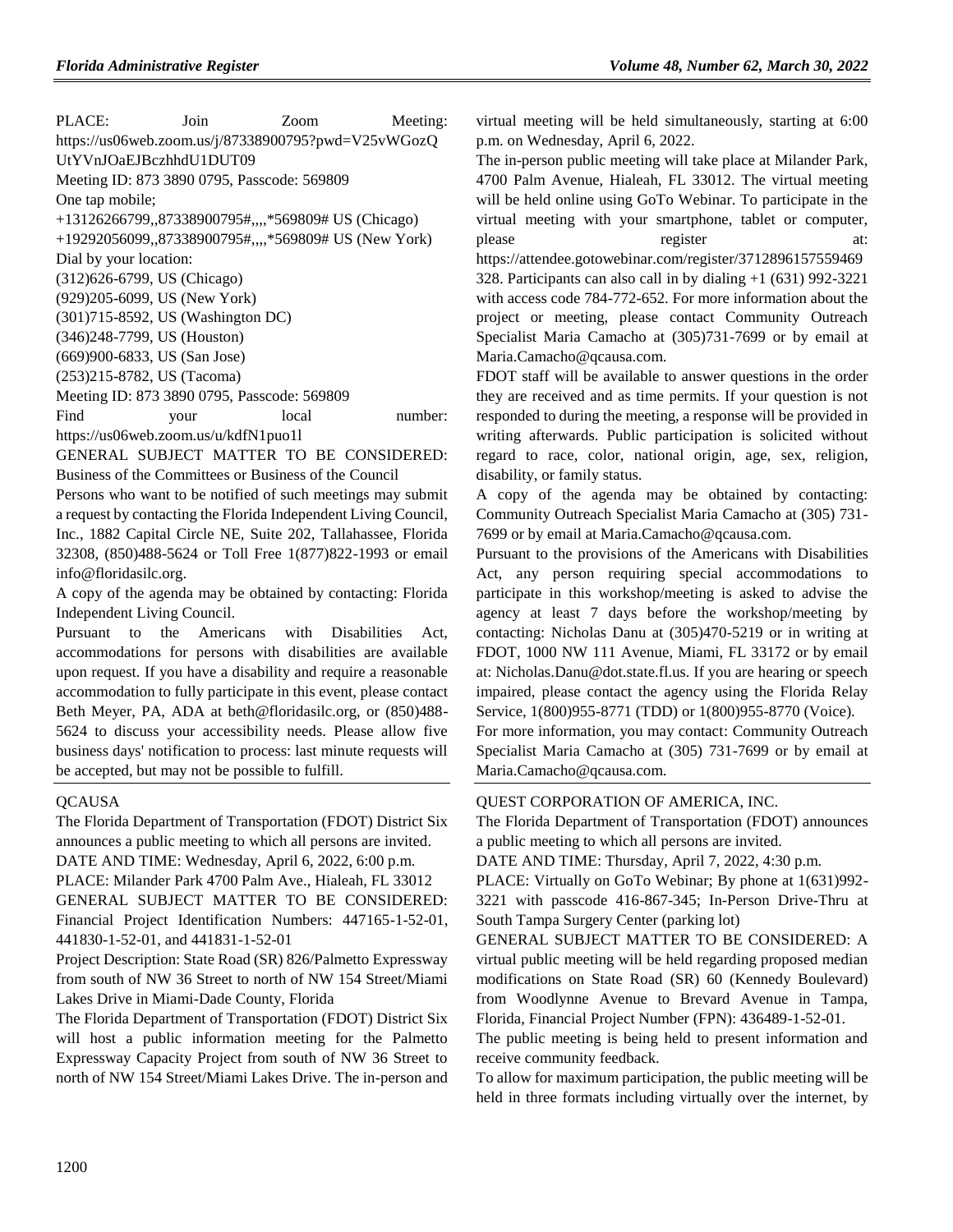phone, and at an in-person, drive-thru location. Information presented will be identical at all options.

The meeting will start at 4:30 p.m. and include a presentation. After the presentation has concluded, there will be an opportunity to provide comments that will be included in the official public meeting record.

Virtual/Online: Presentation will begin at 4:30 p.m.

The presentation will be played at 4:30 p.m., 5:00 p.m. and 5:30 p.m. Please follow this link to register and access the meeting: https://bit.ly/3CtN6Ce.

In-person drive-thru location:

Hours: Drive-thru will open at 4:30 p.m. and remain open until 6:30 p.m.

South Tampa Surgery Center

3600 W. Kennedy Boulevard

Tampa, FL 33609 (Parking Area)

Drive-thru attendees will be directed into a clearly identified parking lot, receive project literature, and view the project presentation. Attendees will be asked to remain in their vehicle while attending the meeting. You will have the opportunity to provide written or verbal comments.

Phone:

The presentation will be played at 4:30 p.m., 5:00 p.m. and 5:30 p.m. To participate by phone please call: 1(631)992-3221 and provide the Access Code: 416-867-345 to join. Phone participants will be in "Listen Only" mode during the presentation. Comments may be submitted to the Project Manager following the public meeting by email, mail, or phone/voicemail.

This public meeting is conducted to afford affected property and business owners, interested persons and organizations the opportunity to provide comments to FDOT regarding proposed median modifications on SR 60 (Kennedy Boulevard) from Woodlynne Avenue to Brevard Avenue in Hillsborough County.

All side street access onto SR 60 (Kennedy Boulevard) within the project limits will be reconfigured to a right turn only except for the following which will remain open as they are today.

S. Bungalow Park Avenue

Arrawana Avenue

N. Tampania Avenue

Medians are proposed to be permanently closed at:

Gomez Avenue

Westland Avenue

Melville Avenue Packwood Avenue

Dakota Avenue / Walmart

Moody Avenue S. Orleans Avenue

Edison Avenue

S. Delaware Avenue

Median openings are proposed to become directional median openings at the following locations:

New Jersey Avenue

Albany Avenue

S. Newport Avenue

S. Fielding Avenue

All traffic signals will remain throughout the corridor and traffic signals will be added at the following intersections:

Habana Avenue

Freemont Avenue

Oregon Avenue

Edison Avenue mid-block crossing

FDOT is sending notices to all property owners, business owners, interested persons and organizations to provide the opportunity to offer comments and express their views regarding this project and the proposed improvements.

This VPM is held pursuant to Chapters 120, 335.18 and 335.199, Florida Statutes. FDOT will receive verbal/written comments at the public meeting drive-thru location and online from registered webinar participants. Additionally, written or emailed comments may also be submitted following the meeting to Kevin.Lee@dot.state.fl.us or mailed to Kevin Lee, Design Project Manager, Florida Department of Transportation, 11201 N. McKinley Dr., MS 7-600, Tampa, Florida 33612 or by phone at (813)975-6426. Comments received or postmarked by April 18, 2022, will be included in the official meeting record.

Public participation is solicited without regard to race, color, national origin, age, sex, religion, disability, or family status. Persons requiring special accommodations under the Americans with Disabilities Act to participate in this open house or persons who require translation services (free of charge) are asked to advise the agency at least seven (7) days prior to the open house by contacting: Jensen Hackett, FDOT Title VI Coordinator, at (813)975-6283 or 1(800)226-7220, or Jensen.Hackett@dot.state.fl.us. If you are hearing or speech impaired, please contact the agency using the Florida Relay Service, 1(800)955-8771 (TDD) or 1(800)955-8770 (Voice).

Comuníquese Con Nosotros: Nos importa mucho la opinión del público sobre el proyecto. Si usted tiene preguntas o comentarios, o si simplemente desea más información, por favor comuníquese con nuestro representante, Manuel Flores, (813)975-4248, Manuel.Flores@dot.state.fl.us, Departamento de Transporte de Florida, 11201 North McKinley Drive, Tampa, FL 33612.

For more information about this project, please visit the project webpage at

https://www.fdottampabay.com/project/784/436489-1-52-01.

A copy of the agenda may be obtained by contacting: n/a

Pursuant to the provisions of the Americans with Disabilities Act, any person requiring special accommodations to participate in this workshop/meeting is asked to advise the agency at least 7 days before the workshop/meeting by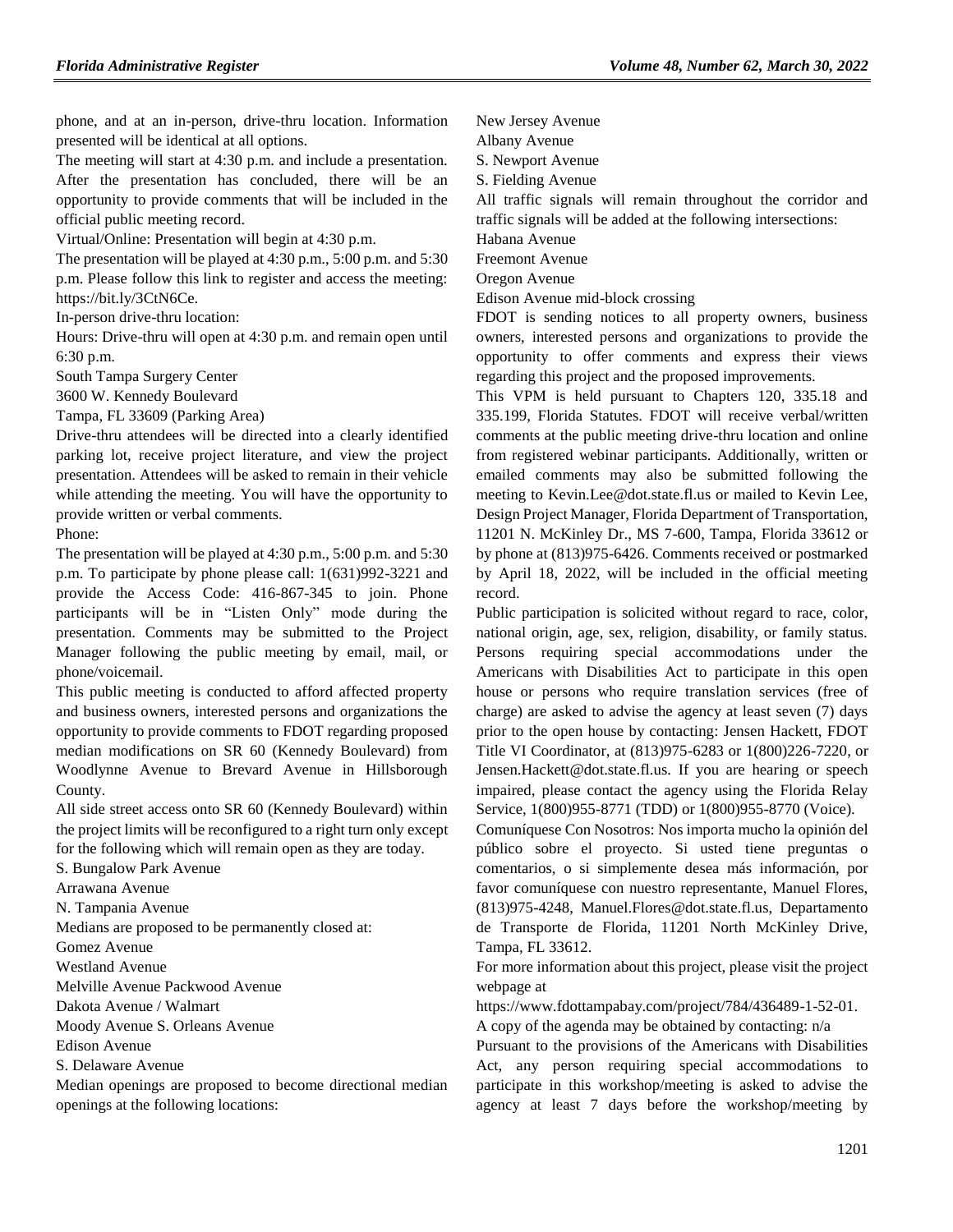contacting: Jensen Hackett, FDOT Title VI Coordinator, at (813)975-6283 or 1(800)226-7220, or Jensen.Hackett@dot.state.fl.us. If you are hearing or speech impaired, please contact the agency using the Florida Relay Service, 1(800)955-8771 (TDD) or 1(800)955-8770 (Voice). For more information, you may contact: Kevin Lee, Design Project Manager, Florida Department of Transportation, at (813)975-6426 or Kevin.Lee@dot.state.fl.us.

# Section VII Notice of Petitions and Dispositions Regarding Declaratory Statements

#### [DEPARTMENT OF HEALTH](https://www.flrules.org/gateway/department.asp?id=64)

#### [Board of Nursing](https://www.flrules.org/gateway/organization.asp?id=332)

NOTICE IS HEREBY GIVEN that the Board of Nursing has received the petition for declaratory statement from Emily Alce, APRN, on March 28, 2022. The petition seeks the agency's opinion as to the applicability of Section 464.003(3)(a)1., F.S., as it applies to the petitioner.

The Petitioner seeks a Declaratory Statement from the Board as to whether the Board's definition of "primary care practice" includes the operation of an infusion clinic as described in the petition. Except for good cause shown, motions for leave to intervene must be filed within 21 days after the publication of this notice.

A copy of the Petition for Declaratory Statement may be obtained by contacting: Joe R. Baker, Jr., Executive Director, Board of Nursing, 4052 Bald Cypress Way, Bin #C02, Tallahassee, Florida 32399, info@floridasnursing.gov, or by telephone at (850)245-4125.

## Section VIII Notice of Petitions and Dispositions Regarding the Validity of Rules

Notice of Petition for Administrative Determination has been filed with the Division of Administrative Hearings on the following rules:

VNA HOSPICE OF INDIAN RIVER COUNTY, INC.,

vs.

AGENCY FOR HEALTH CARE ADMINISTRATION, Respondent, and BREVARD HMA HOSPICE, LLC; VITAS HEALTHCARE CORPORATION OF FLORIDA; AND CONTINUUM HOSPICE, LLC,;

CASE NO.: 22-000050;

Notice of Disposition of Petition for Administrative Determination has been filed with the Division of Administrative Hearings on the following rules:

## NONE

## Section IX

Notice of Petitions and Dispositions Regarding Non-rule Policy Challenges

## NONE

Section X Announcements and Objection Reports of the Joint Administrative Procedures **Committee** 

## **NONE**

# Section XI Notices Regarding Bids, Proposals and Purchasing

[REGIONAL PLANNING COUNCILS](https://www.flrules.org/gateway/department.asp?id=29)

[East Central Florida Regional Planning Council](https://www.flrules.org/gateway/organization.asp?id=62)

East Central Florida Regional Planning Council

REQUEST FOR PROPOSAL #8-1-2022: Modeling Services to Support Community Development Block Grants - Mitigation Planning. Submission Deadline: All responses to this RFP must be received in the offices of the ECFRPC (455 N. Garland Avenue, Suite 414, Orlando FL 32801) no later than 4:00 p.m. on April 29, 2022. Email questions to [tmccue@ecfrpc.org](mailto:tmccue@ecfrpc.org) by April 15, 2022 by 5:00 p.m. To view the full RFP, visit www.ecfrpc.org.

| PASCO                | <b>COUNTY</b>                                      | <b>BOARD</b> | OF. | <b>COUNTY</b> |
|----------------------|----------------------------------------------------|--------------|-----|---------------|
| <b>COMMISSIONERS</b> |                                                    |              |     |               |
| IFB-KM-22-051        |                                                    |              |     |               |
|                      | IFB-KM-22-051 DARLINGTON ROAD SIDEWALK FROM        |              |     |               |
|                      | US HWY 19 TO SUNRAY DRIVE; May 10, 2022 1:00 p.m.; |              |     |               |
|                      | WWW.BIDNETDIRECT.COM                               |              |     |               |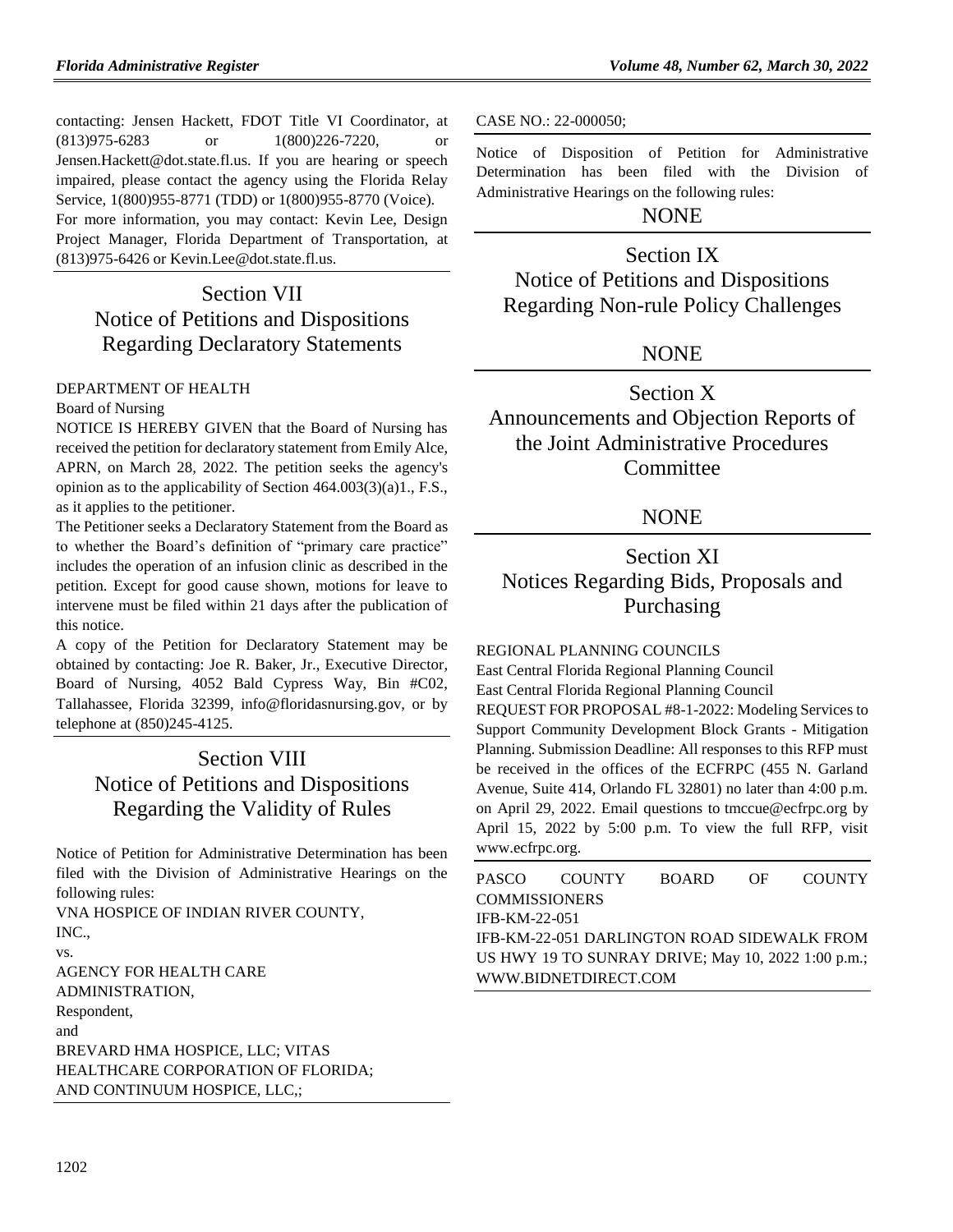# Section XII **Miscellaneous**

#### [DEPARTMENT OF STATE](https://www.flrules.org/gateway/department.asp?id=1)

Index of Administrative Rules Filed with the Secretary of State Pursuant to subparagraph  $120.55(1)(b)6. - 7$ ., F.S., the below list of rules were filed in the Office of the Secretary of State between 3:00 p.m., Wednesday, March 23, 2022 and 3:00 p.m., Tuesday, March 29, 2022.

| Rule No.      | <b>File Date</b> | <b>Effective</b><br><b>Date</b> |
|---------------|------------------|---------------------------------|
| $1S-2.037$    | 3/24/2022        | 4/13/2022                       |
| 2A-9.004      | 3/28/2022        | 4/17/2022                       |
| 61G4-15.0021  | 3/24/2022        | 4/13/2022                       |
| 61G4-15.006   | 3/24/2022        | 4/13/2022                       |
| 61G20-2.003   | 3/25/2022        | 4/14/2022                       |
| 64B7-24.021   | 3/28/2022        | 4/17/2022                       |
| 64B7-26.005   | 3/28/2022        | 4/17/2022                       |
| 64B7-28.008   | 3/28/2022        | 4/17/2022                       |
| 64B7-30.001   | 3/28/2022        | 4/17/2022                       |
| 64B13-4.006   | 3/24/2022        | 4/13/2022                       |
| 64B13-15.0065 | 3/24/2022        | 4/13/2022                       |
| 64B13-18.002  | 3/24/2022        | 4/13/2022                       |
| 68B-31.003    | 3/28/2022        | 5/1/2022                        |
| 68B-31.0035   | 3/28/2022        | 5/1/2022                        |
| 68B-31.006    | 3/28/2022        | 5/1/2022                        |
| 68B-31.007    | 3/28/2022        | 5/1/2022                        |
| 68B-31.008    | 3/28/2022        | 5/1/2022                        |
| 68B-31.009    | 3/28/2022        | 5/1/2022                        |
| 68B-31.017    | 3/28/2022        | 5/1/2022                        |
| 68B-31.018    | 3/28/2022        | 5/1/2022                        |

#### **LIST OF RULES AWAITING LEGISLATIVE APPROVAL SECTIONS 120.541(3), 373.139(7) AND/OR 373.1391(6), FLORIDA STATUTES**

| Rule No. | <b>File Date</b> | <b>Effective</b> |
|----------|------------------|------------------|
|          |                  | Date             |
|          |                  |                  |

| 5K-4.020    | 12/10/2021 | **/**/**** |
|-------------|------------|------------|
| 5K-4.035    | 12/10/2021 | **/**/**** |
| 5K-4.045    | 12/10/2021 | **/**/**** |
| 60FF1-5.009 | 7/21/2016  | **/**/**** |
| $60P-1.003$ | 12/8/2021  | **/**/**** |
| 60P2.002    | 11/5/2019  | **/**/**** |
| $60P-2.003$ | 11/5/2019  | **/**/**** |
| 62-600.405  | 11/16/2021 | **/**/**** |
| 62-600.705  | 11/16/2021 | **/**/**** |
| 62-600.720  | 11/16/2021 | **/**/**** |
| 64B8-10.003 | 12/9/2015  | **/**/**** |
| 69L-7.020   | 10/22/2021 | **/**/**** |

#### [DEPARTMENT OF FINANCIAL SERVICES](https://www.flrules.org/gateway/department.asp?id=69)

[Division of Rehabilitation and Liquidation](https://www.flrules.org/gateway/organization.asp?id=364) NOTICE TO ALL POLICYHOLDERS, CREDITORS, AND

CLAIMANTS HAVING BUSINESS WITH AVATAR PROPERTY & CASUALTY INSURANCE COMPANY.

DEPARTMENT OF FINANCIAL SERVICES

Division of Rehabilitation and Liquidation

NOTICE TO ALL POLICYHOLDERS, CREDITORS, AND CLAIMANTS HAVING BUSINESS WITH AVATAR PROPERTY & CASUALTY INSURANCE COMPANY IN THE CIRCUIT COURT OF THE SECOND JUDICIAL CIRCUIT,

IN AND FOR LEON COUNTY, FLORIDA

CASE NO.: 2022 CA 000366

In Re: The Receivership of Avatar Property & Casualty Company, a Florida corporation authorized to transact homeowners multi-peril, commercial multi-peril, fire, allied lines, mobile home multi-peril, and mobile home physical damage lines of business.

You are hereby notified that by order of the Circuit Court of the Second Judicial Circuit, in and for Leon County, Florida, entered on the 14th day of March 2022, the Department of Financial Services of the State of Florida was appointed as Receiver of Avatar Property & Casualty Company and was ordered to liquidate the assets of the company.

Policyholders, claimants, creditors, and other persons having claims against the assets of Avatar Property & Casualty Company shall present such claims to the Department on or before 14th Day of March, 2023, or such claims will be considered late-filed.